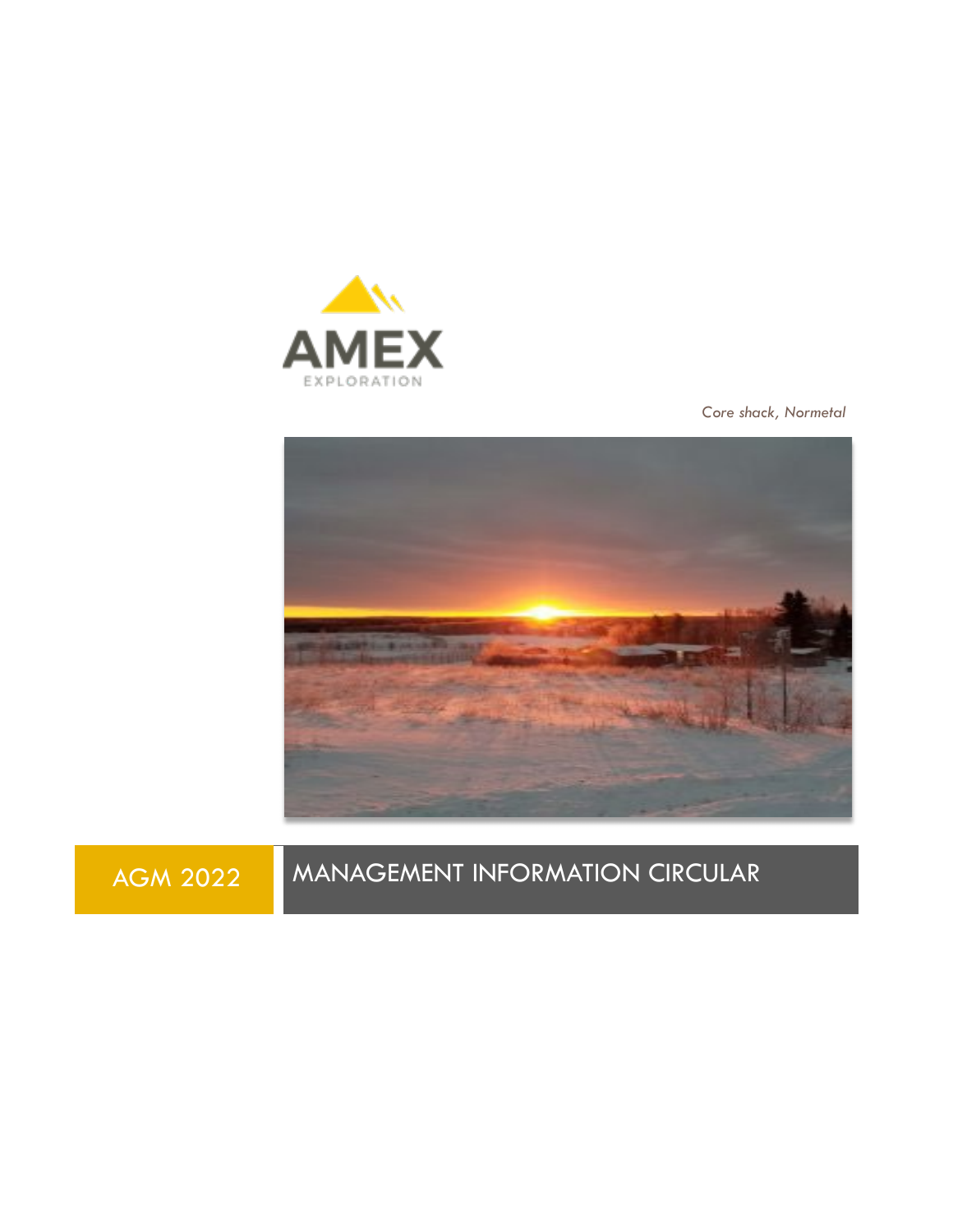

# **NOTICE OF THE ANNUAL GENERAL MEETING OF SHAREHOLDERS**

### **TO THE SHAREHOLDERS**:

NOTICE IS HEREBY GIVEN that a general meeting (the "**Meeting**") of the holders of common shares of Amex Exploration Inc. (the « **Corporation** ») will be on MAY 10, 2022, at 10:30 AM, at the Corporation's headquarters, located at 410 St. Nicolas, Suite 236, Montreal (Québec) for the following purposes:

- a) To receive the consolidated audited financial statements of the Corporation for the year ended December 31, 2021, and the report of the auditors thereon.
- b) To elect the directors of the Corporation for the ensuing year.
- c) To appoint Raymond Chabot Grant Thornton, as auditors of the Corporation for the ensuing year and to authorize the directors to fix their remuneration.
- d) To consider and, if deemed advisable, pass an ordinary resolution to approve the Corporation's "rolling up to 10%" Security Based Compensation Plan which allows for grants of stock options, to replace the Corporation's current 10% rolling stock option Plan, as more fully described in the accompanying management information circular.
- e) To transact such other business as may properly come before the Meeting or any adjournment thereof.

The management information circular attached hereto contains additional information regarding the matters to be considered at the Meeting and is hereby deemed to be an integral part of this notice. Only the shareholders of record at the close of business on March 28, 2022, will receive a notice of the Meeting and will be entitled to vote, in person or by proxy, at the meeting. **The board of directors would like all shareholders to be present at the meeting however, shareholders who are unable to attend the meeting in person are urged to complete the attached Form of Proxy and return it to TSX Trust or vote by telephone or using the internet as per the instructions provided in the Form of Proxy. Proxies to be used at the meeting must be returned to TSX Trust before 5:00 pm on May 6, 2022.**

For convenience and safety, the Meeting will be accessible to all Shareholders via Webcast, please register at *<https://us06web.zoom.us/meeting/register/tZ0qdOCorjkoGNcQmBM-YC2Nnwcry-3SWQdN>* to attend. You can also contact the Corporation at [info@amexexploration.com](mailto:info@amexexploration.com) for more information. To ensure your vote is counted, please be sure to vote in advance of the meeting, as per the instructions herein, as no virtual voting will take place during the Meeting.

#### Notice and Access

As permitted by Canadian securities regulatory authorities, we are using notice and access to deliver our meeting materials, including this circular and our 2021 audited consolidated annual financial statements and related management's discussion and analysis, to both our non-registered (beneficial) shareholders and registered shareholders. This means that our meeting materials are posted online for shareholders to access, instead of being mailed. You can find the material at [www.amexexploration.com](http://www.amexexploration.com/) or on [www.sedar.com.](http://www.sedar.com/) Notice and access reduces printing and mailing costs and is more environmentally friendly as it uses less materials and energy consumption. You will receive a package in the mail which will include a form of proxy or voting instruction form,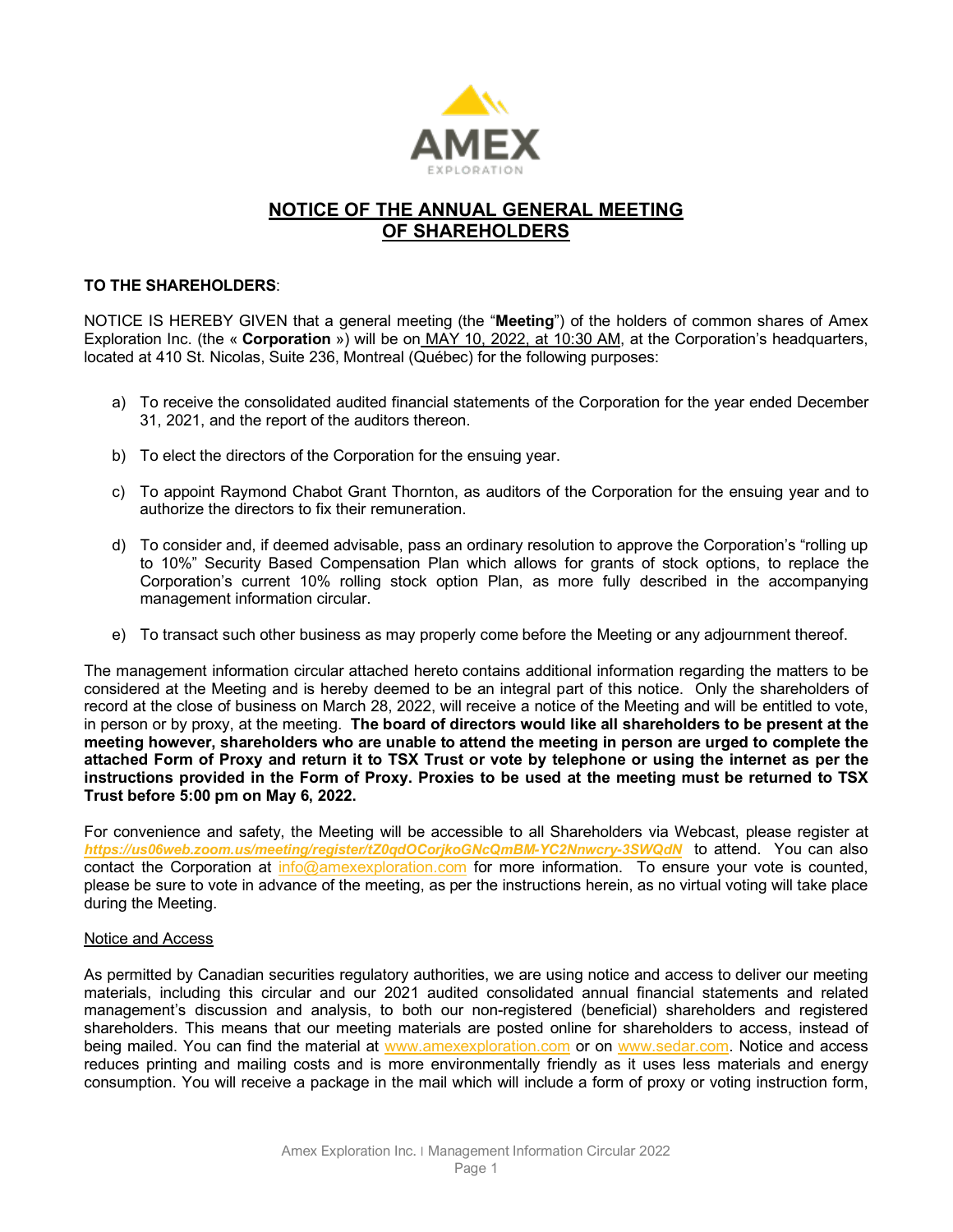with instructions on how to vote your common shares and access the meeting materials electronically. You may also request a paper copy of the meeting materials at no cost to you at any time prior to the meeting by contacting us toll free in Canada at 1-833-858-7664 or 514-866-8209 (outside Canada and the U.S.) or emailing your request at [info@amexexploration.com.](mailto:info@amexexploration.com) If you request a paper copy of the meeting materials, you will not receive a new form of proxy or voting instruction form, you must therefore keep the original form sent to you to vote your Shares. To ensure receipt of the paper copy before the voting deadline and meeting date, please make your request no later than 5:00 p.m. (EDT) on April 28, 2022.

SIGNED in Montreal, Quebec, on April 5, 2022

### BY ORDER OF THE BOARD OF DIRECTORS

*"Pierre Carrier"* Corporate Secretary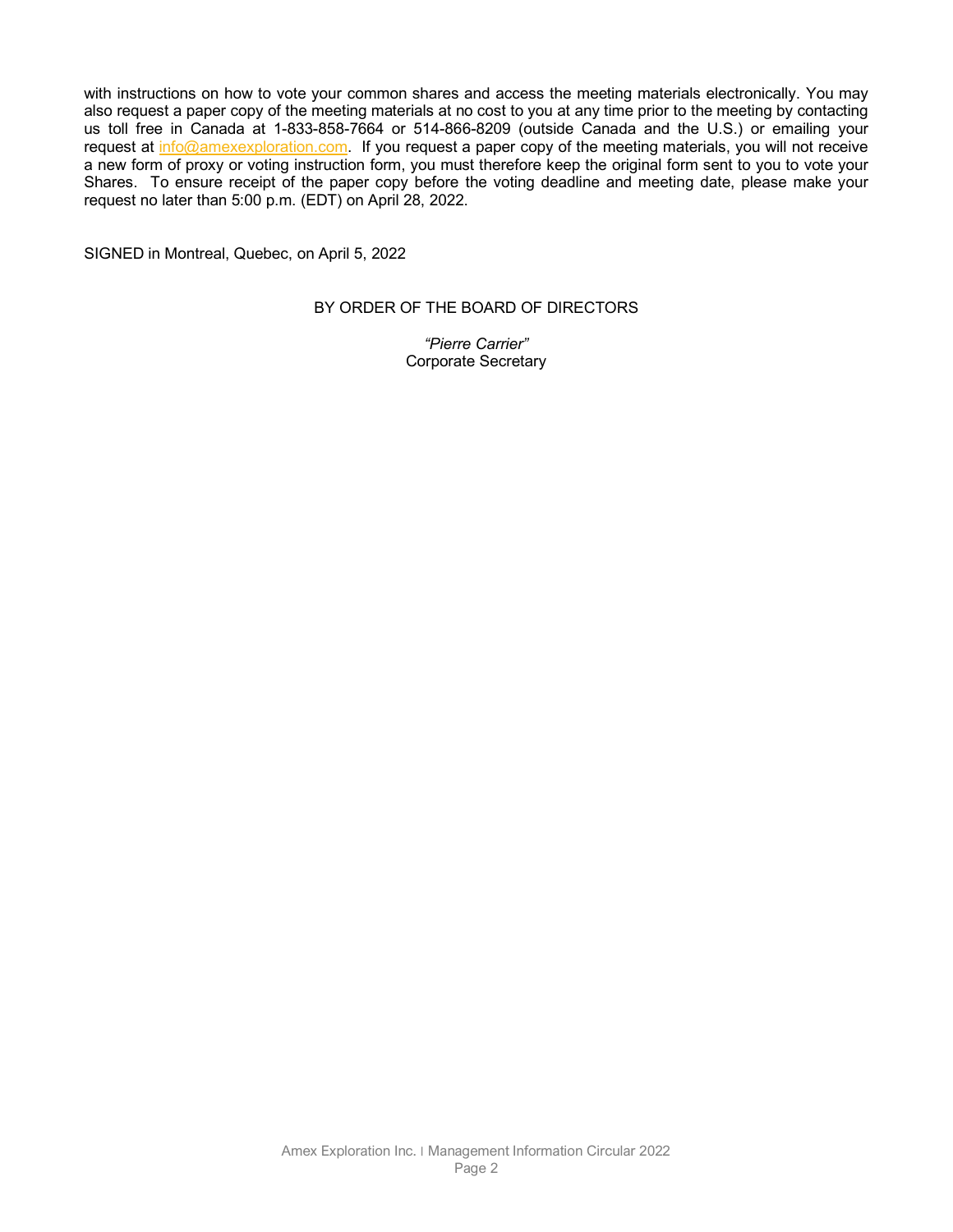

# **DEAR FELLOW SHAREHOLDERS,**

On behalf of the board of directors, it is with great pleasure that we invite you to attend the Annual Meeting of Shareholders of Amex Exploration Inc., to be held on May 10, 2022, at 10:30 am, at the Corporation's headquarters. Although we are eager to get back to in-person meetings, for your convenience and the safety of everyone, we encourage you to vote ahead and take advantage of the live webcasting of the meeting (please see following pages for details).

#### **YOUR CORPORATION**

We are a growth-oriented mineral exploration company seeking to create shareholder value by conducting cost-effective exploration programs on our Flagship Perron property. This past year, the carefully planned \$30M exploration program led to important new discoveries; the Alizee Gold Zone, the 210 Gold Zone and, a new copper rich VMS discovery, the QF Zone. We further defined the Denise Zone and identified exceptional high-grade gold continuity in the High-Grade Gold Zone (HGZ). To date, Amex has hit very high-grade and visible gold in three different zones (Eastern Gold Zone, Gratien Gold Zone and Grey Cat Gold Zone) across the project over a 3.2 km corridor of gold mineralization.

In early 2022, Amex raised \$49.6M pursuant to a bought deal private placement. This will allow us to pursue our fast-paced exploration program and, provide the basis for a maiden resource estimate.

Located 8 km from the town of Normétal (Quebec) which has a rich history of mining and an experienced mining labor pool, the Perron project benefits from local amenities, infrastructures, and clean hydroelectricity. We take pride in the fact that Amex, an exploration stage company, will have spent over \$60M in exploration work, over a two-year period, and we look forward to making meaningful long-term contributions to the local communities and all of our stakeholders.

We are committed to moving forward using environmental, social and economic best practices. From the start, Amex has consistently gone beyond environmental, and health and safety regulations and we will continue to do so. Earlier this year, the Corporation began the process to obtain the UL ECOLOGO® Certification for Mineral Exploration Companies, which we anticipate will be completed before year end. We have adopted a Code of Conduct and Business Ethics and we are ensuring compliance. We have established a clear position description for the Lead Director. We are addressing diversity: woman now make up to 25% of our Board of Directors and visible minorities, 12.5%. We will continue our work on this front and as we grow, we will establish practical and relevant diversity procedures that benefit the Corporation.

To support its efforts, the Board has created an Environmental, Social and Governance (ESG) Committee to assist it on overall ESG issues and ensure we have strong, value creating, governance practices in place. We invite you to visit the new Sustainability section on our website to stay informed of our ESG initiatives.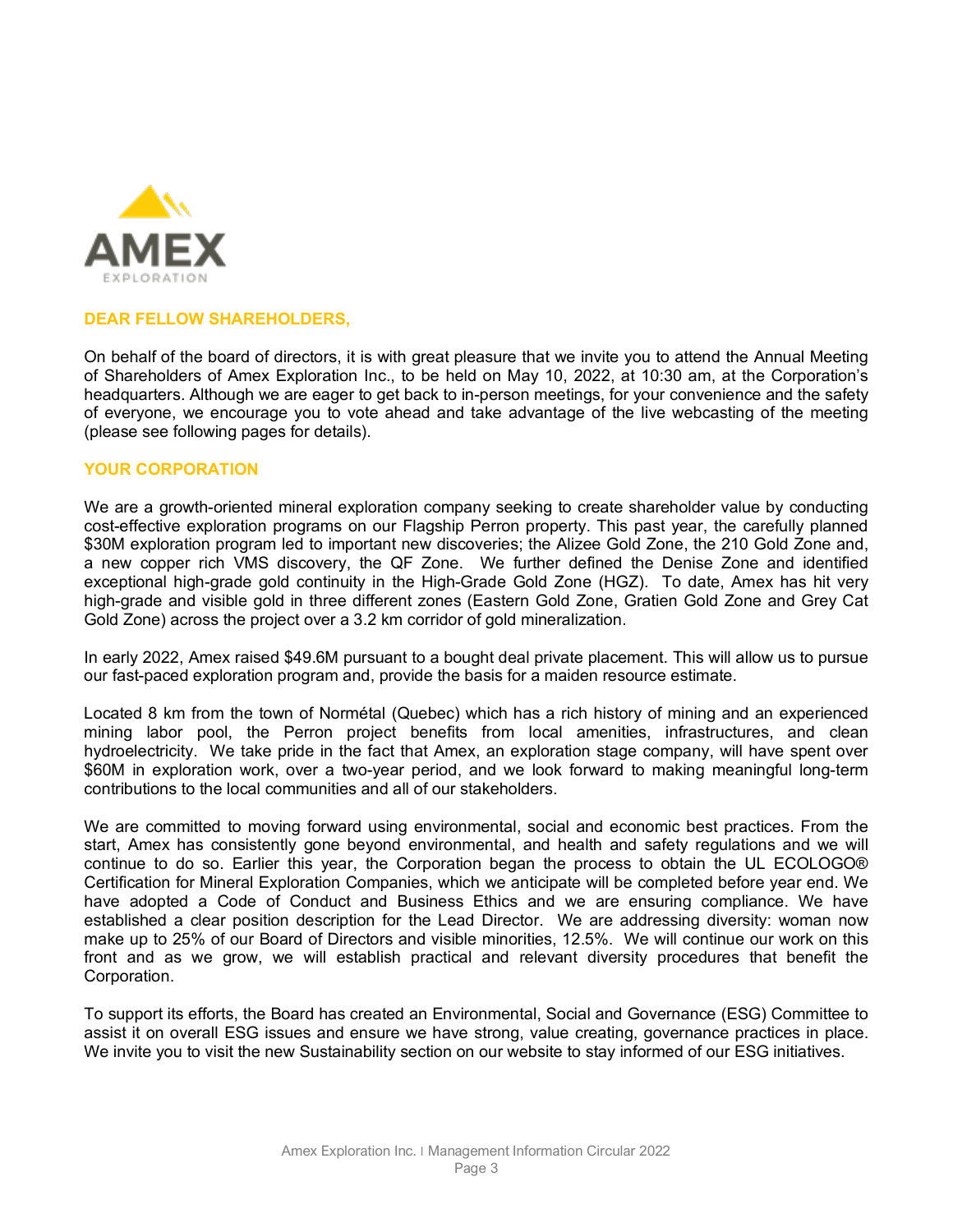# **THE MEETING**

The following management information circular describes the business to be conducted at the meeting and provides key information on corporate governance matters. Please review carefully as your vote is important.

Following the business of the meeting, you will have the opportunity to hear about Amex Exploration Inc. performance for this past year and management's plans going forward. You will also be able to meet and ask questions of the Board of Directors and management.

We hope you will join us, and we look forward to benefiting from your on-going support.

Sincerely,

"*Jacques Trottier*"

Executive Chairman

*Corporate headquarters:*

Amex Exploration Inc. 410 St-Nicolas, Suite 236, Montreal, Quebec H2Y 2P5 Tel : (514) 866.8203 Email : [info@amexexploration.com](mailto:info@amexexploration.com)

*Link to register for Meeting: [https://us06web.zoom.us/meeting/register/tZ0qdOCorjkoGNcQmBM-YC2Nnwcry-](https://us06web.zoom.us/meeting/register/tZ0qdOCorjkoGNcQmBM-YC2Nnwcry-3SWQdN)[3SWQdN](https://us06web.zoom.us/meeting/register/tZ0qdOCorjkoGNcQmBM-YC2Nnwcry-3SWQdN)*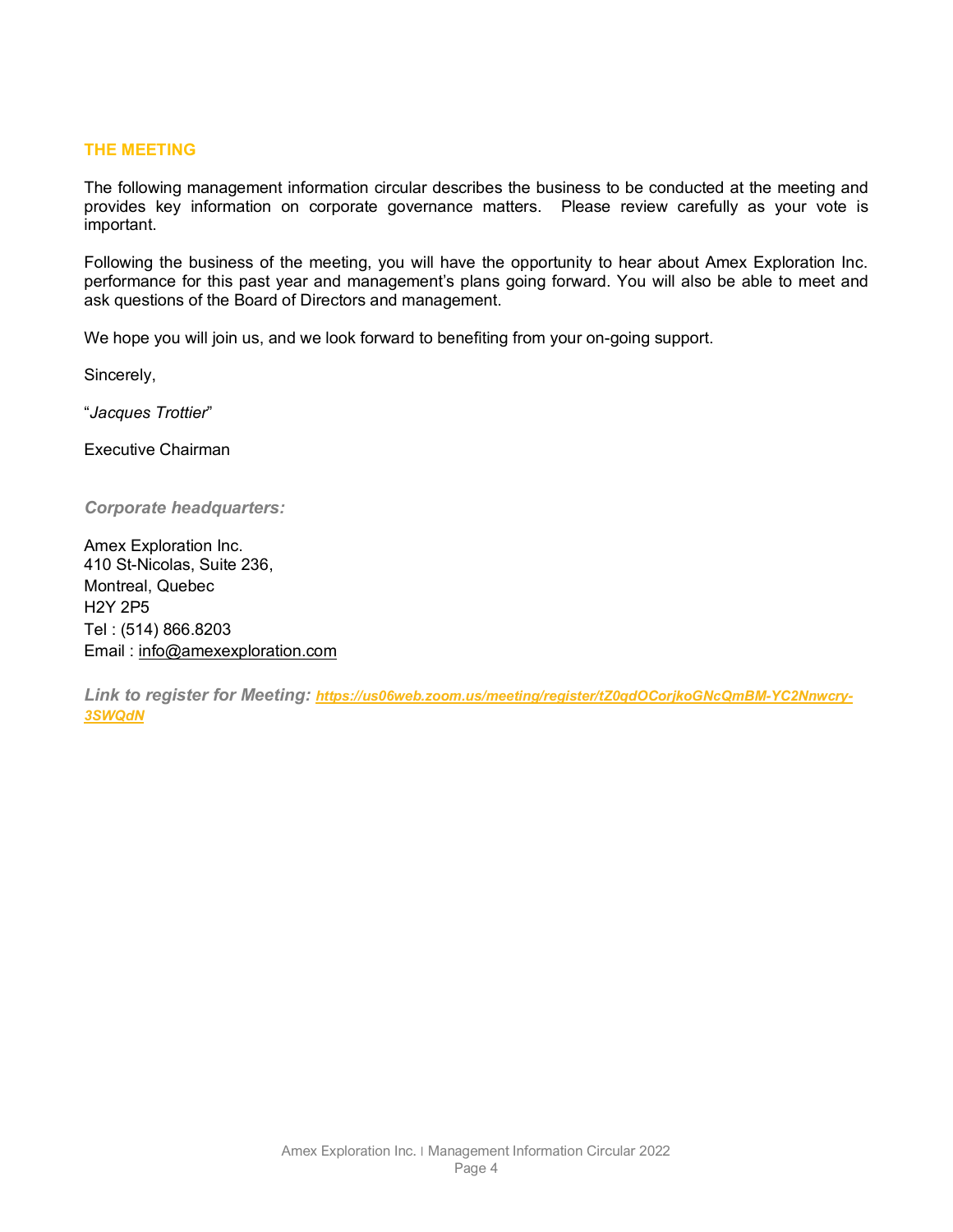

# *MANAGEMENT INFORMATION CIRCULAR*

**This management information circular dated April 1, 2022, is furnished to the holders of common shares (the "Shares"), (the "Shareholder(s)") of AMEX EXPLORATION INC. (the "Corporation") in connection with the solicitation of proxies by and on behalf of management of the Corporation (the "Information Circular") for use at the annual general shareholder's meeting (the "Meeting") to be held on MAY 10, 2022, at the place and time indicated in the attached notice of the annual general shareholder meeting (the "Notice of Meeting") and any adjournment thereof.**

The solicitation of proxies will be conducted by mail and may be supplemented by telephone or other personal contact to be made without special compensation by the directors, executive officers and employees of the Corporation. The Corporation's registrar will be sending proxy-related materials directly to non-objecting beneficial owners of Shares. The Corporation will not reimburse shareholders, nominees or agents for the cost incurred in obtaining authorization to execute forms of proxy, except that the Corporation has requested brokers and nominees who hold Shares in their respective names to furnish this proxy material to their customers, and the Corporation will reimburse such brokers and nominees for their related out of pocket expenses. No solicitation will be made by specifically engaged employees or soliciting agents. The cost of solicitation will be borne by the Corporation. Unless stated otherwise, the information contained in the Information Circular is dated April 1, 2022, and all money amounts referred to are in Canadian dollars.

# Notice and Access

As permitted by Canadian securities regulatory authorities, we are using notice and access to deliver our meeting materials, including this Information Circular and our 2021 audited consolidated annual financial statements and related management's discussion and analysis, to both our non-registered (beneficial) Shareholders and registered Shareholders. This means that our meeting materials are posted online for Shareholders to access, instead of being mailed. You can find the material at [www.amexexploration.com](http://www.amexexploration.com/) or on [www.sedar.com.](http://www.sedar.com/) Notice and access reduces printing and mailing costs and is more environmentally friendly as it uses less materials and energy consumption. You will receive a package in the mail which will include a form of proxy or voting instruction form, with instructions on how to vote your Shares and access the meeting materials electronically. You may also request a paper copy of the meeting materials at no cost to you at any time prior to the meeting, by contacting us toll free in Canada at 1-833-858-7664 or 514-866- 8209 (outside Canada and the U.S.) or emailing your request at  $info@amexexploration.com$ . If you request a paper copy of the meeting materials, you will not receive a new form of proxy or voting instruction form, you must keep the original form sent to you to vote your Shares.

# **APPOINTMENT OF PROXIES**

Persons mentioned in the form of proxy are directors of the Corporation. **Any Shareholder has the right to appoint a proxy to represent him at the Meeting other than the persons designated in the form of proxy and may do so by indicating the name of such nominee, as specified on the proxy. A proxy holder does not need to be a Shareholder of the Corporation.** Shareholders who cannot attend the Meeting are urged to complete the attached form of proxy and return it to TSX Trust Company, 301 – 100 Adelaide Street West, Toronto, Ontario, M5H 4H1, no later than May 6, 2022, 5:00 pm. If the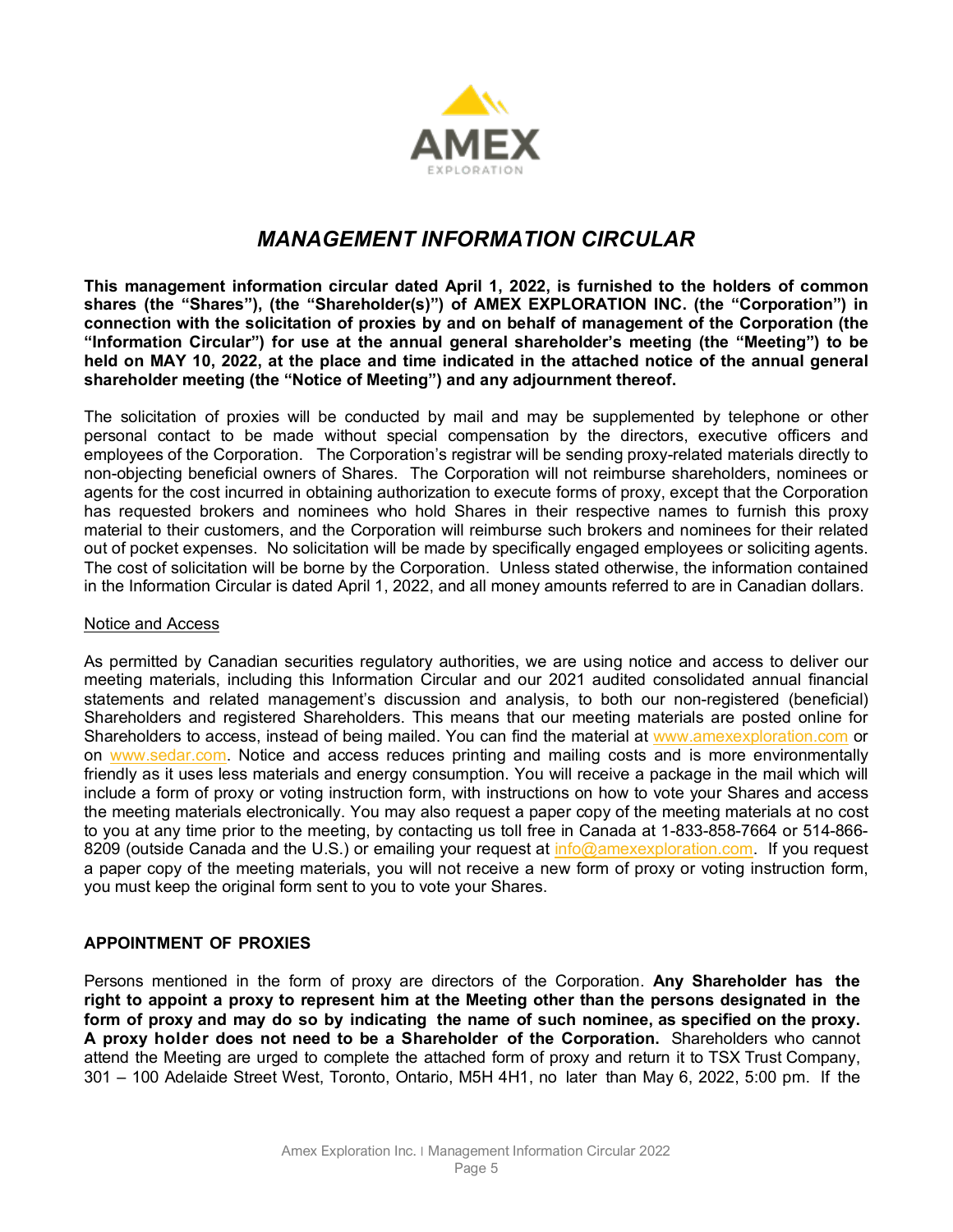Shareholder is a corporation, the signature of an officer on said form of proxy must be duly authorized in writing.

# **REVOCATION OF PROXIES**

A Shareholder who gives a proxy may at any time revoke the proxy, by written instrument signed by the Shareholder or his agent duly authorized in writing or, if the Shareholder is a corporation, by an officer duly authorized in writing and deposited at the head office of the Corporation or with TSX Trust Company, 301 – 100 Adelaide Street West, Toronto, Ontario, M5H 4H1, no later than May 6, 2022, 5:00 pm, or deposited with the chairman or the secretary of the Meeting, immediately prior to the beginning of the Meeting or any adjournment thereof.

### **VOTING SHARES REPRESENTED BY PROXIES – USE OF THE PROXIES**

The voting rights conferred by the Shares and, for which proxy is given by the duly signed form in favour of the persons designated therein, shall be exercised in the manner indicated whenever a ballot is taken at the Meeting. When a ballot is taken with respect to any item of the Notice of Meeting, the voting right conferred by the Shares shall be exercised for the same purposes and in the manner indicated in the appropriate paragraphs of this Information Circular unless an abstention from voting is stipulated in the proxy.

# **DISCRETIONARY AUTHORITY OF PROXYHOLDERS**

The directors soliciting the proxy undertake to carry out the instructions given by a shareholder in the proxy form**. If no instruction is given, the votes will be cast IN FAVOUR of the adoption of the resolutions set forth in the Notice of Meeting.** The form of proxy also confers discretionary power with respect to amendments to the matters identified in the Notice of Meeting and any other matters that may properly come before the Meeting, except for the election of a director who is not named as a nominee in the circular. To date, directors of the Corporation have no knowledge of any amendment to the matters discussed in the Notice of Meeting or any other question may properly be brought before the Meeting.

# **RECORD DATE AND RIGHT TO VOTE**

This Information Circular is being mailed by the Management of the Corporation to Shareholders of record on March 28, 2022, which is the date that has been fixed by the directors of the Corporation as the record date (the "**Record Date**") to determine the Shareholders who are entitled to receive notice of the Meeting. Only holders of Shares as of the Record Date are entitled to receive Notice of the Meeting. Shareholders as of the Record Date will be entitled to vote their Shares at the Meeting, unless the Shareholder transfers his Shares after the Record Date, in which case the transferee of those Shares will be entitled to vote such Shares at the Meeting if the transferee establishes that he owns the Shares and demands, no later than ten days before the Meeting, that the transferee's name be included in the list of Shareholders entitled to vote at the Meeting.

# **ADVICE TO BENEFICIAL SHAREHOLDERS**

The Meeting materials are being sent to both registered and non-registered owners of Shares. If you are a non-registered Shareholder and the Corporation or its agent has sent these materials directly to you, your name and address and information about your holdings have been obtained in accordance with applicable securities regulation from the intermediary holding on your behalf.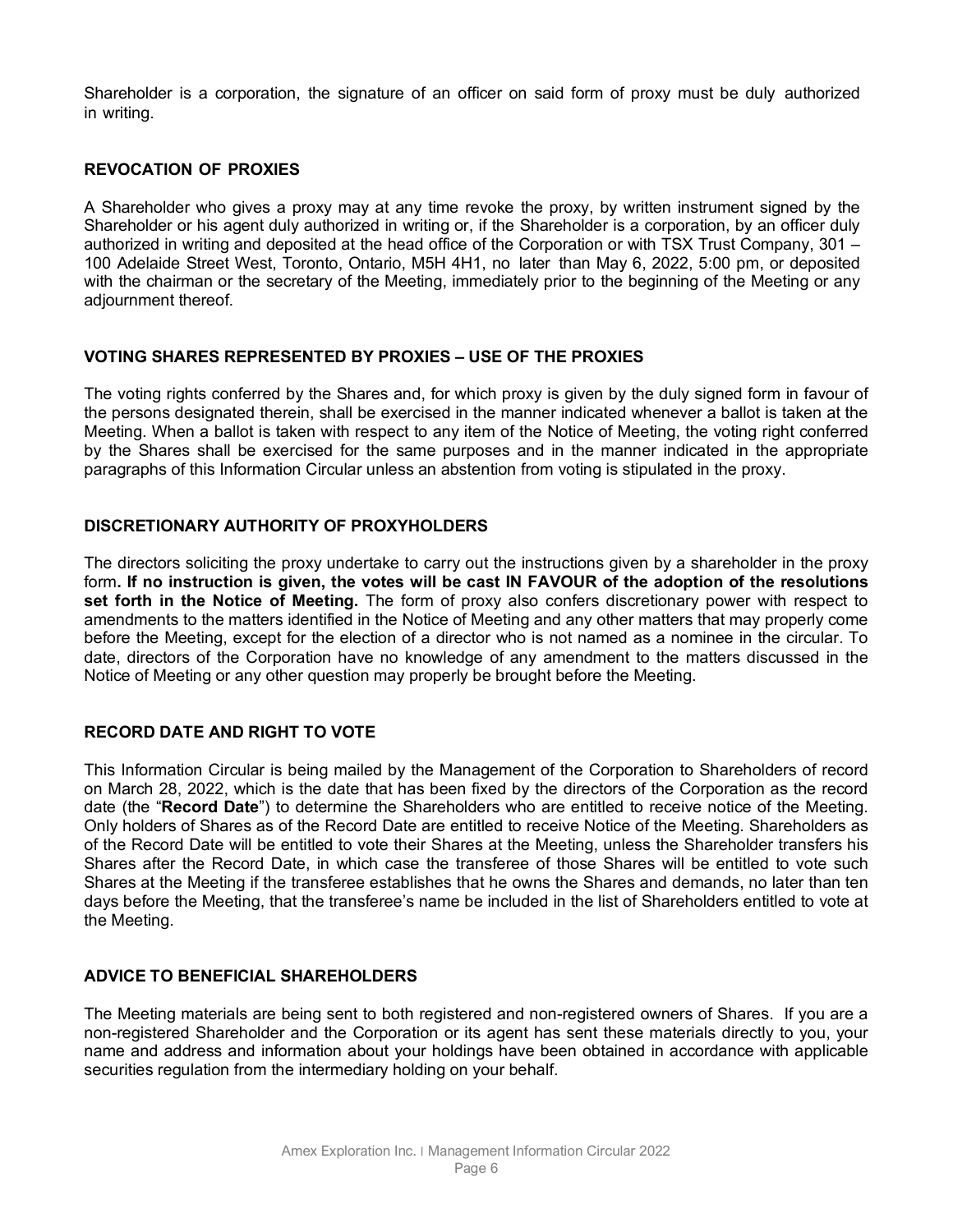*You are a REGISTERED SHAREHOLDER if you have a share certificate in your name or your shares are recorded electronically in the Direct Registration System maintained by our transfer agent*

*You are a NON-REGISTERED SHAREHOLDER if you hold your shares through an intermediary: a bank, trust company, securities broker, financial institution or clearing agency*

Only registered Shareholders or duly appointed proxy holders are permitted to attend and vote at the Meeting. Shareholders who do not hold their Shares in their own name (the Beneficial Shareholders) are advised that only proxies from Shareholders of record can be recognized and voted at the Meeting. Beneficial Shareholders who complete and return an instrument of proxy must indicate thereon the person (usually a brokerage house) who holds their Shares as a registered Shareholder. Every intermediary (broker) has its own mailing procedure, and provides its own return instructions, which should be carefully followed. The instrument of proxy supplied to Beneficial Shareholders is identical to that provided to registered shareholders. However, its purpose is limited to instructing the registered shareholder how to vote on behalf of the Beneficial Shareholder.

If Shares are listed in an account statement provided to a Shareholder by a broker, then in almost all cases those Shares will not be registered in such Shareholder's name on the records of the Corporation. Such Shares will more likely be registered under the name of the Shareholder's broker or an agent of such broker. In Canada, the majority of such shares are registered under the name of CDS & Co. (the registration name for The Canadian Depository for Securities, which company acts as nominee for many Canadian brokerage firms). Shares held by brokers or their nominees can only be voted (for or against resolutions) upon the instructions of the Beneficial Shareholder. Without specific instructions, brokers/nominees are prohibited from voting Shares for their clients. The directors and officers of the Corporation do not know for whose benefit the Shares registered in the name of CDS & Co. are held.

Non-Registered Shareholders who have objected to their broker/nominee disclosing ownership information about themselves to the Corporation are referred to as objecting beneficial owners ("OBOs"). In accordance with securities regulatory policy, we will have distributed copies of the Notice of Meeting and Availability of Meeting materials to the brokers/nominees for onward distribution to OBOs. The Corporation will pay for a broker/nominee to deliver the Meeting materials to OBO's. Brokers/nominees are required to forward the Notice of Meeting and Availability of Meeting Materials to each OBO unless the OBO has waived the right to receive them. Every broker/nominee has its own mailing procedures and provides its own return instructions, which should be carefully followed by OBOs in order to ensure that their securities are voted at the Meeting. **A Beneficial Shareholder will not be recognized at the Meeting for the purposes of directly exercising voting rights attached to Shares registered in the name of his nominee. If the Beneficial Shareholder wishes to attend and vote at the Meeting, he must be designated as proxy of the registered Shareholder and should insert his name on the voting instruction form provided, and as such, exercise the voting rights attached to such Shares.** Unless otherwise indicated in this Information Circular and in the form of proxy, the term Shareholders shall mean registered shareholders.

#### **UNITED STATES SHAREHOLDERS**

This solicitation of proxies involves securities of a corporation incorporated in Canada and is being effected in accordance with the corporate laws of the Province of Quebec, Canada and securities laws of the provinces of Canada. The proxy solicitation rules under the United States Securities Exchange Act of 1934, as amended, are not applicable to the Corporation or this solicitation. Shareholders should be aware that disclosure and proxy solicitation requirements under the securities laws of the provinces of Canada differ from the disclosure and proxy solicitation requirements under United States securities laws. The enforcement by shareholders of civil liabilities under United States federal securities laws may be affected adversely by the fact that the Corporation is incorporated under the Business Corporations Act (Quebec), its directors and its executive officers are residents of Canada and a significant portion of its assets and the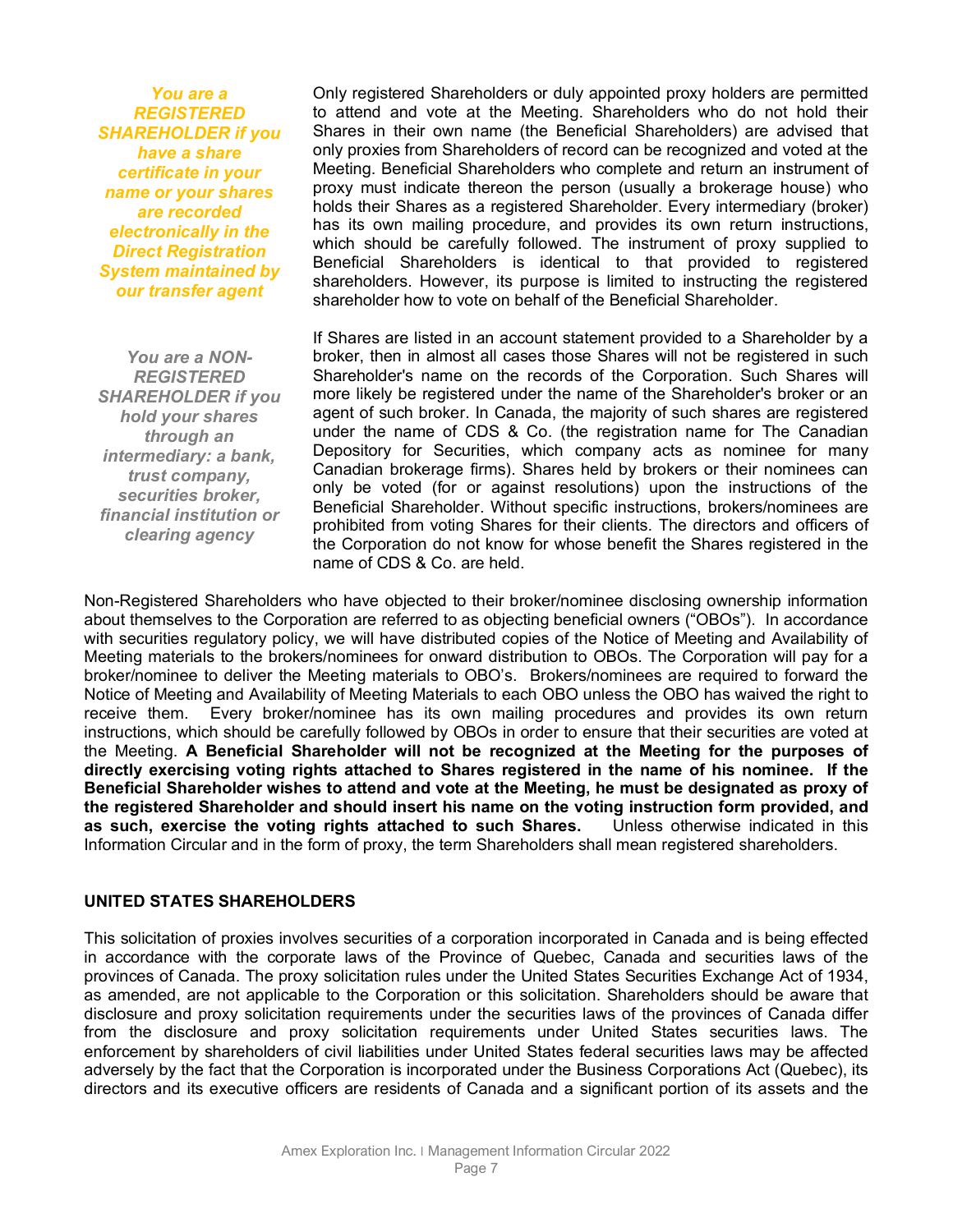assets of such persons are located outside the United States. Shareholders may not have standing to bring a claim against a foreign corporation or its officers or directors in a foreign court for violations of United States federal securities laws.

# **INTEREST OF CERTAIN PERSONS IN MATTERS TO BE ACTED UPON**

As of this date, the management of the Corporation is not aware of any person who may have an interest, whether such interest is by way of beneficial ownership of securities or otherwise, in matters to be acted upon at the meeting, except as disclosed herein.

# **VOTING SHARES AND PRINCIPAL HOLDERS OF SHARES**

A total of 101,922,846 Shares of the Corporation were issued and outstanding as at the Record Date, which is the date that determines which Shareholders are entitled to receive the Notice of Meeting and vote at the Meeting. As of the Record Date, no one person, to the knowledge of the management of the Corporation, held or exercised control over more than 10 % of the Corporation's issued and outstanding Shares except:

| Person       | <b>Quantity of Shares</b> | % Ownership |
|--------------|---------------------------|-------------|
| Eric Sprott* | 12,472,900                | 12.23%      |

\*The Shares are held through indirectly by Mr. Sprott, through 2176423 Ontario Ltd.

### BUSINESS TO BE TRANSACTED AT THE MEETING

#### **1. Financial Statement**

The management discussion and analysis and the audited financial statements for the year ended December 31, 2021, together with the auditors' report thereon, will be presented before the Meeting. The audited financial statements and the Corporation's management discussion and analysis are available on SEDAR [\(www.sedar.com\)](http://www.sedar.com/) and at www.amexexploration.com.

#### **2. Election of Directors**

The board of directors currently has eight (8) members. The term of office of each of the current directors will end at the conclusion of the Meeting. At the meeting, the same (8) persons, named below, will be proposed for election as directors of the Corporation. **Unless the Shareholder directs that their Shares be otherwise voted or withheld from voting in connection with the election of directors, the persons named in the enclosed Proxy will vote FOR the election of the eight (8) nominees whose names are set forth below.**

Management does not anticipate that the candidates will be unable to perform their duties as a director or that they are not prepared to do so. Each director elected will hold office until the next annual meeting or until his successor is duly elected or appointed, unless it ceases to qualify under the Quebec Business Corporation Act or the appointment is terminated earlier pursuant to the regulations of the Corporation.

The following table sets out information on each nominee, as at April 1, 2022.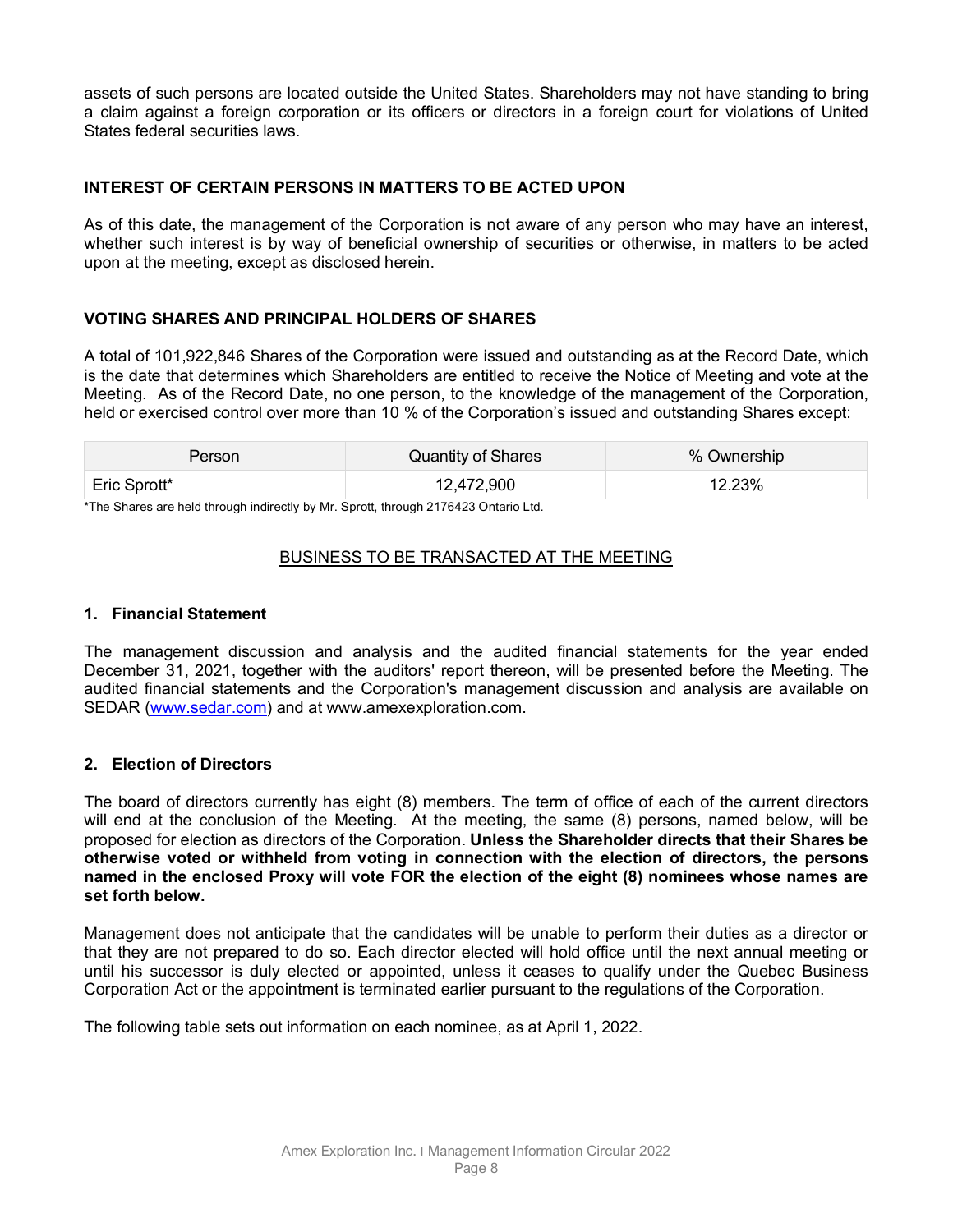

*Victor Cantore* Age 57 Montreal, Quebec Canada

Non-Independent Director Director since 2016

#### *President & Chief Executive Officer of the Corporation*

Mr. Cantore is a seasoned capital markets professional specializing in the resource industry, with over 20 years of advisory and leadership experience. Mr. Cantore started his career as an investment advisor and quickly progressed to executive management roles for both public and private companies. He has organized and structured numerous equity and debt financings, mergers and acquisitions, joint venture partnerships and strategic alliances.

#### *Experience*

Mining Projects*,* Permitting & Legal, Capital Markets, M&A, Sustainable Development/Social, Accounting, Risk Management & Oversight, Governance & Compliance, HR & Compensation, Executive Leadership.

*Board and Committee(s) Attendance* Board (6/6)

*Securities Held* Shares:4,213,000 Options: 1,050,000

#### *Other Directorships*

Nitinat Minerals Corporation, Vision Lithium Inc., Generic Gold Corporaiton, Vanstar Mining Resources, Freeman Gold Corp.



*Chief Operating Officer of the Corporation*

Mr. Carrier was President of Opsens (OPS: TSX-V) until January, 2013, a position that he held for almost 10 years. M. Carrier obtained a Bachelor's degree in Geology from Université du Québec in May 1979. Previously, he was President and Chief Executive Officer of Roctest Ltd, a Corporation whose shares were traded on the Toronto Stock Exchange. He has carried out several financing and acquisitions in his career.

#### **Expertise**

Mining Projects*,* Permitting & Legal, Capital Markets, M&A, Sustainable Development/Social, Accounting, Risk Management & Oversight, Governance & Compliance, HR & Compensation, Executive Leadership.

*Pierre Carrier* Age 68 Saint-Lambert, Quebec, Canada

*Board and Committee(s) Attendance* Board (6/6)

*Securities Held* Shares: 919,600 Options: 575,000

Non-Independent Director Director since 2005

> *Other Directorships* N/A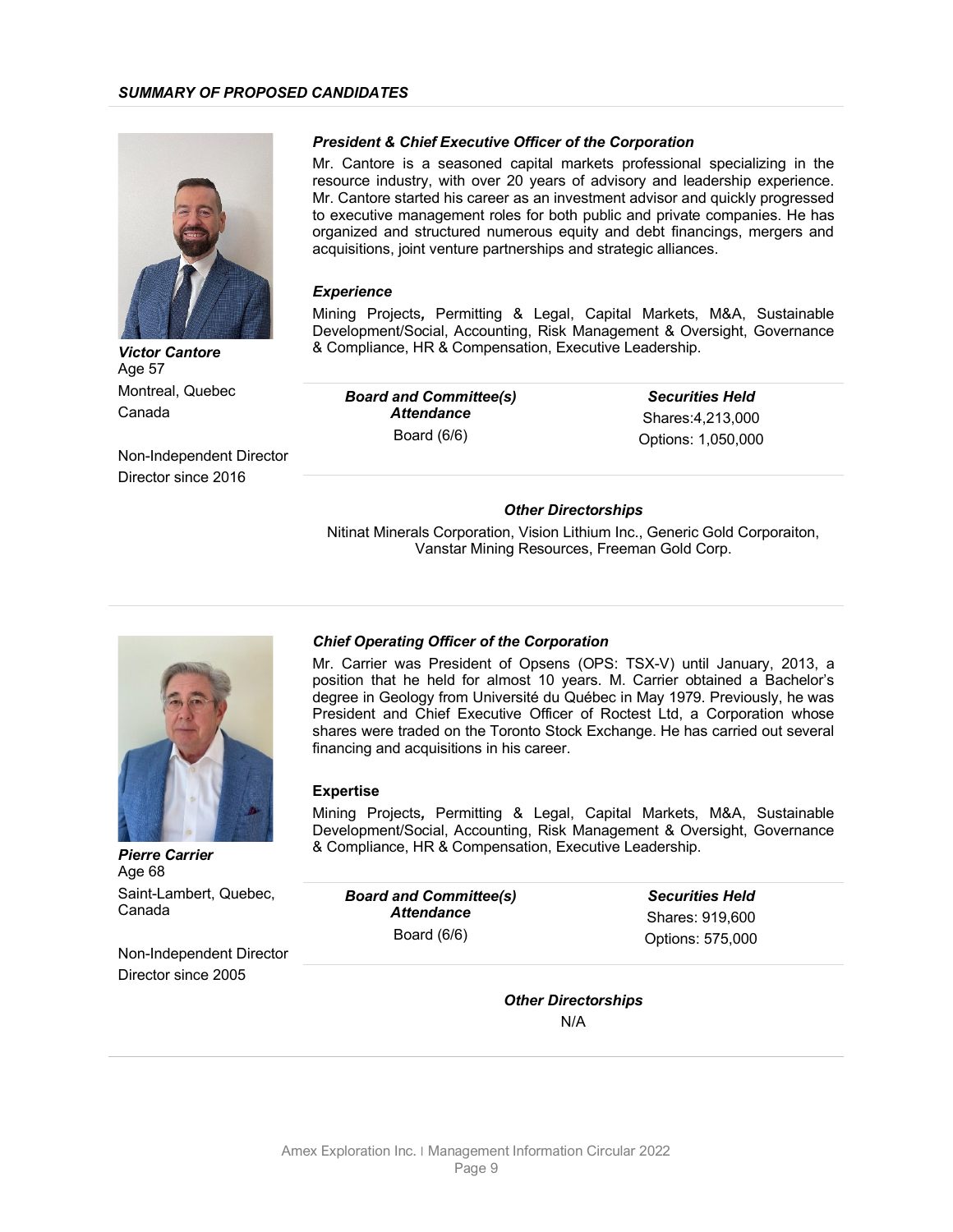

*President of Normetal Consulting.*

Mr. Coates has over 35 years of experience in the mining industry. He was President of Osisko Gold Royalties from its formation in June 2014 to December 31, 2019. He was Vice President of Finance and Chief Financial Officer of Osisko Mining Corporation from May 2007 to June 2014 and was part of the team that developed the Canadian Malartic Mine. He is a Chartered Professional Accountant (CPA) and is a graduate of the ICD- Rotman Directors Education Program. He has served on a number of publicly traded mining companies' board of directors.

#### *Experience*

Mining Projects*,* Permitting & Legal, Capital Markets, M&A, Sustainable Development/Social, Accounting, Risk Management & Oversight, Governance & Compliance, HR & Compensation, Executive Leadership.

> *Securities held* Shares: 94,380 Options:250,000

| & Attendance |  |  |  |  |  |
|--------------|--|--|--|--|--|
|              |  |  |  |  |  |
|              |  |  |  |  |  |
|              |  |  |  |  |  |
|              |  |  |  |  |  |

*Other Directorships Silver Mountain Resources.*

Canada Lead Director Independent Director

Director since 2020

Montreal, Quebec,

Bryan Coates Age 64

#### *Corporate Attorney*

Corporate attorney specialized in commercial and securities laws as well as corporate governance issues. Ms. Gendron has represented several mining explorations companies and has served as general counsel and corporate secretary of several reporting issuers. She, holds a B.Sc (economics), a LLB. from the University of Montreal and the Certification, Ethics & Compliance from HEC (Montreal).

#### *Experience*

Permitting & Legal, M&A, Governance & Compliance, HR & Compensation.

| <b>Anik Gendron</b><br>Age 51 | <b>Board and Committee(s) &amp;</b><br><b>Attendance</b> | <b>Securities Held</b><br>Shares: 50,000 |  |
|-------------------------------|----------------------------------------------------------|------------------------------------------|--|
| Hudson, Quebec,               | Board $(6/6)$                                            | Options: 250,000                         |  |
| Canada                        | Compensation (2/2)                                       |                                          |  |
|                               | <b>ESG</b>                                               |                                          |  |
| Independent Director          |                                                          |                                          |  |
| Director since 2020           | <b>Other Directorships</b>                               |                                          |  |
|                               | Bonterra Resources Inc.                                  |                                          |  |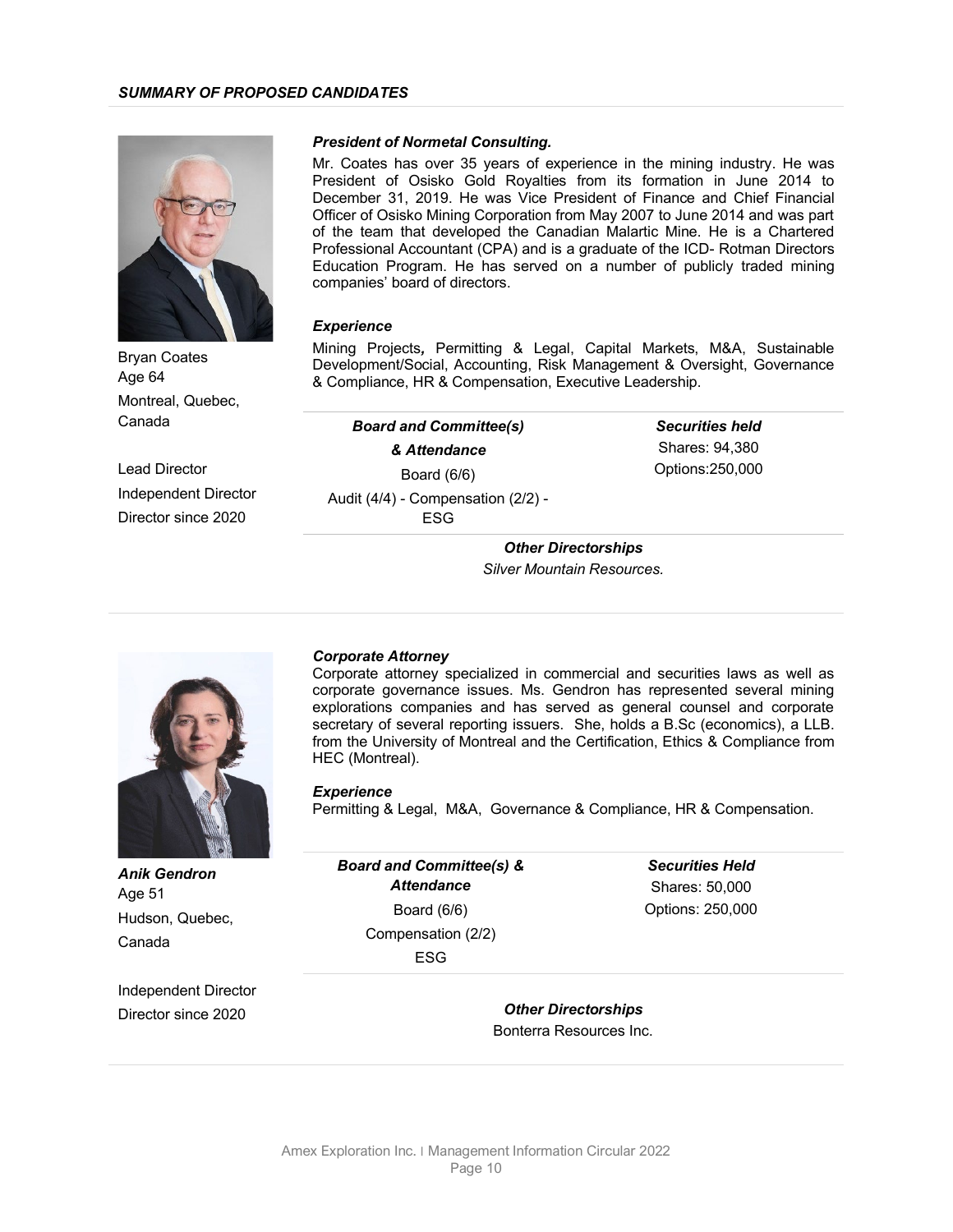

#### *Managing partner of the accounting firm Boily, Handfield CPA.*

Mr. Gélinas is a Chartered Professional Accountant (Quebec, Canada) and Certified Public Accountant (Michigan, USA) specializing in both Canadian and American accounting practices. He is the managing partner of the accounting firm, Boily, Handfield CPA Inc. Mr. Gélinas' expertise covers corporate auditing, financial reporting, mergers and acquisitions and corporate restructuring. He has facilitated the closings of several successful business transactions between Asian companies and their North American counterparts.

#### *Experience:*

Accounting, Risk Management and Oversight, Governance & Compliance, HR & Compensation, Executive Management.

*Yvon Gélinas* Age 54 Montreal, Quebec, Canada

Independent Director Director since 2017

*Board and Committee(s) & Attendance* Board (5/6) Compensation (2/2) Audit (3/4)

*Securities Held* Shares: nil Options: 250,000

*Other Directorships N/A*



*Luisa Moreno* Age 47 Toronto, Ontario Canada

Independent Director Director since July 2021

#### *Strategic Consultant, Tahuti Global Inc.*

Dr. Moreno is the Chief Executive Officer of Graphano Energy Ltd., COO of Edison Lithium and the Managing Director of Tahuti Global Inc., a consulting company that she founded. Dr. Moreno is also the President and Director of Defense Metals Corp. and on the board of directors of several companies developing strategic minerals and green technologies. As a strategic consultant she works with government institutions tasked with mineral development, value addition and supply chain development. She also assists both public and private companies and institutional investors with economic and technical assessment of mineral assets and technologies. She is a recognized strategic minerals specialist and a common guest speaker on television and at international conferences. Dr. Luisa Moreno is a Physics Engineer (NOVA, Portugal), with a PhD in Materials Science and Mechanics from Imperial College London, in the United Kingdom. She held positions as Senior Analyst, at Toronto based investment banks and as an Investment Research Analyst at a global investment research firm

#### *Experience*

Capital Markets, Accounting, Risk Management and Oversight, Executive Management.

| <b>Board and Committee(s) &amp;</b> | <b>Securities Held</b> |  |  |
|-------------------------------------|------------------------|--|--|
| <b>Attendance</b>                   | Shares: Nil            |  |  |
| Board $(3/3)$                       | Options: 150,000       |  |  |
| <b>ESG</b>                          |                        |  |  |
| <b>Other Directorships</b>          |                        |  |  |

Tantalex Resources Corporation – Manganese X Energy Corp. – Graphono Energy Ltd – Edison Cobalt Corp. – AmmPower Corp – Defense Metals Corp.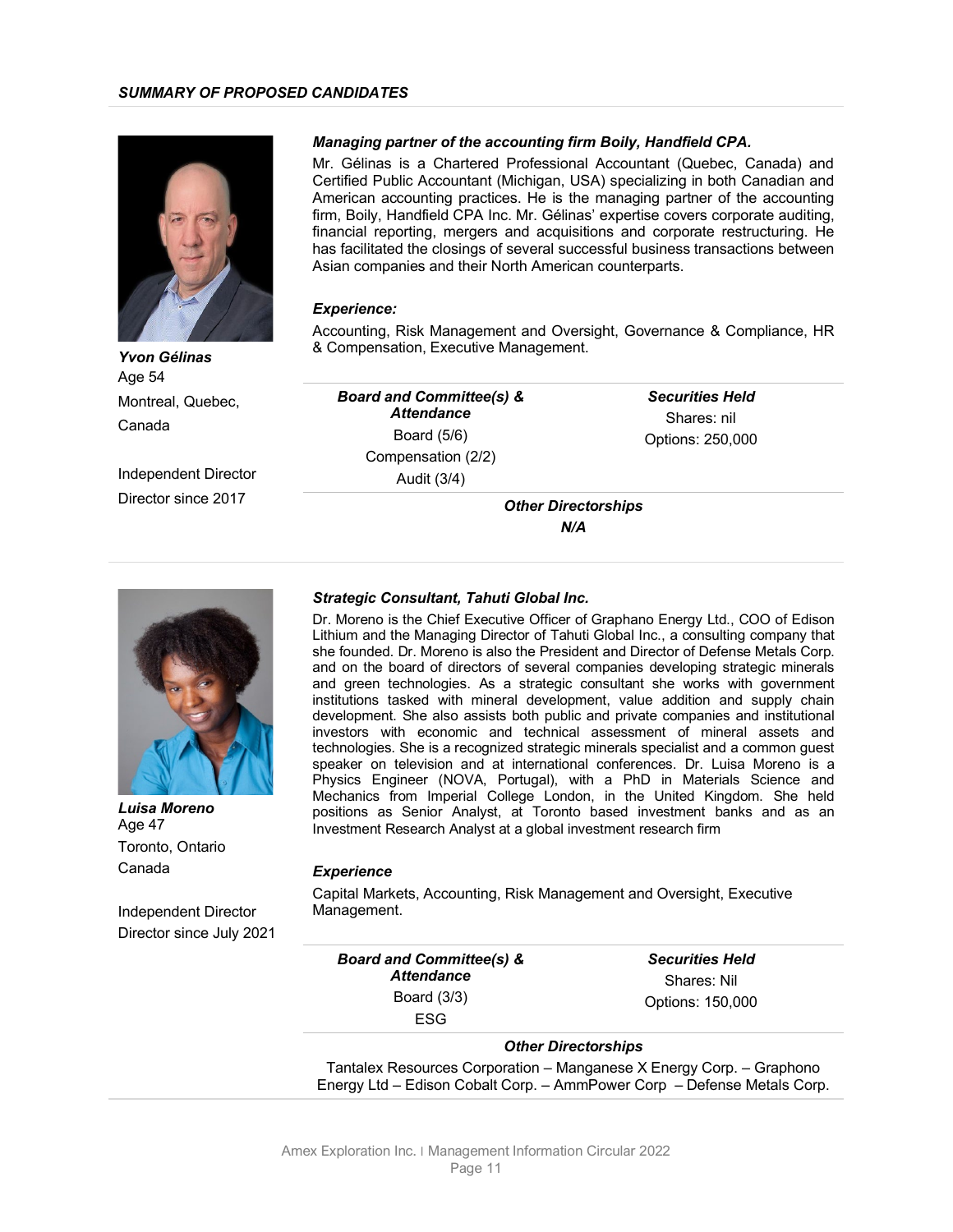

*Vice President, Finance of the Société de Développment Angus.*

From 1996 to 2013, Mr. André Shareck was owner/partner with the Redbourne Group. Since 2015 Mr. Shareck has acted as VP Finance for Société de Développement Angus. From 1987 to 1996, he was senior manager, Real Estate financing for National Bank of Canada. Mr. Shareck holds a Bachelors degree in geology as well as a Masters degree in geochemistry from the Université du Québec à Montréal since 1980 and 1983. In 1985, he completed an MBA, Finance, from HEC-Montreal.

#### *Experience*

Mining Projects*,* Permitting & Legal, Capital Markets, M&A, Sustainable Development/Social, Accounting, Risk Management & Oversight, Governance & Compliance, HR & Compensation, Executive Leadership.

Canada Director since 2002

Longueuil, Quebec,

*André Shareck* 

Age : 66

Independent Director

*Board and Committees (Attendance)* Board (5/6) Audit (4/4) Compensation (2/2)

*Securities Held* Shares: 962,400 Option: 400,000

*Other Directorships* N/A



*Jacques Trottier* Age : 66 St-Jean sur le Richelieu, Quebec, Canada

Director since 2002

#### *Executive Chairman of the Corporation*

Mr. Trottier holds a PhD in economic geology from École Polytechnique of Montréal and has more than 30 years experience in mining exploration and has held senior positions with number of public mining companies. He was most recently the CEO of Sulliden Exploration where he bought the Shahuindo Mines in Peru and grew the asset to approximately 3M ounces of gold. This transaction led to the merger between Sulliden and Rio Alto, transforming Rio Alto into a mid-tier producer which later merged with Tahoe Resources which was taken over by the current operator, Pan American Silver Corp.

#### *Experience & Expertise*

Executive Leadership, Mining Projects, Permitting and Legal.

*Board, Committee(s) and Attendance* Board (6/6)

*Securities Held* Shares:1,016,187 Options:1,250,000

*Other Directorships* N/A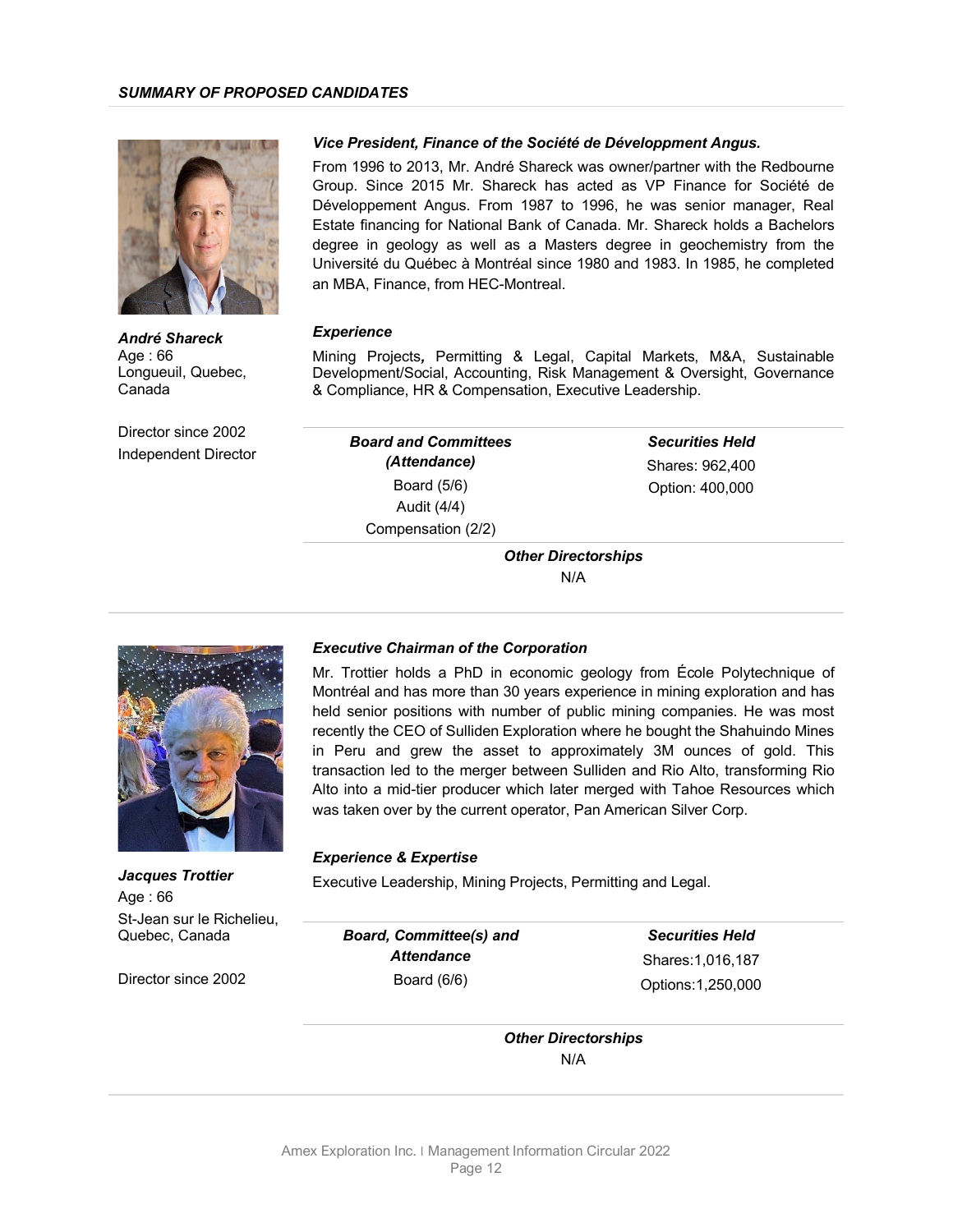# *Corporate Cease Trade Orders or Bankruptcy*

To the knowledge of the Corporation and except as stated below, at the date of this Information Circular, no proposed nominee for election as a director of the Corporation is, or has been, within ten years before the date of this Information Circular, a director or executive officer of any company (including the Corporation) that, while that person was acting in that capacity:

- was the subject of a cease trade or similar order or an order that denied the relevant company access to any exemption under securities legislation, for a period of more than 30 consecutive days;
- was subject to an event that resulted, after the director or executive officer ceased to be director or executive officer, in the company being the subject of a cease trade or similar order or an order that denied the relevant company access to any exemption under securities legislation, for a period or more than 30 consecutive days; or
- within a year of that person ceasing to act in that capacity, became bankrupt, made a proposal under any legislation relating to bankruptcy or insolvency or was subject to or instituted any proceedings, arrangement or compromise with creditors or had a receiver, receiver manager or trustee appointed to hold its assets.

Mr. Victor Cantore was a director of Canadian Metals Inc. ("CDN Metals") from July 2013 until January 2019. CDN Metals applied for a Management Cease Trade Order ("MCTO") under Policy Statement 12-203 following receipt of a correspondence from the Autorité des marchés financiers stating that a technical report filed by CDN Metals on SEDAR on June 20, 2016 did not comply with the requirements of the National Instrument 43-101 - Standards of Disclosure of Mineral Projects. CDN Metals filed an amended technical report on October 4, 2016 which ended the MCTO.

#### *Penalties or Sanctions*

At the date of this Information Circular, to the knowledge of the Corporation, no proposed nominee for election as a director of the Corporation is, or has been, subject to any penalties or sanctions imposed by a court relating to Canadian securities legislation or by a Canadian securities regulatory authority or has entered into a settlement agreement with a Canadian securities regulatory authority or been subject to any other penalties or sanctions imposed by a court or regulatory body that would likely to be considered important to a reasonable investor making an investment decision.

#### *Personal Bankruptcy*

At the date of this Information Circular, to the knowledge of the Corporation, no proposed nominee for election as a director of the Corporation has, within the ten years before the date of this Information Circular, become bankrupt, made a proposal under any legislation relating to bankruptcy or insolvency, or become subject to or instituted any proceedings, arrangement or compromise with creditors, or had a receiver, receiver manager or trustee appointed to hold the assets of the proposed director.

#### **EXECUTIVE COMPENSATION**

Please refer to Schedule A attached for the Statement of Executive Compensation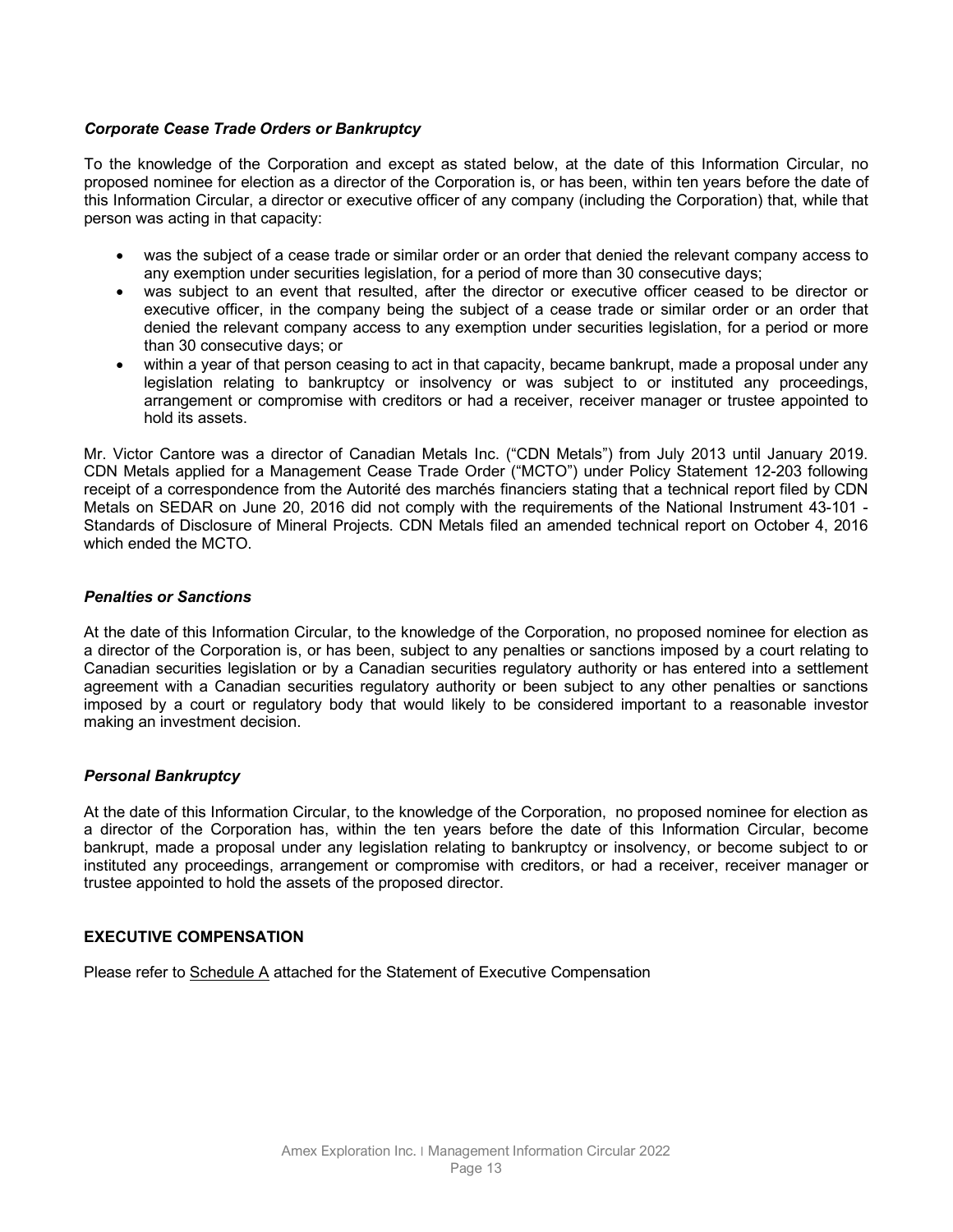#### **EQUITY COMPENSATION PLAN**

| <b>Equity Compensation Plan Information</b>                                   |                                                                                                                    |                                                                                                                  |                                                                                                                                                                                               |  |  |
|-------------------------------------------------------------------------------|--------------------------------------------------------------------------------------------------------------------|------------------------------------------------------------------------------------------------------------------|-----------------------------------------------------------------------------------------------------------------------------------------------------------------------------------------------|--|--|
|                                                                               | <b>Number of Securities to</b><br>be Issued upon Exercise<br>of Outstanding Options,<br><b>Warrants and Rights</b> | <b>Weighted-Average</b><br><b>Exercise Price of</b><br><b>Outstanding Options,</b><br><b>Warrants and Rights</b> | <b>Number of Securities</b><br><b>Remaining Available for Future</b><br><b>Issuance under Equity</b><br><b>Compensation Plans (Excluding</b><br><b>Securities Reflected in Column</b><br>(a)) |  |  |
|                                                                               | (a)                                                                                                                | (b)                                                                                                              | (c)                                                                                                                                                                                           |  |  |
| Equity Compensation Plans Approved by<br>Securityholders<br>(Option Plan)     | 6,910,000                                                                                                          | \$1.47                                                                                                           | 4,117,284                                                                                                                                                                                     |  |  |
| Equity Compensation Plans not Approved<br>by Securityholders<br>(Option Plan) | Nil                                                                                                                | Nil                                                                                                              | Nil                                                                                                                                                                                           |  |  |
| <b>Total</b>                                                                  | 6,910,000                                                                                                          | \$ 1.47                                                                                                          | 4,117,284                                                                                                                                                                                     |  |  |

### **INDEBTEDNESS OF DIRECTORS AND EXECUTIVE OFFICERS**

No director or officer, or former director or officer of the Corporation nor any of their associates or affiliates, is, or has been at any time since the beginning of the last completed financial year, indebted to the Corporation nor has any such person been indebted to any other entity where such indebtedness is the subject of a guarantee, support agreement, letter of credit or similar arrangement or understanding, provided by the Corporation.

#### **INTEREST OF INFORMED PERSONS IN MATERIAL TRANSACTIONS**

Other than stated above, to the knowledge of the directors and of the member of the executive officers of the Corporation, and except as described hereunder, no informed person of the Corporation or proposed director, or any associate or affiliate of any informed person or proposed director, has any interest in any transaction since the commencement of the Corporation's most recently completed financial year or in any proposed transaction which has materially affected or would materially affect the Corporation.

#### **MANAGEMENT CONTRACTS**

Management functions of the Corporation are performed by the executive officers of the Corporation.

# **3. Appointment of Auditors**

Shareholders are asked to vote for the appointment of Raymond Chabot Grant Thornton, Chartered Accountants, LLP as auditors of the Corporation until the next annual meeting, and to authorize the directors to fix their remuneration. Raymond Chabot Grant Thornton, Chartered Accountants, LLP has been the auditor of the Corporation since October 2011.

*"RESOLVED, as an ordinary resolution, THAT Raymond Chabot Grant Thornton LLP, Chartered Professional Accountants, be appointed as the Corporation's auditor for the ensuing year, at a remuneration to be fixed by the Board of Directors."*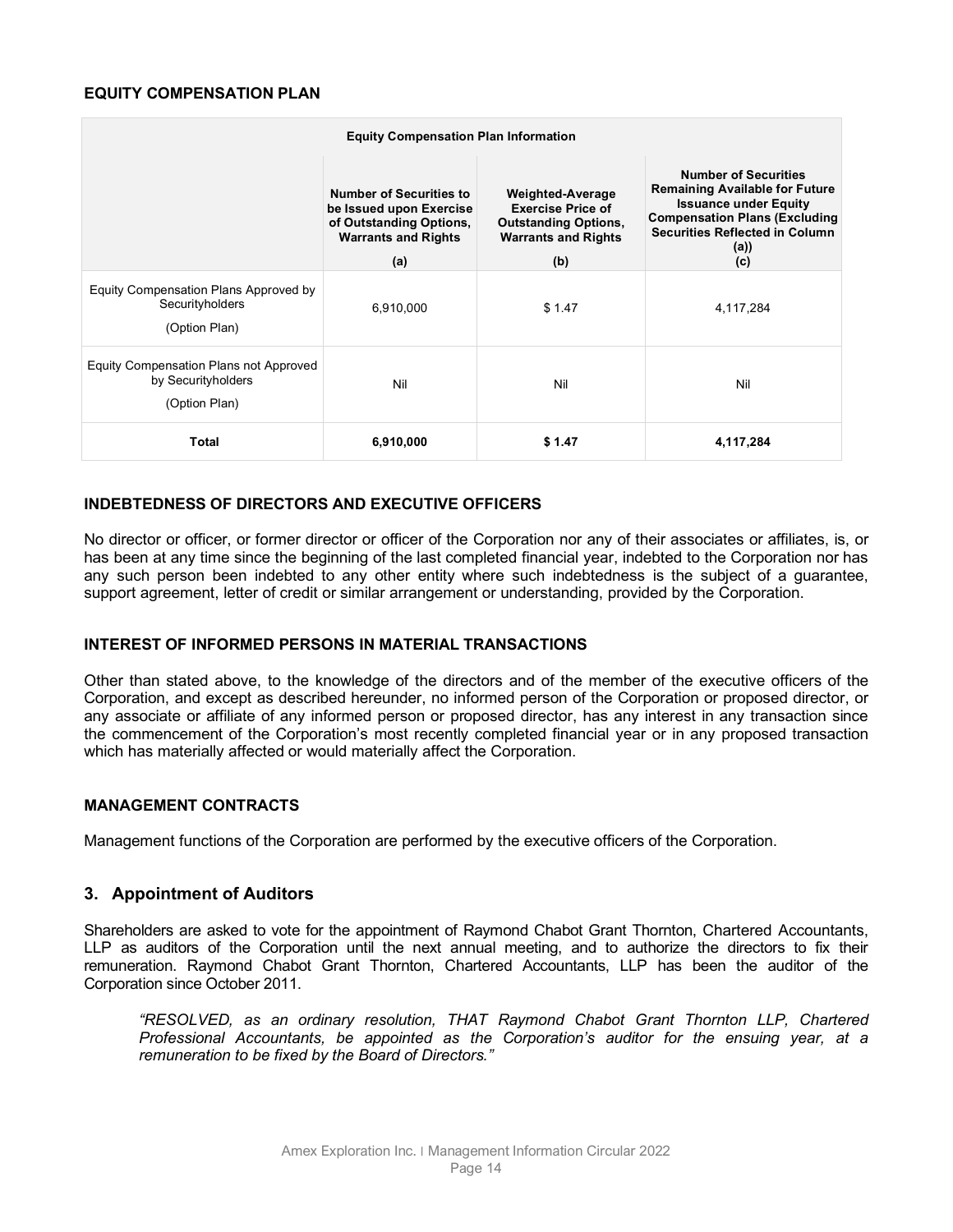The people whose names are in the proxy form intent to vote in favour of the nomination of Raymond Chabot Grant Thornton LLP as auditors of the Corporation until the next annual meeting. **Unless authority to vote in respect thereof is withheld, the nominees named in the form of proxy will vote in favour of the appointment of Raymond Chabot Grant Thornton LLP,** as **auditors of the Corporation and the authorization to the board of directors to fix their remuneration. The proposal requires the approval of a majority of the votes cast at the Meeting.**

# **4. Approval of the Individual Security Based Compensation Plan – 10% rolling stock option Plan of the Corporation.**

The Corporation's existing stock option plan was approved by the Shareholders at the Corporation's annual meeting held on May 4, 2021. As of April 1, 2022, the Corporation had 6,910,000 stock options outstanding, representing 6.78% of the outstanding Shares of the Corporation.

On November 24, 2021, the TSX Venture Exchange (the "Exchange") updated their Policy 4.4 Security Based Compensation. As a result, on March 24, 2022, the Board approved a new Security Base Compensation Plan (the "Plan") to reflect the Exchange requirements and update its current stock option plan. A copy of the Plan is attached as Schedule "E" to this Information Circular. Pursuant to the Exchange Policy, Shareholders will be asked at the Meeting to pass an ordinary resolution approving the Plan. The proposed Plan remains subject to the approval of the Exchange.

Some of the amendments made to the Plan include:

• Exercise Price

Subject to the requirements of Policy 4.4., under no circumstances will the Corporation issue Options at less than fair market value. Fair market value is defined as the greater of: (a) the volume weighted average trading price of the Shares of the Corporation on the Exchange for the five most recent trading days immediately preceding the grant date; (b) the closing price of the Shares on the Exchange on the trading day immediately prior to the grant date; and (c) the closing price of the Shares on the date of the grant.

Under the Corporation's prior stock option plan, the minimum exercise price was the Discounted Market Price or \$0.05 (as defined in Policy 4.4)

• Cashless Exercise / Net Exercise

The Committee may, in its sole discretion, permit the exercise of an Option through either:

- (a) a 'cashless exercise' mechanism, whereby the Corporation has an arrangement with a brokerage firm pursuant to which the brokerage firm: (i) agrees to loan money to a Participant to purchase the Shares underlying the Options to be exercised by the Participant; (ii) then sells a sufficient number of Shares to cover the exercise price of the Options in order to repay the loan made to the Participant; and (iii) receives an equivalent number of Shares from the exercise of the Options and the Participant receives the balance of Shares pursuant to such exercise, or the cash proceeds from the sale of the balance of such Shares (or in such other portion of Shares and Cash as the broker and Participant may otherwise agree); or
- (b) a net exercise mechanism, whereby Options, excluding Options held by any Investor Relations Service Provider, are exercised without the Participant making any cash payment so the Corporation does not receive any cash from the exercise of the subject Options, and instead the Participant receives only the number of underlying Shares that is the equal to the quotient obtained by dividing: (i) the product of the number of Options being exercised multiplied by the difference between the VWAP (as defined in the Plan) of the underlying Shares and the exercise price of the subject Options; by (ii) the VWAP of the underlying Shares.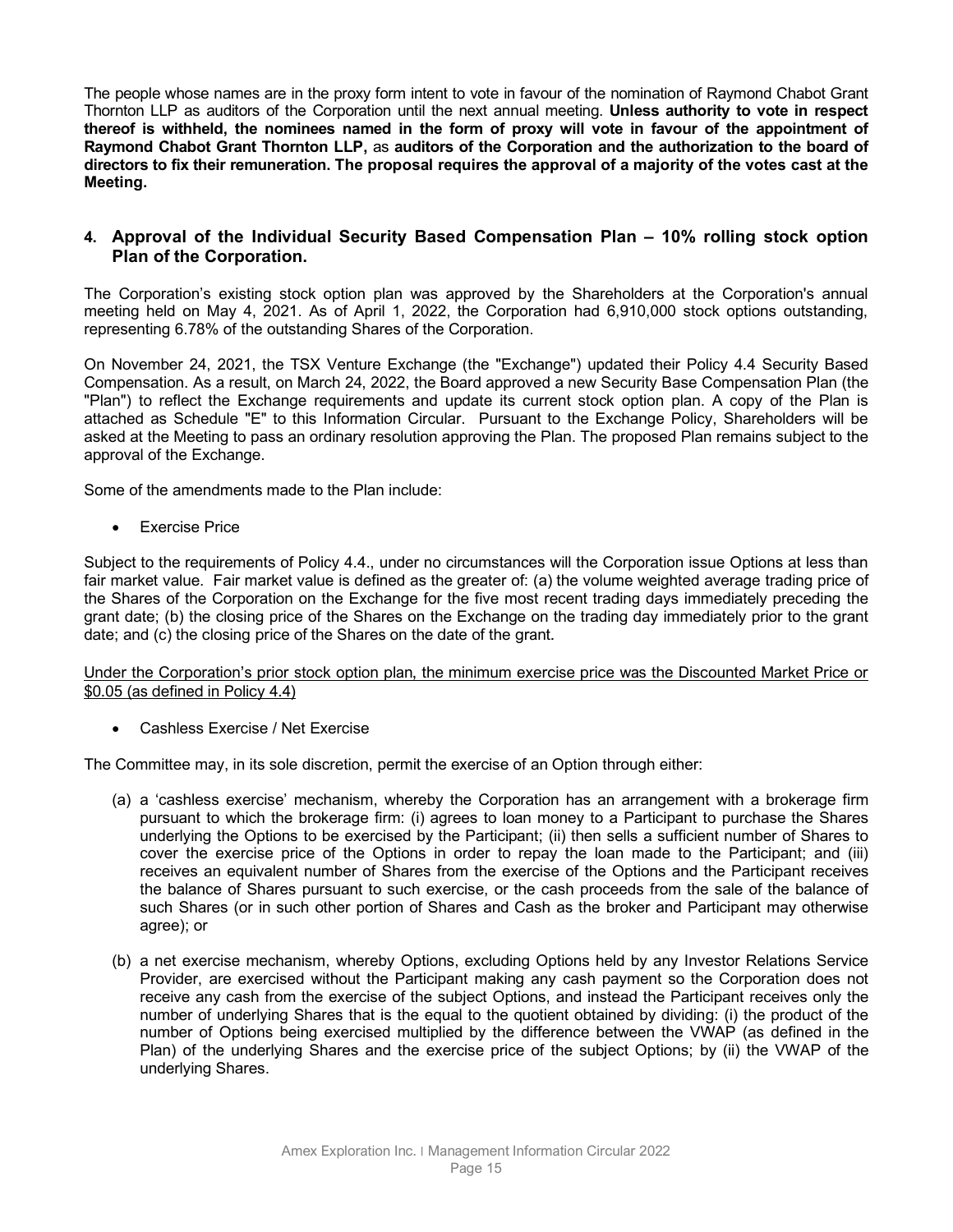The prior stock option plan did not include such provisions.

• Termination / Expiry

Except as may otherwise be set forth in an underlying employment agreement or determined by the Committee, if an optionee ceases to be eligible (other than a termination for cause), each vested Option held by that person will cease to be exercisable on the earlier of the original expiry date and three months after the termination date.

The prior stock option plan provided that if an optionee ceased to the eligible, the Options would expire in 12 months (subject to the expiry date).

In addition to the above, the following is a summary of the principal terms of the Plan.

• The Plan

The Plan provides for a "rolling" number of the Corporation's share options ("Options") that may be issued under the Plan of up to a maximum of ten percent (10%) of the Corporation's issued and outstanding Shares from time to time. In no event will the maximum number of Shares of the Corporation available for issuance under the Plan exceed ten percent (10%) of the Corporation's issued and outstanding Shares, less the number of Shares which could be reserved for issuance under any other security-based compensation arrangements of the Corporation. The Corporation does not, at this time, have any other Security Bases Compensation plan in place.

Stock options

The Plan provides for the grant of Options (each an "Award" and collectively, the "Awards"). All Awards are granted by an agreement or other instrument or document evidencing the Award (an "Award Agreement").

• Plan Administration

The Plan is administered by the Board which may delegate its authority to the Compensation Committee (the "Committee") or any other duly authorized committee of the Board appointed by the Board to administer the Plan. Subject to the terms of the Plan, applicable law and the rules of the Exchange, the Board (or its delegate) has the power and authority to: (a) select Award recipients; (b) establish all Award terms and conditions, including grant, exercise price, issue price and vesting terms; (c) make adjustments (as per the Plan); and (d) adopt modifications and amendments, or sub-plans to the Plan or any Award Agreement, including, without limitation, any that are necessary or appropriate to comply with the laws or compensation practices of the jurisdictions in which the Corporation and its Affiliates operate.

Shares Available for Awards

Subject to adjustments as provided for under the Plan, the maximum number of Shares of the Corporation available for issuance under the Plan will not exceed ten percent (10%) of the Corporation's issued and outstanding Shares from time to time, less the number of Shares reserved for issuance under all other securitybased compensation arrangements of the Corporation, as defined in the Plan. The Plan is considered to be a "rolling" plan as Shares of the Corporation covered by Awards which have been exercised or settled, as applicable, will be available for subsequent grant under the Plan and the number of Awards that may be granted under the Plan increases if the total number of issued and outstanding Shares of the Corporation increases.

• Insider Awards

Subject to Disinterested Shareholder Approval (as defined in the Plan); (i) the number of Shares of the Corporation issuable to Insiders, as defined in the Plan, at any time, under all security-based compensation arrangements of the Corporation may not exceed ten percent (10%) of the Corporation's issued and outstanding Shares; and (ii) the number of Shares of the Corporation issued to Insiders within any one-year period, under all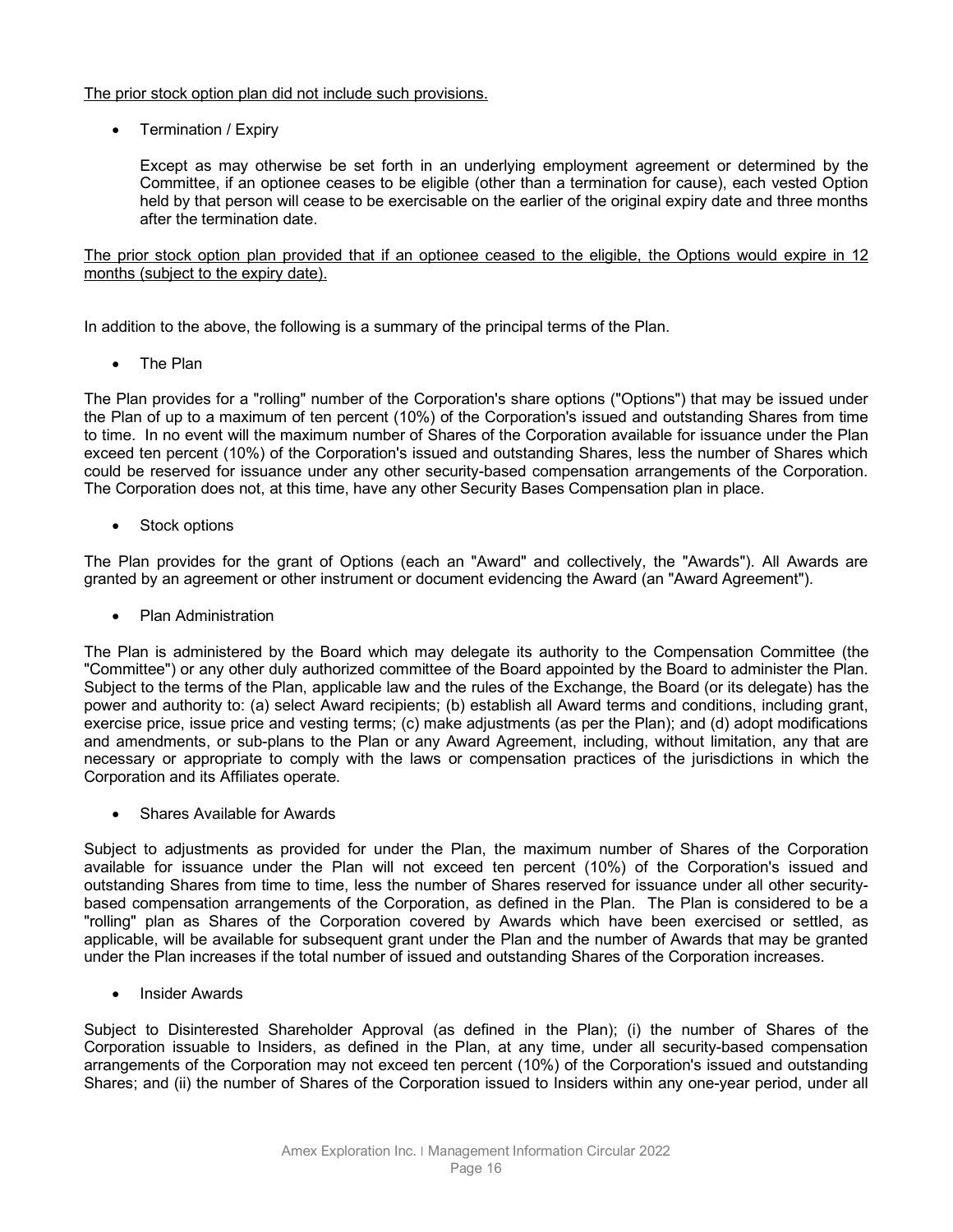security-based compensation arrangements of the Corporation may not exceed ten percent (10%) of the Corporation's issued and outstanding Shares.

**Eligible Persons** 

Any Employee, Officer, Director or Consultant (as such terms are defined in the Plan) shall be eligible to be selected to receive an Award under the Plan (a "Participant").

- Options are non-transferable or and non-assignable.
- Limits for Individuals

Unless the Corporation has obtained the Disinterested Shareholder Approval pursuant to the Exchange Policy, the maximum aggregate number of Shares of the Corporation that are issuable pursuant to all Security Based Compensation granted or issued in any 12 month period to any one Person must not exceed 5% of the Issued Shares of the Corporation, calculated as at the date any Security Based Compensation is granted or issued to the Person, except as expressly permitted and accepted by the Exchange for filing under Part 6 of the Exchange Policy shall not be included in calculating this 5% limit.

**Limits for Consultants** 

The maximum aggregate number of Shares of the Corporation that are issuable pursuant to all Security Based Compensation granted or issued in any 12 month period to any one Consultant must not exceed 2% of the Issued Shares of the Corporation, calculated as at the date any Security Based Compensation is granted or issued to the Consultant, except that securities that are expressly permitted and accepted for filing under Part 6 of the Exchange Policy shall not be included in calculating this 2% limit.

Limits for Investor Relations Service Providers

(a) The maximum aggregate number of Shares of the Corporation that are issuable pursuant to all Options granted in any 12-month period to all Investor Relations Service Providers in aggregate shall not exceed 2% of the Issued Shares of the Corporation, calculated as at the date any Option is granted to any such Investor Relations Service Provider. (b) Options granted to any Investor Relations Service Provider shall vest in stages over a period of not less than 12 months such that: (i) no more than 1/4 of the Options vest no sooner than three months after the Options were granted; (ii) no more than another 1/4 of the Options vest no sooner than six months after the Options were granted; (iii) no more than another 1/4 of the Options vest no sooner than nine months after the Options were granted; and (iv) the remainder of the Options vest no sooner than 12 months after the Options were granted.

**Blackout Period** 

In the event that the expiry date of any Award would otherwise occur in a Blackout Period, the expiry date shall be extended to the tenth business day following the last day of a Blackout Period. A blackout period is defined as a period during which a Participant cannot sell Shares, due to applicable law or policies of the Corporation in respect of insider trading (the "Blackout Period").

• Description of Awards and Effect of Termination on Awards Options

Subject to the provisions of the Plan, the Board or its delegate, will be permitted to grant Options under the Plan. An Option entitles a holder to purchase a Share of the Corporation at an exercise price set at the time of the grant. Options vest over a period of time as established by the Board from time to time. The term of each Option will be fixed by the Board or the Committee but may not exceed 10 years from the date of grant. Except as may otherwise be set forth in an underlying employment agreement or determined by the Committee, if an optionee ceases to be eligible (other than a termination for cause), each vested Option held by that person will cease to be exercisable on the earlier of the original expiry date and three months after the termination date. In the event of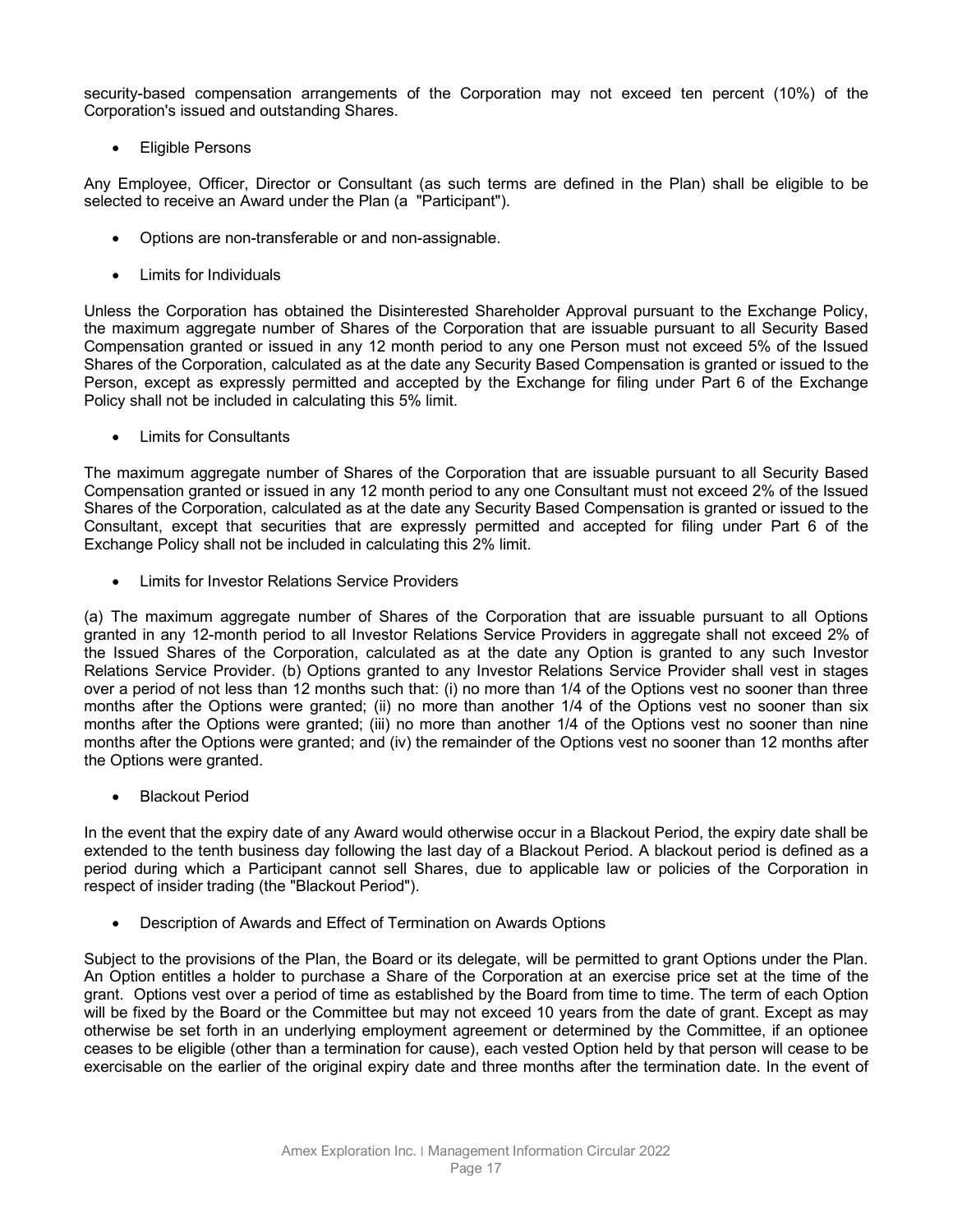death of an optionee, the legal representative may exercise the vested Options for a period until the earlier of the original expiry date and 12 months after the date of death.

In all cases, any unvested Options held by the optionee shall terminate and become void on the date of termination, retirement or death, as applicable.

• Hold Period and Escrow.

All Security Based Compensation is subject to any applicable Resale Restrictions under Securities Laws and the Exchange Hold Period, if applicable. In addition, if the Exchange Hold Period is applicable, all Options and any Shares issued under Options exercised prior to the expiry of the Exchange Hold Period must be legended with the Exchange Hold Period commencing on the date the Stock Options were granted.

Shareholders are asked to approve:

"BE IT RESOLVED AS AN ORDINARY RESOLUTION THAT, subject to regulatory approval:

- 1. The equity incentive compensation plan of Amex Exploration Inc. (the "Corporation"), the full text of which is attached as Schedule "E" to the Information Circular (the "Plan"), is hereby authorized, approved and adopted.
- 2. The number of common shares ("Shares") reserved for issuance under the Plan and all other security-based compensation arrangements of the Corporation will be a rolling number of Awards (as defined in the Plan) issuable under the Plan up to ten percent (10%) of the issued and outstanding share capital from time to time.
- 3. The Corporation is hereby authorized and directed to issue such Shares pursuant to the Plan as fully paid and non-assessable Shares.
- 4. The board of directors of the Corporation is hereby authorized and empowered to make any changes to the Plan as may be required by the TSX Venture Exchange.
- 5. Any one director or officer of the Corporation is hereby authorized and directed for and on behalf of the Corporation to execute or cause to be executed, under the corporate seal of the Corporation or otherwise, and to deliver or cause to be delivered, all such other documents and instruments and to perform or cause to be performed all such other acts and things as in such person's opinion may be necessary or desirable to give full effect to the foregoing resolutions and the matters authorized thereby, such determination to be conclusively evidenced by the execution and delivery of such document, agreement or instrument or the doing of any such act or thing."

The Board unanimously recommends that the shareholders vote in favour of ratifying and approving the Option Plan. **Unless the shareholders provide instruction to the contrary or in the absence of specific instruction in this respect, the persons named as proxyholders in the enclosed proxy form intend to vote FOR the adoption of this resolution.**

# OTHER MATTERS

Management is not aware of any other matters which it anticipates will come before the Meeting as of the date of mailing of this Management Proxy Circular.

#### ADDITIONAL INFORMATION

The Corporation will provide information to any person who requests it, by contacting the secretary at 410, St-Nicolas, suite 236, Montreal (Quebec) H2Y 2P5, including: a copy of the Corporation's financial statements for the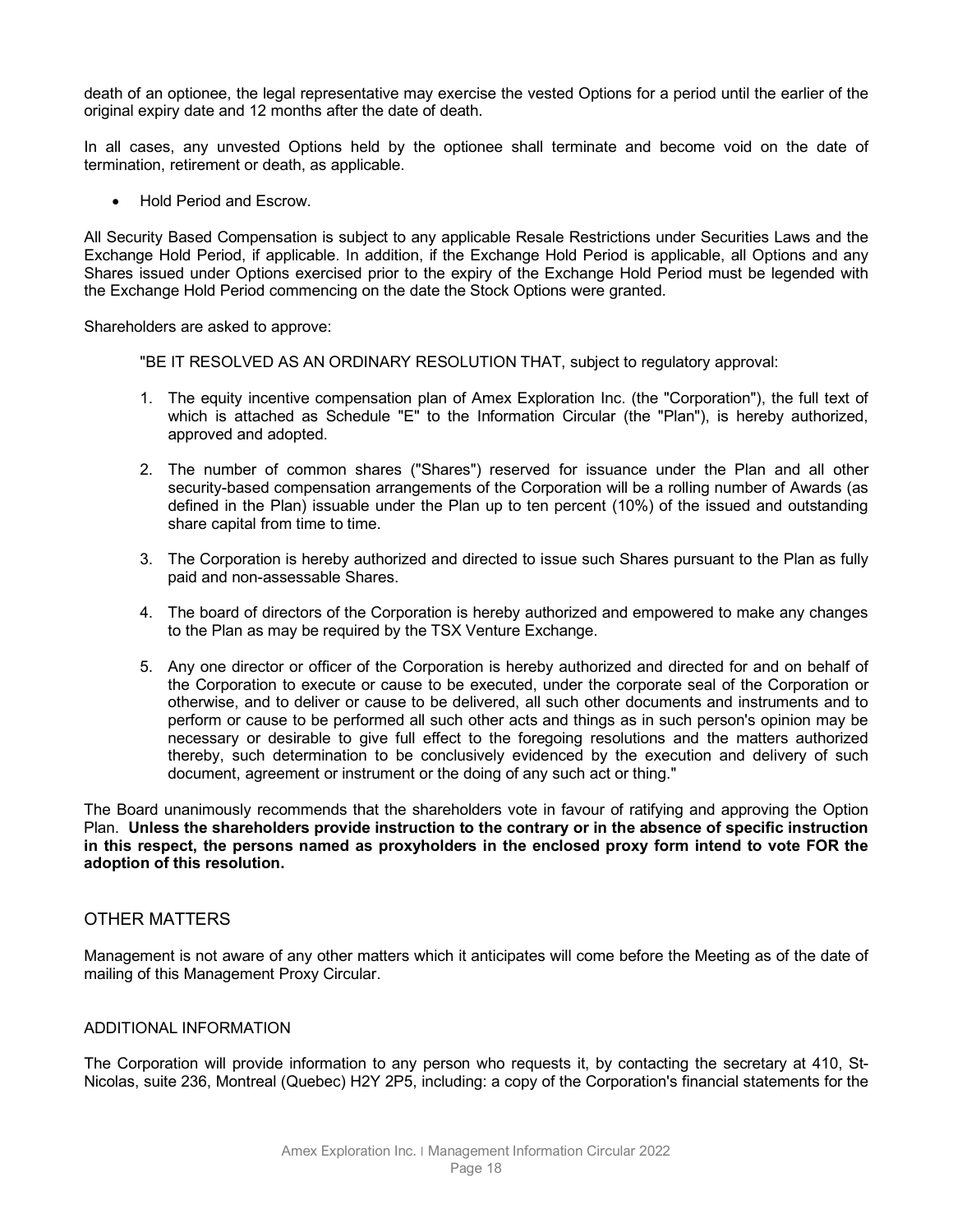year ended December 31, 2020, a copy of the annual report on those financial statements, a copy of the auditors' report and any subsequent interim financial statement to December 31, 2021 and any related management report; and a copy of this Information Circular. Additional Information concerning the Corporation is available on SEDAR at *www.sedar.com*.

### **BOARD APPROVAL**

The content and sending of this Management Proxy Circular has been approved by the Corporation's board of directors.

Montreal, Quebec, April 5, 2021.

(s) *Victor Cantore*

Victor Cantore, President and Chief Executive Officer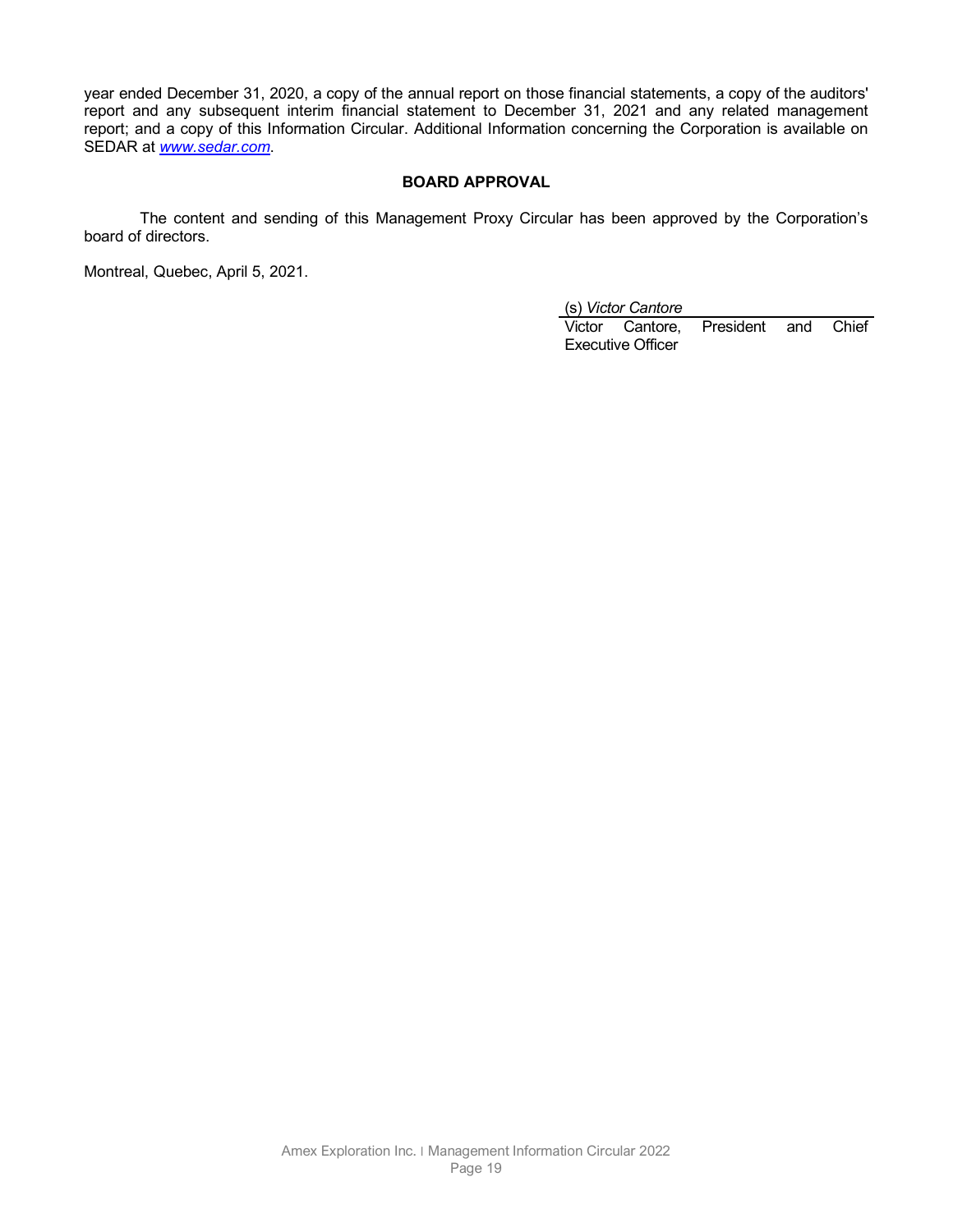# SCHEDULE "A"

# STATEMENT OF EXECUTIVE COMPENSATION

This section provides information on the compensation the Corporation paid, made payable, awarded, granted, gave or otherwise provided to each named executive officer and director for the financial year, and the decision-making process relating to compensation. This disclosure aims to provide insight into executive compensation as a key aspect of the overall stewardship and governance of the Corporation.

A "named executive officer" or "NEO" generally refers to the following individuals: (a) each individual who, in respect of the Corporation, during any part of the most recently completed financial year, served as chief executive officer, including an individual performing functions similar to a chief executive officer; (b) each individual who, in respect of the Corporation, during any part of the most recently completed financial year, served as chief financial officer, including an individual performing functions similar to a chief financial officer; (c) in respect of the Corporation and its subsidiaries, the most highly compensated executive officer other than the individuals identified in paragraphs (a) and (b) at the end of the most recently completed financial year whose total compensation was more than \$150,000 for that financial year; (d) each individual who would be a named executive officer under paragraph (c) but for the fact that the individual was not an executive officer of the Corporation, and was not acting in a similar capacity, at the end of that financial year;

For the year ended December 31, 2021, the named executive officers and the directors received the fees detailed below.

| Table of compensation excluding compensation securities                             |              |                                                                    |                         |                                        |                                    |                                               |                                           |
|-------------------------------------------------------------------------------------|--------------|--------------------------------------------------------------------|-------------------------|----------------------------------------|------------------------------------|-----------------------------------------------|-------------------------------------------|
| Name and<br>Position                                                                | Year         | Salary,<br>consulting fee,<br>retainer or<br>commission<br>$($ \$) | <b>Bonus</b><br>$($ \$) | Committee or<br>meeting fee<br>$($ \$) | Value of<br>perquisites<br>$($ \$) | Value of all other<br>Compensation<br>$($ \$) | <b>Total Compen-</b><br>sation<br>$($ \$) |
| Victor Cantore,<br><b>Chief Executive</b><br>Officer and<br>Director <sup>(1)</sup> | 2021<br>2020 | 250,000<br>259,999                                                 | 250,000<br>250,000      |                                        |                                    |                                               | 500,000<br>509,999                        |
| Patrick Musampa,<br><b>Chief Financial</b><br>Officer $(2)$                         | 2021<br>2020 | 90,000                                                             | 15,000                  |                                        |                                    |                                               | 105,000                                   |
| Jacques Trottier,<br>President,<br>Executive<br>Chairman and<br>Director $(3)$      | 2021<br>2020 | 180,000<br>180,935                                                 | 180,000<br>180,000      |                                        |                                    |                                               | 360,000<br>360,935                        |

• **Directors and named executive officer compensation for the years ended December 31, 2021 and 2020, excluding compensation securities which are described in the following table.**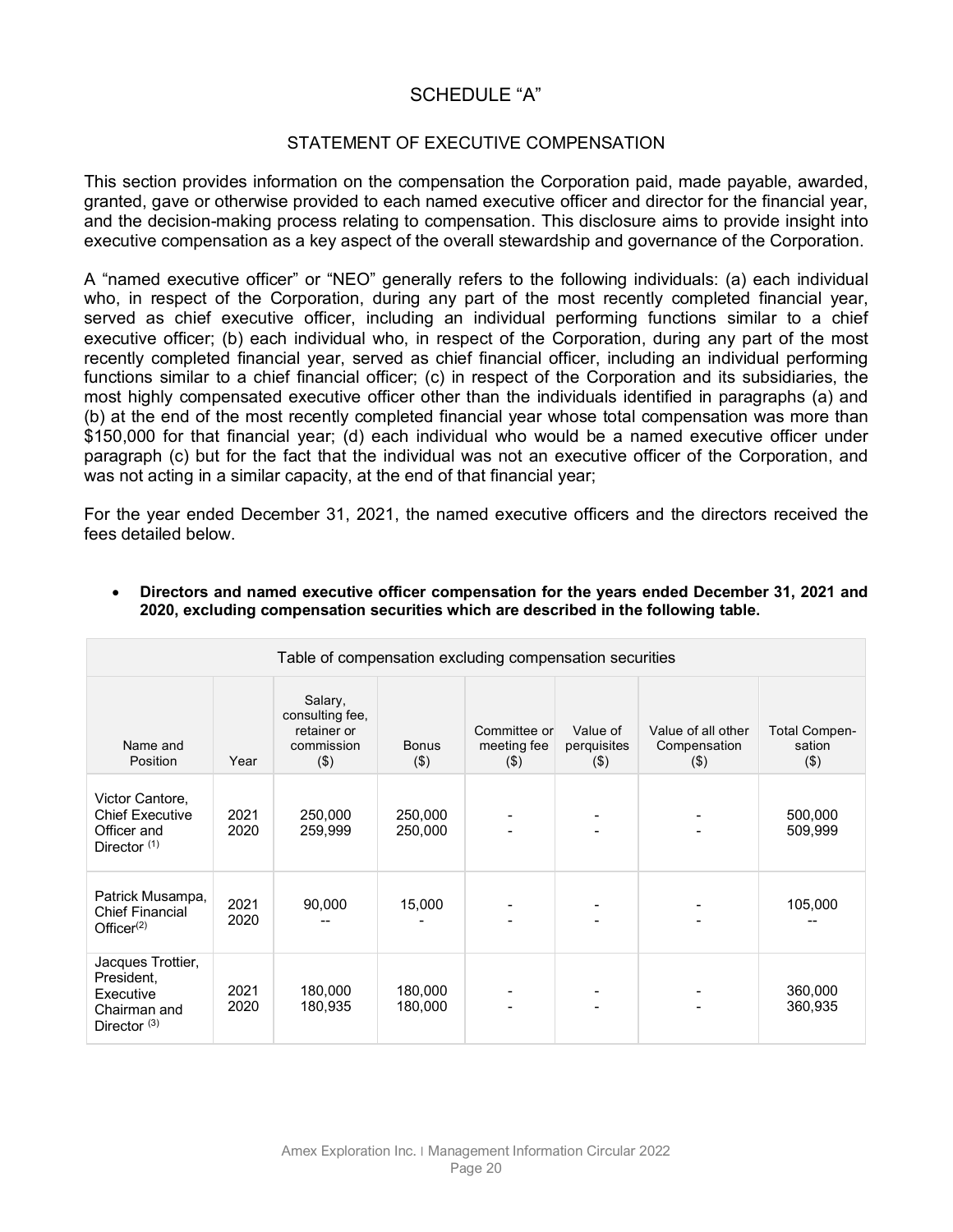| Table of compensation excluding compensation securities                      |              |                                                                    |                         |                                        |                                    |                                               |                                       |
|------------------------------------------------------------------------------|--------------|--------------------------------------------------------------------|-------------------------|----------------------------------------|------------------------------------|-----------------------------------------------|---------------------------------------|
| Name and<br>Position                                                         | Year         | Salary,<br>consulting fee,<br>retainer or<br>commission<br>$($ \$) | <b>Bonus</b><br>$($ \$) | Committee or<br>meeting fee<br>$($ \$) | Value of<br>perquisites<br>$($ \$) | Value of all other<br>Compensation<br>$($ \$) | <b>Total Compen-</b><br>sation<br>(3) |
| Pierre Carrier,<br>Chief operating<br>officer and<br>Director <sup>(4)</sup> | 2021<br>2020 | 120,000<br>120,000                                                 | 120,000<br>120,000      |                                        |                                    |                                               | 240.000<br>240,000                    |
| Kelly Malcom <sup>(5)</sup><br>Vice President,<br>Exploration                | 2021<br>2020 | 120,000<br>77,910                                                  | 120,000<br>60,000       |                                        |                                    |                                               | 240,000<br>137,910                    |
| André Shareck,<br><b>Director</b>                                            | 2021<br>2020 |                                                                    |                         | 18,017<br>16,300                       |                                    |                                               | 18,017<br>16,300                      |
| Anik Gendron <sup>(6)</sup><br><b>Director</b>                               | 2021<br>2020 | 23,216<br>39,109                                                   |                         | 15,367<br>13,350                       |                                    |                                               | 38,583<br>52,459                      |
| Bryan Coates,<br><b>Director</b>                                             | 2021<br>2020 |                                                                    |                         | 22,017<br>16,300                       |                                    |                                               | 22,017<br>16,300                      |
| Yvon Gélinas,<br><b>Director</b>                                             | 2021<br>2020 |                                                                    |                         | 16,417<br>14,050                       |                                    |                                               | 16,417<br>14,050                      |
| Luisa Moreno $(7)$<br><b>Director</b>                                        | 2021<br>2020 |                                                                    |                         | 7,667<br>n/a                           |                                    |                                               | 7,667                                 |

Notes:

(1) An employment agreement was entered into September 1, 2020 with Mr. Cantore for this employment as Chief Executive Officer. Prior to such time, the fees were paid to Bay Capital Markets, a consulting firm controlled by Mr. Cantore for the executive management services provided by Mr. Cantore.

(2) Patrick Musampa provides his services through MGM Resources Inc., a wholly owned consulting firm.

(3) An employment agreement was entered into September 1, 2020 with Mr. Trottier. Prior to, the fees were paid to Mr. Trottier's consulting firm Trotco Exploration Inc. for the exploration management services provided by Mr. Trottier.

(4) An employment agreement was entered into September 1, 2020 with Mr. Carrier. Prior to, the fees were paid to Mr. Carrier's consulting firm 9254-4923 Quebec Inc. for the executive management services provided by Mr. Carrier.

(5) Kelly Malcom provides exploration management services through his exploration consulting firm, Generic Geo Inc.

(6) Anik Gendron became a director in May 2020, she received fees from the Corporation for legal services provided to the Corporation.

(7) Luisa Moreno became a director in June 2021.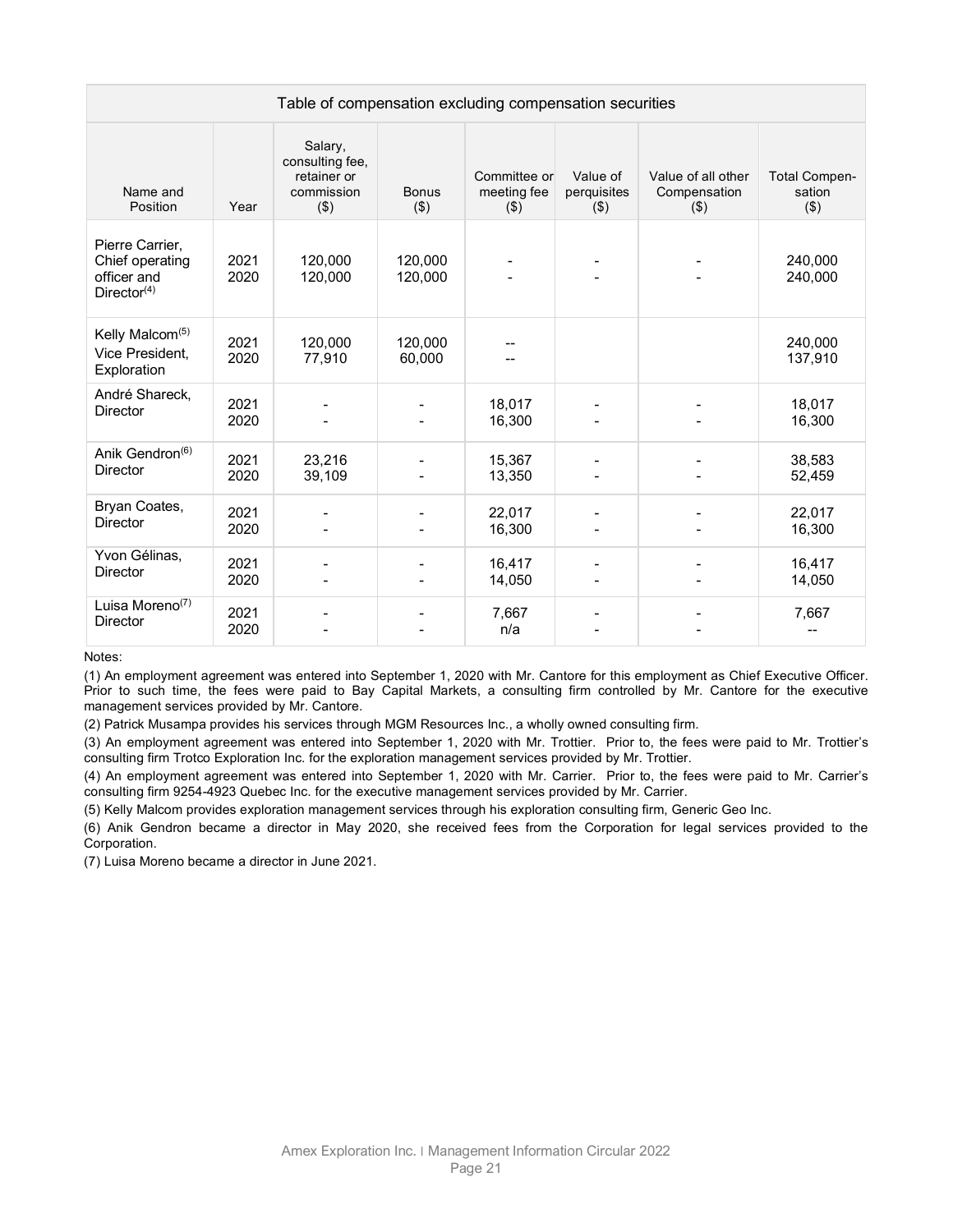The following charts set forth for each director and NEO and all of the compensation securities granted to them during the financial year ended on December 31, 2021:

|                                 |                                         |                                                                                                                  |                                 | <b>Compensation Securities</b>                                         |                                                                                               |                                                                                        |                       |
|---------------------------------|-----------------------------------------|------------------------------------------------------------------------------------------------------------------|---------------------------------|------------------------------------------------------------------------|-----------------------------------------------------------------------------------------------|----------------------------------------------------------------------------------------|-----------------------|
| Name<br>and<br>position         | Type of<br>compens<br>ation<br>security | Number of<br>compensation<br>securities.<br>number of<br>underlying<br>securities, and<br>percentage of<br>class | Date of<br>issue<br>or<br>grant | Issue,<br>conversion<br>or exercise<br>price<br>$($ \$) <sup>(1)</sup> | Closing<br>price of<br>security or<br>underlying<br>security on<br>date of<br>grant<br>$($ \$ | Closing<br>price of<br>security or<br>underlying<br>security at<br>year end<br>$($ \$) | <b>Expiry</b><br>Date |
| Luisa Moreno<br><b>Director</b> | Option                                  | 150,000<br>$(0.31)\%$                                                                                            | 01/06/2021                      | 2.60                                                                   | 2.59                                                                                          | 2.91                                                                                   | 01/06/2026            |

Note:

(1) The exercise price of the options is usually set at the previous day market price close or at a higher price if the Board deems it appropriate (for example to be equal to or above the prior offering price of the Corporation's securities).

 $(2)$  The options granted the during the year ended December 31, 2021 are subject to the following vesting schedule:

| Date of Grant             | 12 months from Date of Grant | 24 months from Date of Grant |
|---------------------------|------------------------------|------------------------------|
| 66,7% of the options vest | 16,7% of the options vest    | 16,6% of the options vest    |

 $(3)$  As of December 31, 2021: Victor Cantore held a total of 1,050,000 options; Jacques Trottier held a total of 1,250,000 options; Pierre Carrier held a total of 575,000 options; Patrick Musampa held a total of 25,000; Kelly Malcom held a total of 575,000 options; Anik Gendron held a total of 250,000 options; André Shareck held a total of 400,000 options; Mr. Gélinas held a total of 250,000 options; Mr. Coates held a total of 250,000 options; Ms. Moreno held 150,000 options.

None of the outstanding options have been repriced, extended or otherwise amended.

| Exercise of Compensation Securities by Directors and NEO's              |                                     |                                                    |                                             |                          |                                                                       |                                                                                                            |                                                  |  |
|-------------------------------------------------------------------------|-------------------------------------|----------------------------------------------------|---------------------------------------------|--------------------------|-----------------------------------------------------------------------|------------------------------------------------------------------------------------------------------------|--------------------------------------------------|--|
| Name and Position                                                       | Type of<br>compensation<br>security | Number of<br>underlying<br>securities<br>exercised | Exercise<br>price per<br>security<br>$(\$)$ | Date of<br>exercise      | Closing<br>Price per<br>security on<br>date of<br>exercise<br>$($ \$) | <b>Difference</b><br>between<br>exercise<br>price and<br>closing<br>price on<br>date of<br>$exercise$ (\$) | Total<br>value on<br>exercise<br>date<br>$($ \$) |  |
| Trottier.<br>Jacques<br>Executive<br>Director.<br>Chairman              | Options                             | 90.000                                             | 0.25                                        | 05/05/2021               | 2.70                                                                  | 2.45                                                                                                       | 220,500                                          |  |
| Chief<br>Carrier.<br>Pierre<br>Officer,<br>Operating<br><b>Director</b> | Options                             | 80,000<br>50.000                                   | 0.25<br>0.16                                | 05/05/2021<br>05/05/2021 | 2.70<br>2.70                                                          | 2.45<br>2.54                                                                                               | 196.000<br>127.000                               |  |
| André<br>Shareck.<br><b>Director</b>                                    | Options                             | 70,000<br>50.000                                   | 0.25<br>0.16                                | 05/05/2021<br>05/05/2021 | 2.70<br>2.70                                                          | 2.45<br>2.54                                                                                               | 171,500<br>127.000                               |  |

#### • *Stock option plans and other incentive plans*

The Corporation has in place a 10% rolling stock option plan (the "Plan"), last approved by the Corporation's shareholders May 4, 2021. This year, an updated plan is being proposed at the annual Shareholder meeting to be held May 10, 2022. A copy of the new Plan is attached to the Circular, as Schedule E, and a summary of the Plan is presented on page 15 of the Circular: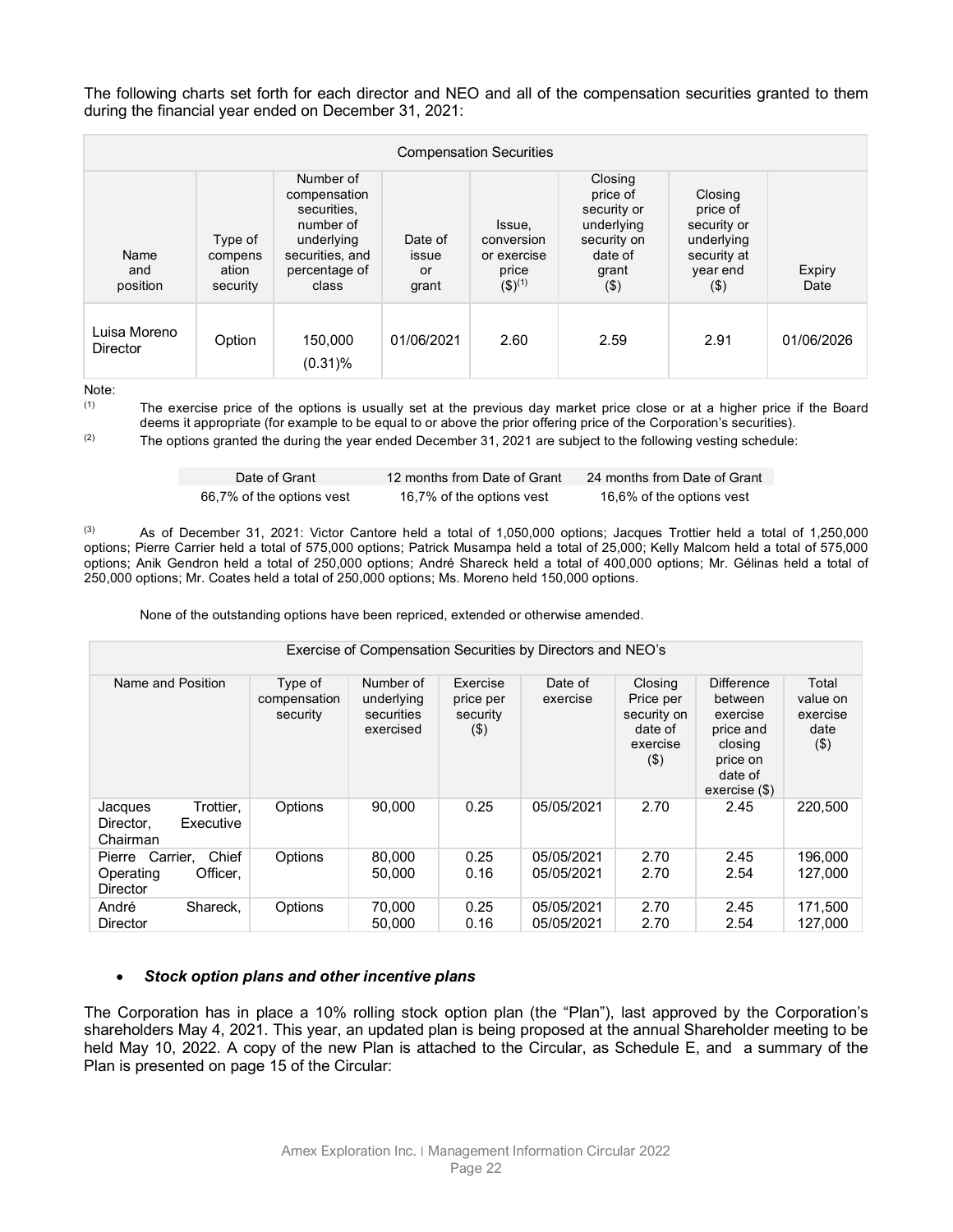- The Option Plan provides for the issuance of stock options ("Options") to acquire at any time up to a maximum of 10% of the issued and outstanding Shares of the Corporation (subject to standard anti-dilution adjustments).
- Options may be exercisable for a maximum of ten years from the date of grant however.
- Options to acquire no more than 5% of the issued Shares of the Corporation may be granted to any one person (including companies wholly owned by such person) in any 12-month period.
- Options to acquire no more than 2% of the issued Shares of the Corporation may be granted to any one consultant in any 12-month period.
- **D** Options to acquire no more than an aggregate of 2% of the issued Shares of the Corporation may be granted to an "Investor Relations Service Provider" (as defined in TSXV Policy 1.1), in any 12 month period.
- At no time will options be issued which could permit at any time the aggregate number of Shares reserved for issuance under Options granted to insiders (as a group) at any point in time exceeding 10% of the issued Shares; and
- at no time will options be issued which could permit at any time the grant to insiders (as a group), within a 12-month period of an aggregate number of options exceeding 10% of the issued Shares calculated at the date an option is granted to any insider.
- The Board may, in its sole discretion, permit the exercise of an Option through a 'cashless exercise' mechanism, whereby the Corporation has an arrangement with a brokerage firm pursuant to which the brokerage firm: (i) agrees to loan money to a Participant to purchase the Shares underlying the Options to be exercised by the Participant; (ii) then sells a sufficient number of Shares to cover the exercise price of the Options in order to repay the loan made to the Participant; and (iii) receives an equivalent number of Shares from the exercise of the Options and the Participant receives the balance of Shares pursuant to such exercise, or the cash proceeds from the sale of the balance of such Shares (or in such other portion of Shares and Cash as the broker and Participant may otherwise agree); or a "net exercise" mechanism, whereby Options, excluding Options held by any Investor Relations Service Provider, are exercised without the Participant making any cash payment so the Corporation does not receive any cash from the exercise of the subject Options, and instead the Participant receives only the number of underlying Shares that is the equal to the quotient obtained by dividing: (i) the product of the number of Options being exercised multiplied by the difference between the VWAP (as defined in the Plan) of the underlying Shares and the exercise price of the subject Options; by (ii) the VWAP of the underlying Shares.

The Corporation does not have any other incentive plan in place.

# • *Employee, consulting, and management agreements*

*Victor Cantore, Chief Executive Officer* – In September 2020, the Corporation entered into an employment agreement with Mr. Cantore for his services as Chief Executive Officer. Prior to, the Corporation had an agreement with Bay Capital Markets, who provided the executive management services of Mr. Cantore. As per the employment agreement, Mr. Cantore's annual remuneration is set at \$250,000 and he is entitled to participate in the Corporation's long term and short-term incentive plans, as established by the Board. The agreement is for an indefinite duration. In case of termination by the Corporation, other than for cause, Mr. Cantore will be entitled to receive a severance payment equal to one year's salary. If Mr. Cantore's employment is terminated following a change of control or if Mr. Cantore resigns within 90 days of such change of control, he will be entitled to receive a payment equal to two years salary. The Corporation can terminate for just cause without notice, at which time only the amounts owing at termination will be payable.

*Jacques Trottier, Executive Chairman* – In September 2020, the Corporation entered into an employment agreement with Mr. Trottier for his services as Executive Chairman. Prior to, Mr. Trottier provided his services through a consulting management Corporation, Trotco Exploration Inc., As per the agreement, Mr. Trottier's annual remuneration is set at \$180,000 and he is entitled to participate in the Corporation's long term and shortterm incentive plans, as established by the Board. The agreement is for an indefinite period. In case of termination by the Corporation, other than for cause, Mr. Trottier will be entitled to receive a severance payment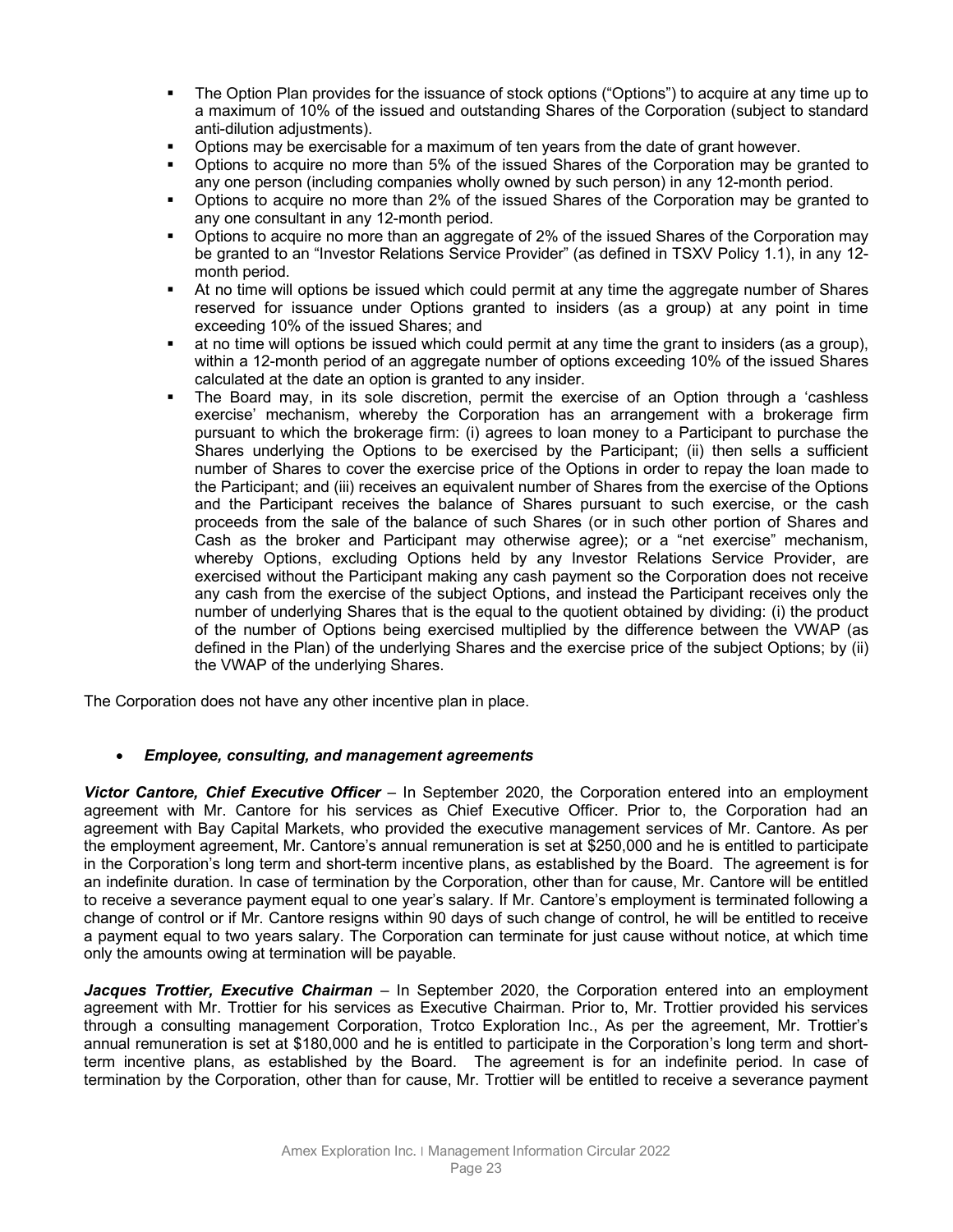equal to one year's salary. If Mr. Trottier's employment is terminated following a change of control or if he resigns within 90 days of such change of control, he will be entitled to receive a payment equal to two years salary The Corporation can terminate for just cause without notice, at which time only the amounts owing at termination are payable.

*Pierre Carrier, Chief Operating Officer -* In September 2020, the Corporation entered into an employment agreement with Mr. Carrier for his services as Chief Operating Officer. Prior to, Mr. Carrier provided his services through a consulting management Corporation, 9254-4923 Quebec Inc. As per the agreement, Mr. Carrier's annual remuneration is set at \$120,000 and he is entitled to participate in the Corporation's long term and shortterm incentive plans, if any and as established by the Board. The agreement is for an indefinite period. In case of termination by the Corporation, other than for cause, Mr. Carrier will be entitled to receive a severance payment equal to one year's salary. If Mr. Carrier's employment is terminated following a change of control or if he resigns within 90 days of such change of control, he will be entitled to receive a payment equal to two years salary. The Corporation can terminate without notice, at which time only the amounts owing at termination are payable.

*Kelly Malcom, Vice President, Exploration* – In December 2020, the Corporation entered into an executive management consulting agreement with Generic Geo Inc., for the services of its principal Kelly Malcom. As per the terms of the agreement, the monthly fees are \$10,000 and the principal is entitled to participate in the Corporation's long term and short-term incentive plans, if any and as established by the Board. If the contract is terminated, a payment equal to twelve times the base fee (\$120,000) is payable to Generic Geo Inc., unless Generic Geo Inc. is in default of its obligations under the agreement in which case no fee would be payable.

*Patrick Musampa, Chief Financial Officer* – In January 2021, the Corporation entered into an agreement with MGM Resources Inc., a company controlled by Patrick Musampa. Mr. Musampa provides financial management services to the Company as Chief Financial Officer. The consulting agreement provides that MGM will receive a basic monthly fee of \$7,500 for these services. The agreement became effective on January 1, 2021 and remains in effect until terminated. MGM may terminate the Agreement by giving one hundred and twenty (120) days written notice to the Company. The Company may terminate the Agreement for by giving one hundred and twenty (120) days written notice, at which time only amounts due on termination shall be payable.

# • **Oversight and description of director and named executive officer compensation.**

#### *Directors*

The Board determines director compensation. In November 2020, the Corporation adopted a Director Remuneration Policy which outlines the director compensation. The Director Remuneration Policy was determined through Board discussions based on the individual's member general knowledge of industry practices.

Non-executive directors are compensated based on the following:

| Remuneration         | Annual Retainer | <b>Board Meeting Fee</b> | <b>Committee Meeting</b><br>Fee |
|----------------------|-----------------|--------------------------|---------------------------------|
| <b>Director</b>      | \$8,000         | \$1,000                  | \$350                           |
| Chair of the Board   | \$6,000         | \$1,000                  | N/A                             |
| Lead Director        | \$3,000         | \$1,000                  | N/A                             |
| Chair of a Committee | \$3,000         | N/A                      | \$350                           |

Amex has also determined that non-executive directors are entitled to participate in the long-term equity incentive plans of Amex, which consist of share purchase options, subject to the terms and conditions contained in Amex's rolling stock option plan, on the following basis: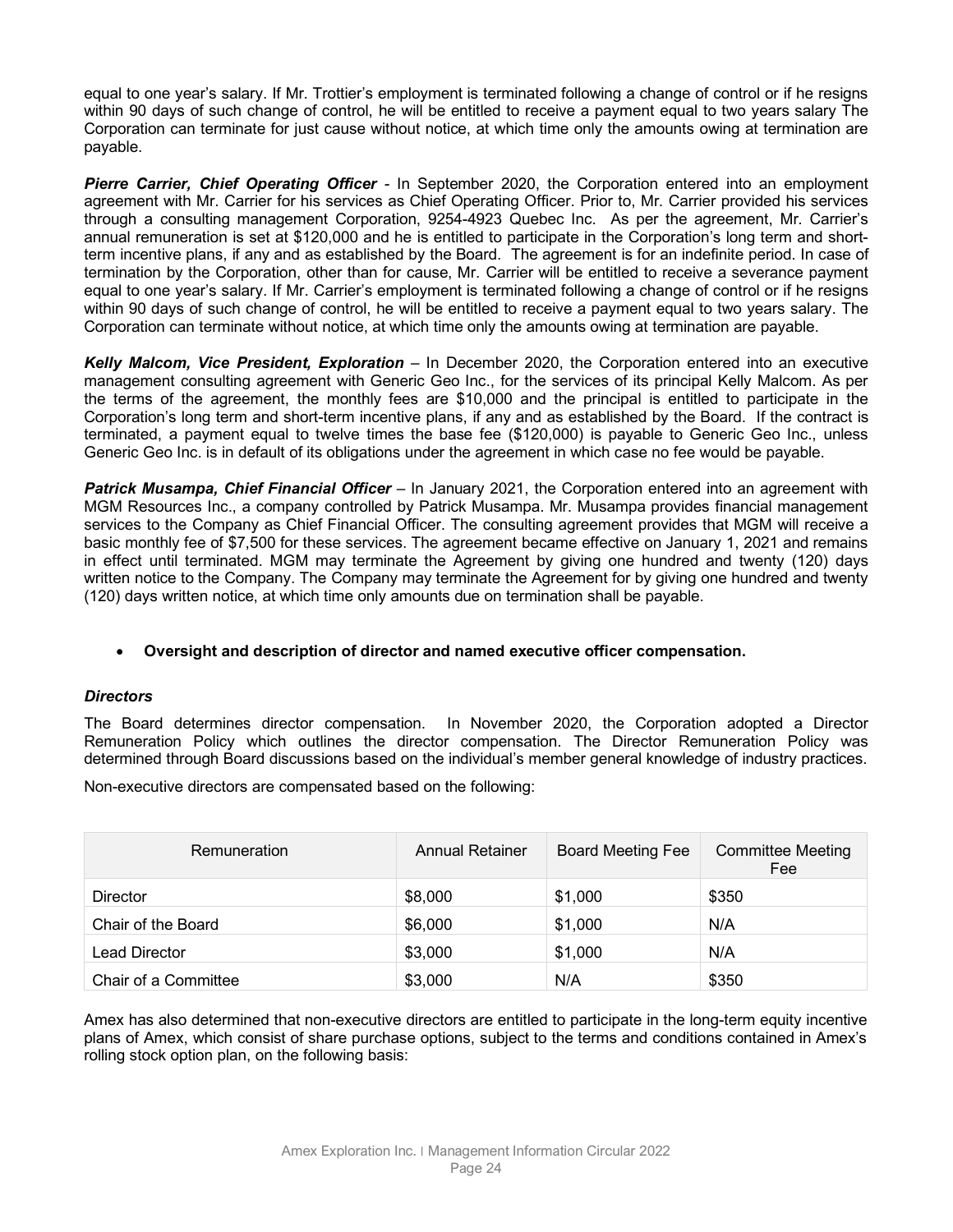| Grant of options upon the<br>nomination of the Director | Vested at Date of<br>drant | Vesting on the one-<br>year anniversary of the<br>date of the grant | Vesting on the 2-year<br>anniversary of the<br>date of grant |
|---------------------------------------------------------|----------------------------|---------------------------------------------------------------------|--------------------------------------------------------------|
| 150,000 options                                         | 100.000                    | 25,000                                                              | 25,000                                                       |

### *Named Executive Officer*

The Compensation Committee determines overall compensation for NEO's. The overall goal is to pay the NEO's a base compensation that is competitive all the while preserving cash, given the stage of development of the Corporation, and to use equity incentive plans appropriately to provide incentive to attract and retain personnel, and short-term incentives to encourage performance.

Compensation for NEO's is composed of:

- a) Annual base salary;<br>b) Short term incentive
- Short term incentives (bonus); and
- c) Long term incentives (stock options).

The Compensation Committee recommends for approval to the Board of Directors the total Compensation for the NEO's. In 2020, the Compensation Committee revised the compensation agreements of the NEO's and established a program for short term incentives.

In addition, the Corporation grants options to purchase shares as a long term incentive, based on the recommendations of the Committee and the approval of the Board of Directors. The compensation practices evolve as the Corporation increases its level of activities and its size.

The objectives of the Compensation Program is to attract, retain key personnel and align their interests with those of our shareholders and other key stakeholders in the creation of long-term value.

For 2021, Total Compensation included salary and short-term incentive payout in March 2022. There were no long-term incentive grants in 2021. The salary levels of 2021 were the same as 2020.

The Compensation Committee met on several occasions in early 2022 to review the performance of the NEO against key performance metrics which included:

- i. Access to capital (40%);
- ii. Establishment and execution of a strategic exploration program at the Perron Project (40%);
- iii. Establishment of a robust ESG program in line with industry standards (15%); and
- iv. Generate a return for our shareholders (5%).

The Compensation Committee members each evaluated independently the performance of the NEO on a group basis. Through discussion, the Committee reached a consensus on a payout rate of 100% of target bonus, which was confirmed by the Board of Directors independent members.

The 100% payout recommendation was based on the following achievements:

| Access to capital (40%) | Through Management efforts in 2021, the Company was able to secure the<br>following financings:                                                                                                                   |  |  |  |  |  |
|-------------------------|-------------------------------------------------------------------------------------------------------------------------------------------------------------------------------------------------------------------|--|--|--|--|--|
|                         | (i) Exercise of all share purchase warrants issued as part of 2020 financings for<br>total proceeds of approximately \$8 million: and                                                                             |  |  |  |  |  |
|                         | (ii) Completion of a record financing of \$49.5 million in early 2022. The proceeds of<br>this flow through financing will be available to fund exploration activities on the<br>Perron Project in 2022 and 2023. |  |  |  |  |  |
|                         | The Corporation also maintained a very active investor relations program despite<br>the global health care restrictions, which also resulted in increased coverage from<br>investment banks.                      |  |  |  |  |  |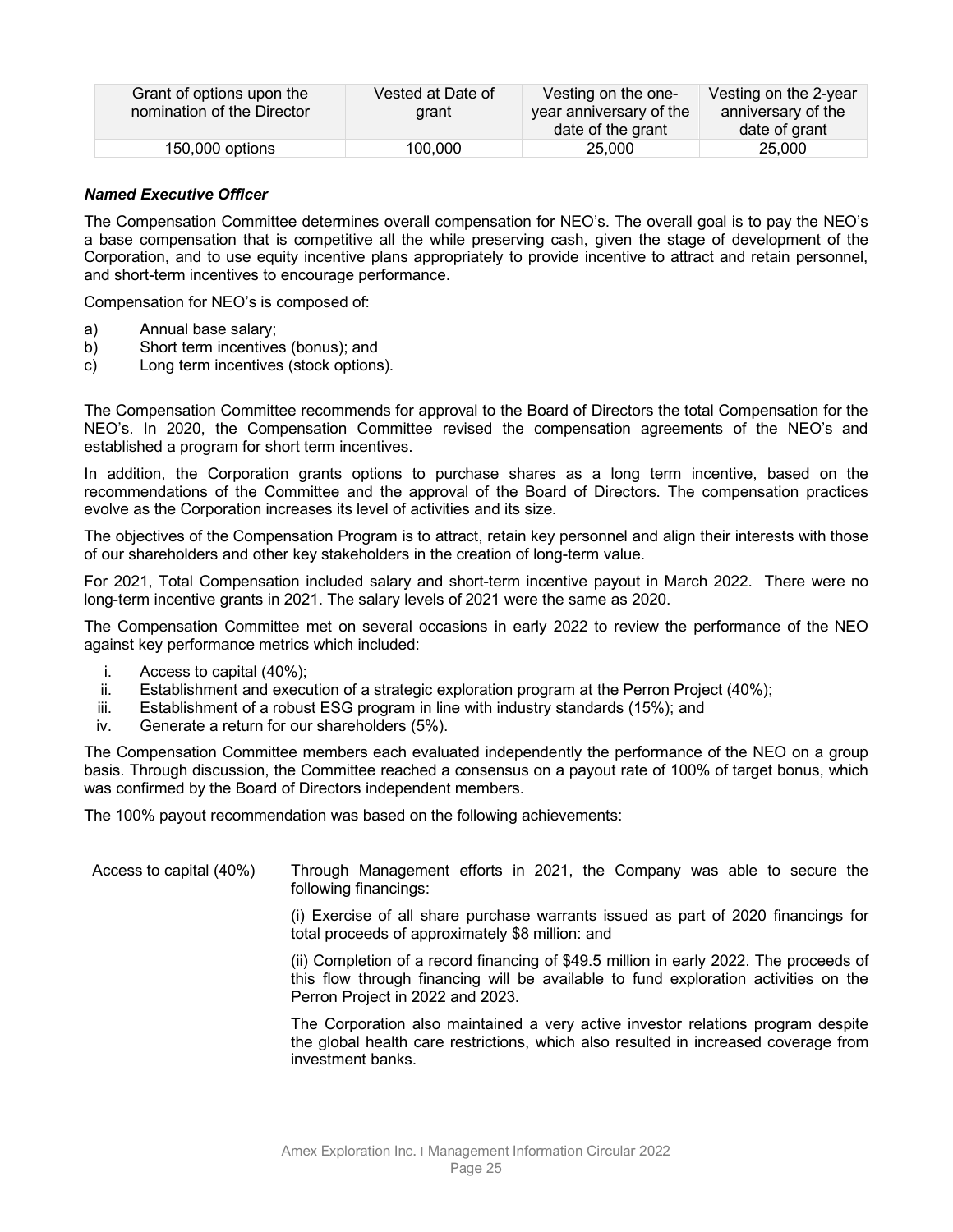| Exploration<br>(40%)           | Program | Despite the health measures established as a result of the COVID-19 pandemic,<br>the team executed an intensive exploration program at the Perron Project. The<br>program included drilling 367 holes for 129,236 meters representing an 83%<br>increase over 2020. The program identified new gold zones, and a massive<br>sulphide zone hosting rich copper and gold metals. The new discoveries enhance<br>the potential of the Perron Project. |
|--------------------------------|---------|----------------------------------------------------------------------------------------------------------------------------------------------------------------------------------------------------------------------------------------------------------------------------------------------------------------------------------------------------------------------------------------------------------------------------------------------------|
| ESG (15%)                      |         | The Corporation continued to maintain excellent relations with the community of<br>Normetal and other stakeholders.<br>The Corporation also initiated the ECOLOGO <sup>®</sup> certification process for Mining<br>Exploration Companies and began the coaching program offered by the Association<br>d' Exploration Minière du Quebec (AEMQ).                                                                                                     |
| Return to Shareholders<br>(5%) |         | The share performance was affected by a general decline of the resource sector,<br>particularly in the exploration and development stage companies. The Amex<br>shares traded generally in line with industry peers.                                                                                                                                                                                                                               |

The Corporation had another excellent year as it pursues its activities to create value for its stakeholders.

It is the intent of the Committee, for the upcoming year, to retain the services of a specialized firm to assist it and review the compensation to ensure the Corporation is in line with its peers.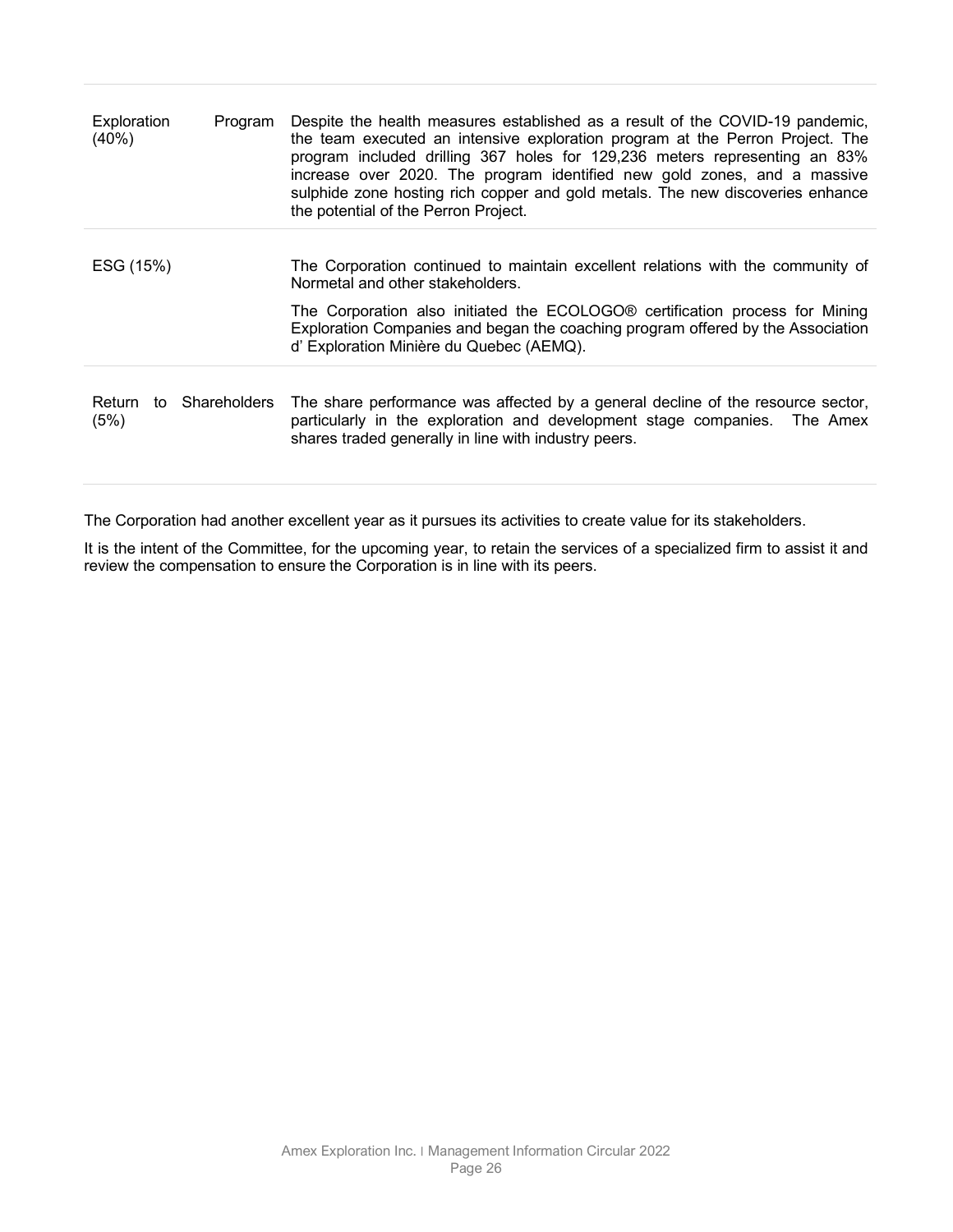#### SCHEDULE B

#### **AUDIT COMMITTEE INFORMATION**

#### **Audit Committee Charter**

The Audit Committee has a formal charter, the text of which is included below. The Audit Committee Charter sets out the mandate and responsibilities of the Audit Committee that the board revised after careful consideration of *Regulation Instrument 52-110 Audit Committees* ("**Regulation 52-110**").

#### **Composition of Audit Committee**

| <b>Name</b>   | Independent | <b>Financially Literate</b> |  |  |
|---------------|-------------|-----------------------------|--|--|
| Bryan Coates  | Yes         | Yes                         |  |  |
| Yvon Gélinas  | Yes         | Yes                         |  |  |
| André Shareck | Yes         | Yes                         |  |  |

The Audit Committee is comprised of three directors, all of whom are independent under Regulation 52-110. All the members of the Committee are "financially literate" and have the ability to read and understand a set of financial statements that present a breadth and level of complexity of accounting issues that are generally comparable to the breadth and complexity that can reasonably expected to be raised by the Corporation's financial statements.

The Audit Committee meets quarterly to review the and make its recommendation to the Board for or adopt written resolutions recommending approval of financial statements. The three members of the Audit Committee attended the meeting recommending approval of financial statements.

#### **Relevant Education and Experience**

The education and experience of each Audit Committee member that is relevant to the performance of his responsibilities are as follows:

The Chair, Mr. Coates has over 35 years of progressive financial management experience in mining industry. He has overseen financial reporting, financing, and risk management systems. He has acted as President and as Chief Financial Officer for a number of publicly listed companies including Osisko Gold Royalties ( 2014-2019), Osisko Mining Corporation ( 2007-2014) and Cambior Inc ( 2001-2006). He is a Chartered Professional Accountant ( CPA) and a graduate of ICD-Rotman Directors Education Program.

From 1996 to 2013, Mr. André Shareck was a partner with Redbourne Group. Prior to that, from 1987 to 1996 he was senior manager, real estate financing, at National Bank of Canada. Mr. Shareck has a degree in geology (1980) and a Master degree in geochemistry (1982) from the UQAM. In 1985, Mr Shareck obtained a master's degree in business administration (MBA) from HEC-Montreal. Since 2015, Mr. Shareck is the Vice President, Finance, of Société de Développement Angus.

Mr. Gélinas is a Chartered Professional Accountant (Quebec, Canada) and Certified Public Accountant (Michigan, USA) specializing in both Canadian and American accounting practices. He is the managing partner of the accounting firm, Boily, Handfield CPA Inc. Mr. Gélinas' expertise covers the corporate auditing, financial reporting, mergers and acquisitions and corporate restructuring. He has facilitated the closings of several successful business transactions between Asian companies and their North American counterparts.

#### **Reliance on Certain Exemptions**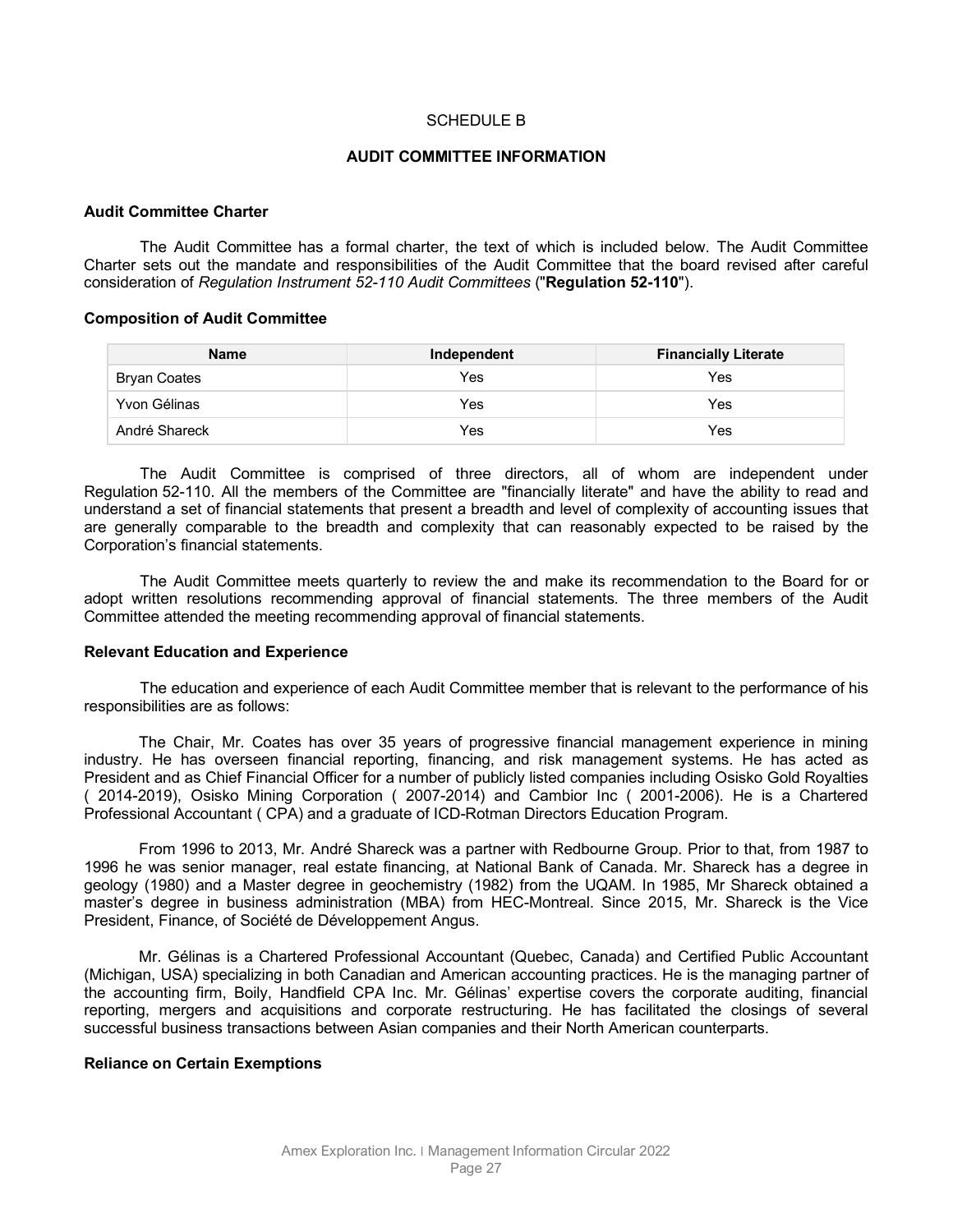At no time since the commencement of the Corporation's most recently completed financial year has the Corporation relied on exemptions in relation to Services not related to the audit of minimal value or any exemption provided by Part 8 of Regulation 52-110.

#### **Pre-Approval Policies and Procedures**

The Audit Committee approves in advance the terms of all contracts for services related to auditing and other services to be rendered by the accountants of the Corporation to the Corporation or any of its subsidiaries.

#### **External Auditor Service Fees**

The fees charged to the Corporation by its external auditor in each of the last two financial years are as follows:

|                                   | 2021     | 2020     |
|-----------------------------------|----------|----------|
| Audit Fees <sup>(1)</sup>         | \$40,000 | \$37,000 |
| Audit-Related Fees <sup>(2)</sup> | Nil      | Nil      |
| Tax Fees <sup>(3)</sup>           | Nil      | Nil      |
| Other $(4)$                       | Nil      | Nil      |
| Total                             | \$40,000 | \$37,000 |

Notes:

- (1) Audit fees are fees billed by the Corporation's external auditor for services provided in auditing the Corporation's annual financial statements for the subject year.
- (2) Audit-related fees are fees not included in the audit fees that are billed by the auditor for assistance and related services that are reasonably related to the performance of the audit review of the Corporation's financial statements.
- (3) Tax fees include fees billed by the auditor for professional services rendered for tax compliance, tax advice and tax planning.
- (4) The other fees include fees related to compliance with MI 52-109 The Other fees include fees related to compliance with rule 52-109.

#### **AUDIT COMMITTEE CHARTER**

#### **Constitution, Composition and Quorum**

The Board of Directors of the Corporation has appointed an audit committee (the "**Audit Committee**" or the "**Committee**") of a minimum number of three (3) Directors, all of whom should be independent and financially literate in accordance with the laws, by-laws and applicable policies with respect to securities including without limitation *Regulation 52-110 Respecting Audit Committees* ("**Regulation 52-110**"). Each member of the Audit Committee, amongst other things, has to be able to read and understand financial statements. The quorum of the Committee is the majority of the members. The Directors have also appointed the Chairman of the Committee.

#### **Power and Authority**

In the performance of its mandate, the Audit Committee has the right to examine the books, registers and accounts of the Corporation and to discuss any question concerning the financial situation of the Corporation or any other question which relates to its mandate with any employee and with the external auditor.

The external auditor reports directly to the Audit Committee and the Committee has the power to communicate directly with the external auditor. The external auditor is present, if requested, at all of the meetings of the Committee where reports or financial statements that it has prepared or where public communications based upon these reports or financial statements are examined or approved by the Committee. The external auditor can also be invited to other meetings. Upon the external auditor's request, the Chairman of the Committee will convene a meeting of the Audit Committee. The Audit Committee may meet privately with the external auditor, without management being present, once per quarter after the presentation of the interim financial statements if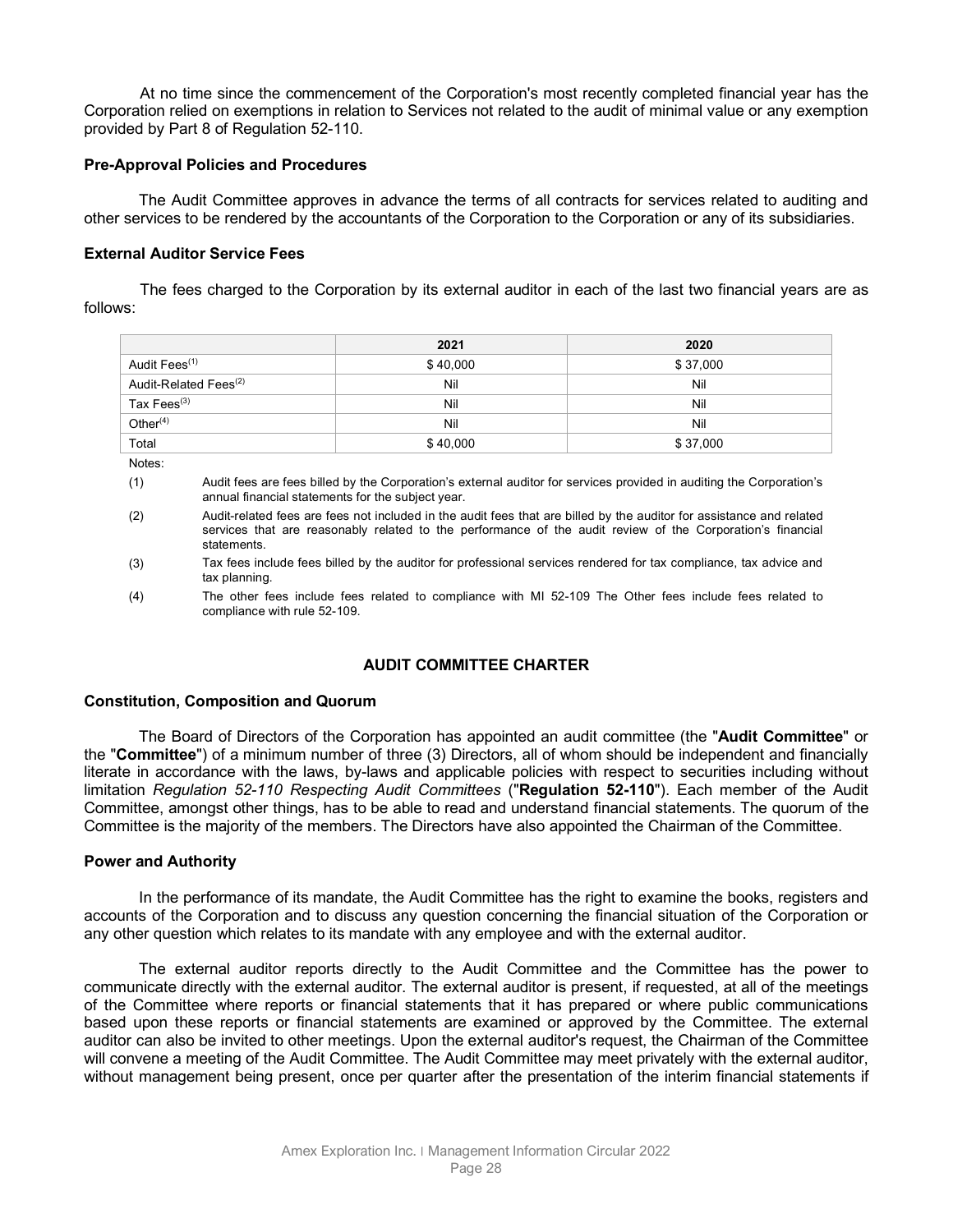they have been reviewed by the external auditor and following the presentation of the annual financial statements and at any time upon request.

The Audit Committee has the right to require any employee of the Corporation to discuss any question concerning the financial situation of the Corporation or any other question which relates to its mandate.

If the Audit Committee deems it appropriate, it can retain independent counsel, accountants or others to assist the Audit Committee in fulfilling its duties and responsibilities and it has the power and authority to approve and ensure the payment of their fees and disbursements.

#### **Delegation**

The Audit Committee cannot delegate to management any of the responsibilities that are part of its mandate. However, the Audit Committee may delegate to one or more independent members of the Audit Committee the authority to pre-approve non-audit services to be rendered by the external auditor.

The pre-approval of non-audit services by any member to whom authority has been delegated must be presented to the Audit Committee at its first scheduled meeting following such a pre-approval and all of the conditions of Regulation 52-110 and of the pre-approval policy adopted by the Audit Committee must be respected.

#### **Reports**

The Audit Committee has to report to the Board of Directors on or about its work, activities and decisions at the meeting of the Board of Directors following the meeting of the Audit Committee providing all topics discussed, decisions taken, means undertaken in order to study and examine the reports, statements and documents submitted, as well as the level of satisfaction of the members of the Committee therewith, the unresolved issues, the disagreements and the decisions taken, in which case the justifying motives also have to be provided.

#### **Compensation**

The Board of Directors determines the compensation to be received by the members of the Audit Committee for their services.

#### **Mandate**

The mandate of the Audit Committee comprises the following:

#### *General*

- 1. to monitor the audit process and the integrity of the Corporation's financial reporting with a view to enhance the accuracy of the information provided and the quality of the Corporation's financial reporting;
- 2. to establish, monitor and verify the accounting standards and policies adopted;
- 3. to monitor and adopt new accounting pronouncements that could affect the Corporation and to ensure they are respected;
- 4. to follow the evolution of best practices with respect to accounting principles, standards and rules and to incorporate such best practices to the practices of the Corporation, where applicable;
- 5. to ensure the respect of the rules applicable to the Corporation in accordance with the laws, bylaws, instruments and policies relating to financial information in general and in particular to audits and to audit committees including Regulation 52-110 pertaining to the Audit Committee;
- 6. to review the Audit Committee Charter and membership annually and make recommendations for modifications, where applicable, to the Board of Directors;

#### *Risk Management*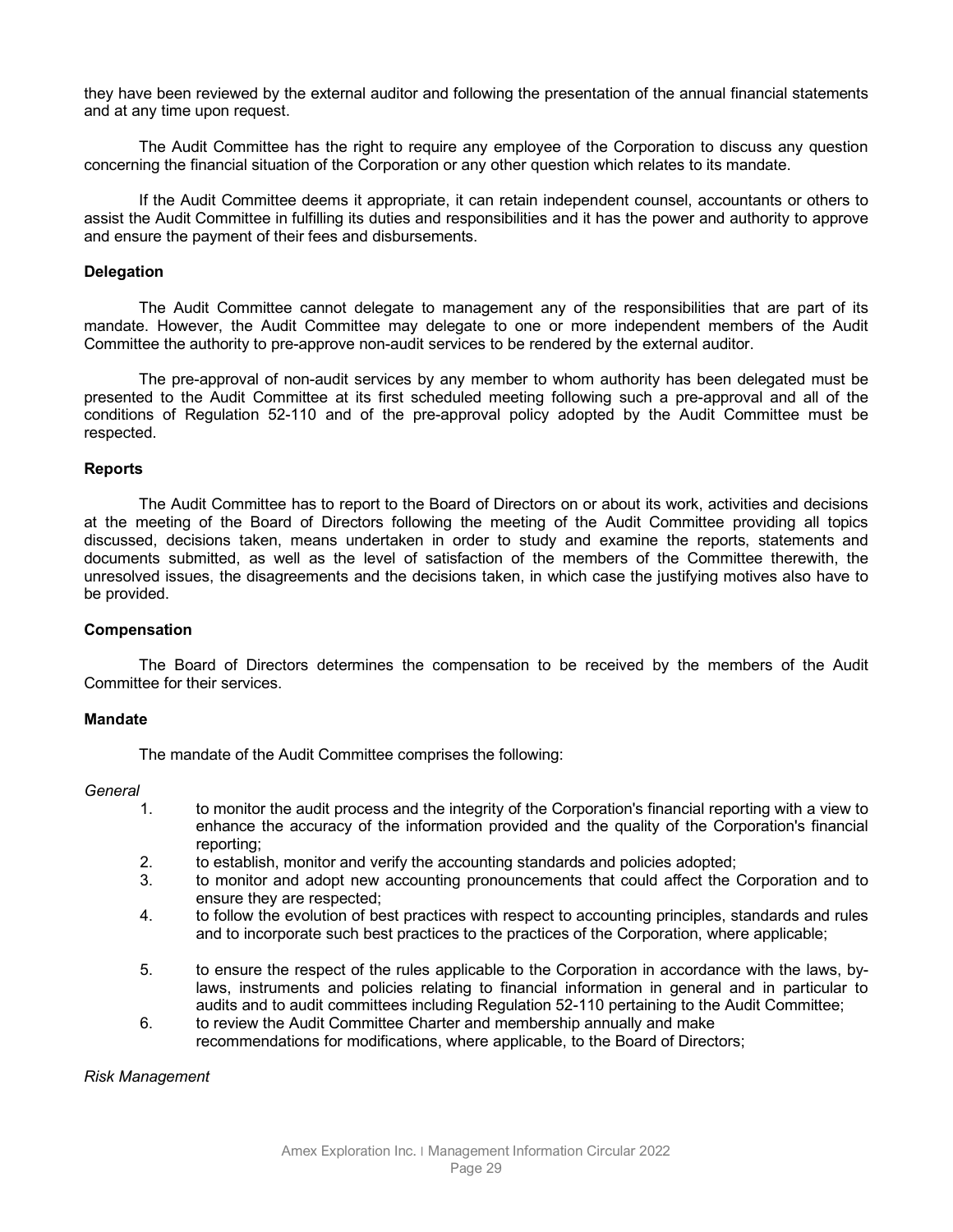7. to monitor and adopt risk management systems and to ensure the monitoring of these systems;

# *Financial Results*

- 8. to examine the Annual Audited Financial Statements, the unaudited interim financial statements and the management's discussion and analysis as well as all other statements and financial reports including press releases dealing with financial information which require an examination by the Audit Committee in accordance with the applicable laws or when the Board of Directors requires such examination and to recommend their adoption by the Board of Directors;
- 9. to ensure that the financial information is in compliance with the applicable securities laws, regulations and policies;
- 10. to review together with the external auditor of the Corporation the methods used for and the extent of their respective auditing processes and to report to the Board of Directors any material reservation that the Audit Committee has or that the external auditor have expressed with respect to their work;

# *External auditors*

- 11. to recommend the external auditor to the Board of Directors as well as its compensation in connection with the audit services;
- 12. to ensure that the external auditor remains ultimately accountable to the Board of Directors through the Audit Committee as a representative of the shareholders and, amongst other things, to provide and establish processes allowing independent and direct communication links between the Board of Directors, the internal audit team and the external auditor;
- 13. to monitor the independence of the external auditor including:
	- (i) the prior approval of all non-audit services to be provided to the Corporation by the external auditor;
	- (ii) to adopt detailed prior approval policies and processes with respect to the services mentioned in sub-paragraph (i) hereinabove including the obligation imposed upon management and the external auditor to inform the Audit Committee of any projected services unrelated to the audit and of the rendering of such a service;
	- (iii) to examine the existing or potential relationship of the Corporation with the external auditor including between the employees of the Corporation and the partners, employees, former partners and employees of the former or present external auditor and without limiting the generality of the foregoing

to review and approve the Corporation's hiring policies regarding partners, employees and former partners and employees of the present and former external auditor;

- 14. to receive and study the external auditor's report following its final audit as well as the recommendations relating thereto, to the management of the Corporation;
- 15. to monitor once a year and on occasion during the year the skills, the quality of the services and the independence of the external auditor within the exercise of its duties and to recommend to the Board of Directors, if appropriate, the convening of a shareholders' meeting in order to consider the dismissal of the external auditor;
- 16. to review with the external auditor the extent of its audit and to examine the conclusions resulting from such audit and the actions undertaken by management to implement the recommendations derived from its conclusions;
- 17. to ensure the resolution of disagreements between management and the external auditor regarding financial reports;

# *Internal Controls*

- 18. to review the important items of the reports that follow up as well as the recommendations given to management;
- 19. to review with the external auditor: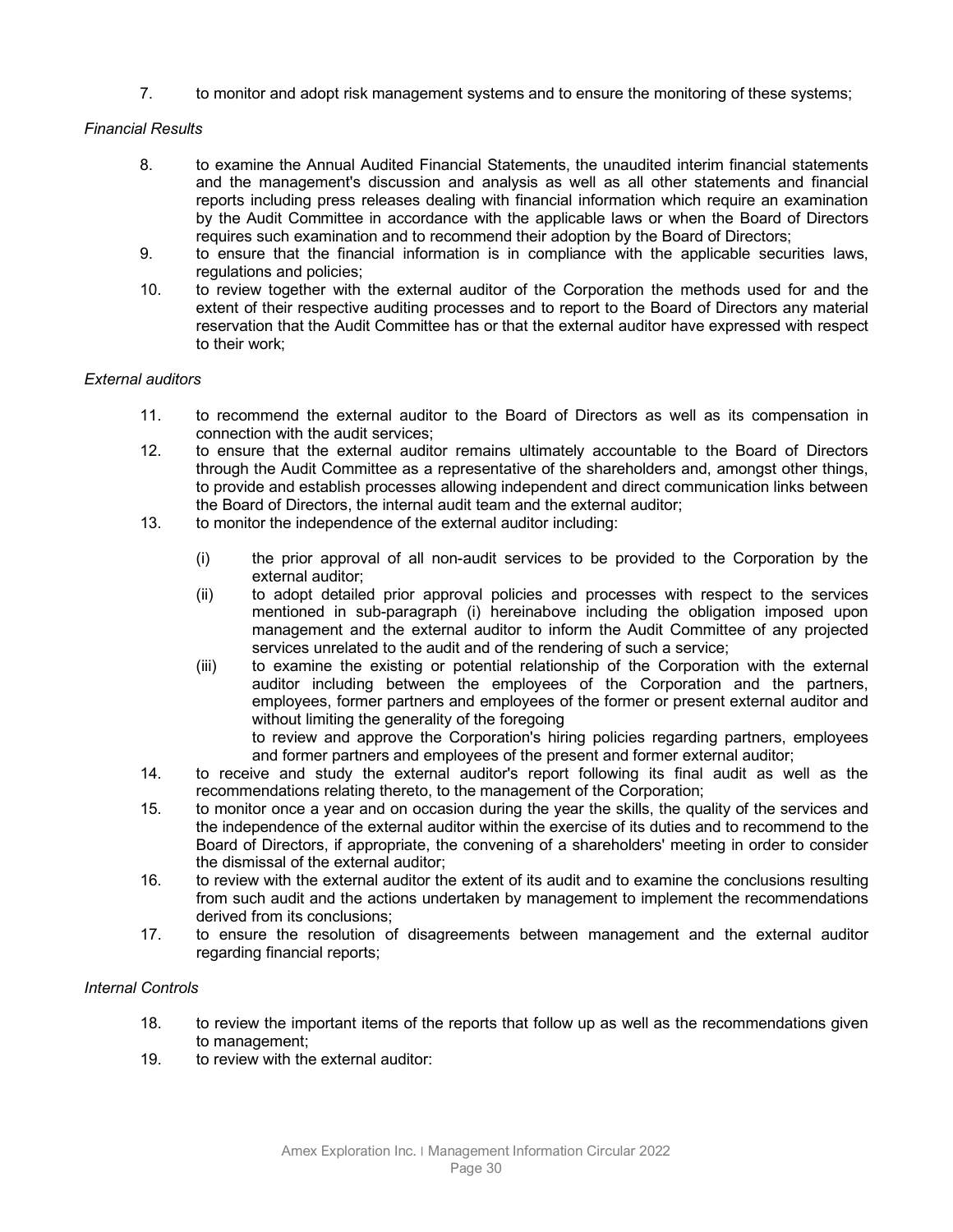- 19.1 the efficiency of the books and of the accounting systems of internal control and of the Corporation's information and if those books are maintained in an appropriate manner and if those systems are applied evenly; and
- 19.2 the efficiency and skills of the employees involved in internal accounting and the control of the activities of the Corporation; in order to evaluate the efficiency and adequacy of the internal control systems and to report to the Board of Directors on such matters;

#### *Capital Expenditures*

20. to monitor the financial aspects of capital expenditures projects, including compliance with budgets or cost projections and of the actual return on investment of the projects in comparison with the projected return on investment;

### *Reception and Revision of Reports*

- 21. to prescribe the form and the content of the certificates to be executed by the Chief Executive Officer and the Vice President, Finance of the Corporation, to ensure that they are provided in good time and to review such certificate following their receipt;
- 22. to receive and review the reports from the Chief Executive Officer and the Vice President, Finance with respect to the financial provisions made, the purchase and sale of assets, the risk elements that could have an effect on the financial results or on the financial structure of the enterprise, the redemption of shares of the Corporation, financial derivatives and other similar matters;
- 23. to receive and review the status reports on capital expenditures;<br>24. to receive and review the report pertaining to potential or
- to receive and review the report pertaining to potential or current litigation involving the Corporation;

#### *Continuous Disclosure*

25. to review annual shareholders meeting notice, management proxy circular and Annual Information Form unless they are directly submitted to the Board of Directors;

#### *Complaints*

- 26. to establish procedures for:
	- (i) the treatment of complaints received by the Corporation regarding accounting, internal accounting controls or auditing matters; and
	- (ii) the confidential anonymous submission by employees of concerns regarding questionable accounting or auditing of the Corporation; and

#### *Other questions*

27. to study any other questions and rendering any other work that the Board of Directors considers useful.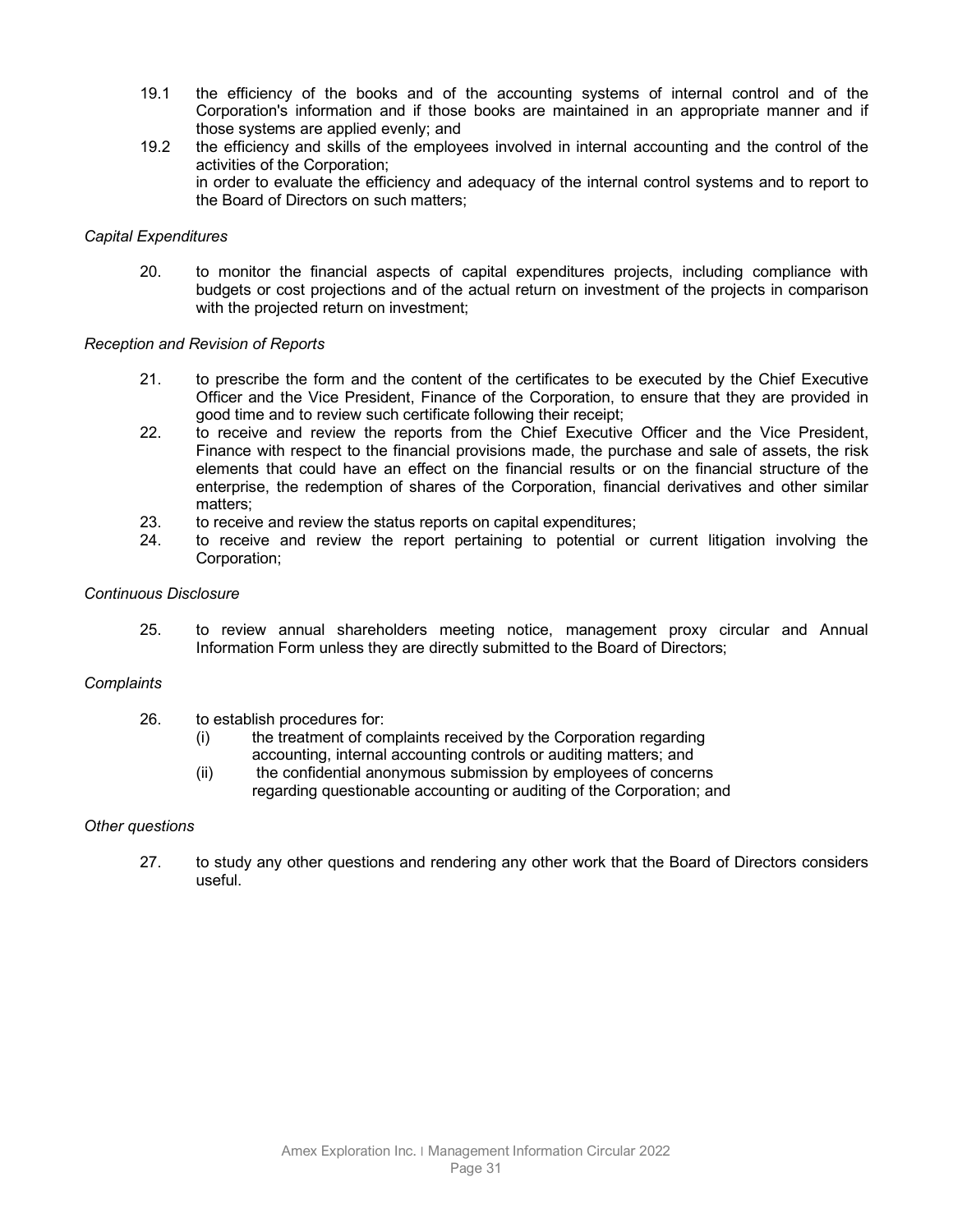# SCHEDULE C

#### **CORPORATE GOVERNANCE DISCLOSURE**

The Board of directors of the Corporation (the "Board") considers good corporate governance to be essential to the effective operations of the Corporation. The Board has carefully considered the Corporate Governance Guidelines set forth in Regulation 58-201 and its corporate governance practices are set out below.

#### 1. BOARD OF DIRECTORS

The Board is responsible for the stewardship of the Corporation, providing independent, effective leadership to oversee the management of the Corporation's business and affairs and to grow responsibly and in a sustainable manner.

The Board has adopted a Charter, a copy is attached as Schedule D, in which it explicitly assumes responsibility for stewardship of the Corporation. Pursuant to the Charter, the members of the Board have the duty to supervise the management of the business and affairs of the Corporation. The Board, directly and through its committees and the Chair of the Board, shall provide direction to senior management, generally through the President and CEO, to pursue the best interests of the Corporation.

The Board periodically reviews its composition and determines whether each director is an independent director. Five out of eight directors are considered independent. All of the Board's committees are composed solely of independent directors.

| <b>Director</b>       | Independent  | Non-Independent<br><b>Directors</b> | Audit<br>Committee | Compensation<br>Committee | <b>ESG</b><br>Committee |
|-----------------------|--------------|-------------------------------------|--------------------|---------------------------|-------------------------|
| <b>Victor Cantore</b> |              | <b>Chief Executive Officer</b>      |                    |                           |                         |
| <b>Pierre Carrier</b> |              | <b>Chief Operating Officer</b>      |                    |                           |                         |
| <b>Bryan Coates</b>   | ✓            |                                     |                    |                           |                         |
| Yvon Gélinas          | ✓            |                                     |                    |                           |                         |
| Anik Gendron          | $\checkmark$ |                                     |                    |                           |                         |
| Luisa Moreno          | ✓            |                                     |                    |                           |                         |
| André Shareck         | ✓            |                                     |                    |                           |                         |
| Jacques Trottier      |              | <b>Executive Chair</b>              |                    |                           |                         |
|                       | 5/8          | 3/8                                 | ◠                  |                           |                         |

The chair of the Board is not considered independent however the Corporation has established a Lead Director position, which is currently filled by Mr. Coates, an independent director. In general, independent directors meet without the presence of members of management at the end of board meetings and certain matters may be addressed during independent committee meetings.

The role of the Lead Director is to facilitate the functioning of the Board independently of management and provide independent leadership to the Board. In fulfilling his or her responsibilities, the Lead Director will be responsible for:

- providing leadership to ensure that the Board functions independently of management of the Corporation and other non-independent directors;
- providing leadership to foster the effectiveness of the Board; being responsible for leading the Board's annual self-assessment;
- working with the Chair to ensure that the appropriate committee structure is in place and in making recommendations for appointment to such committees;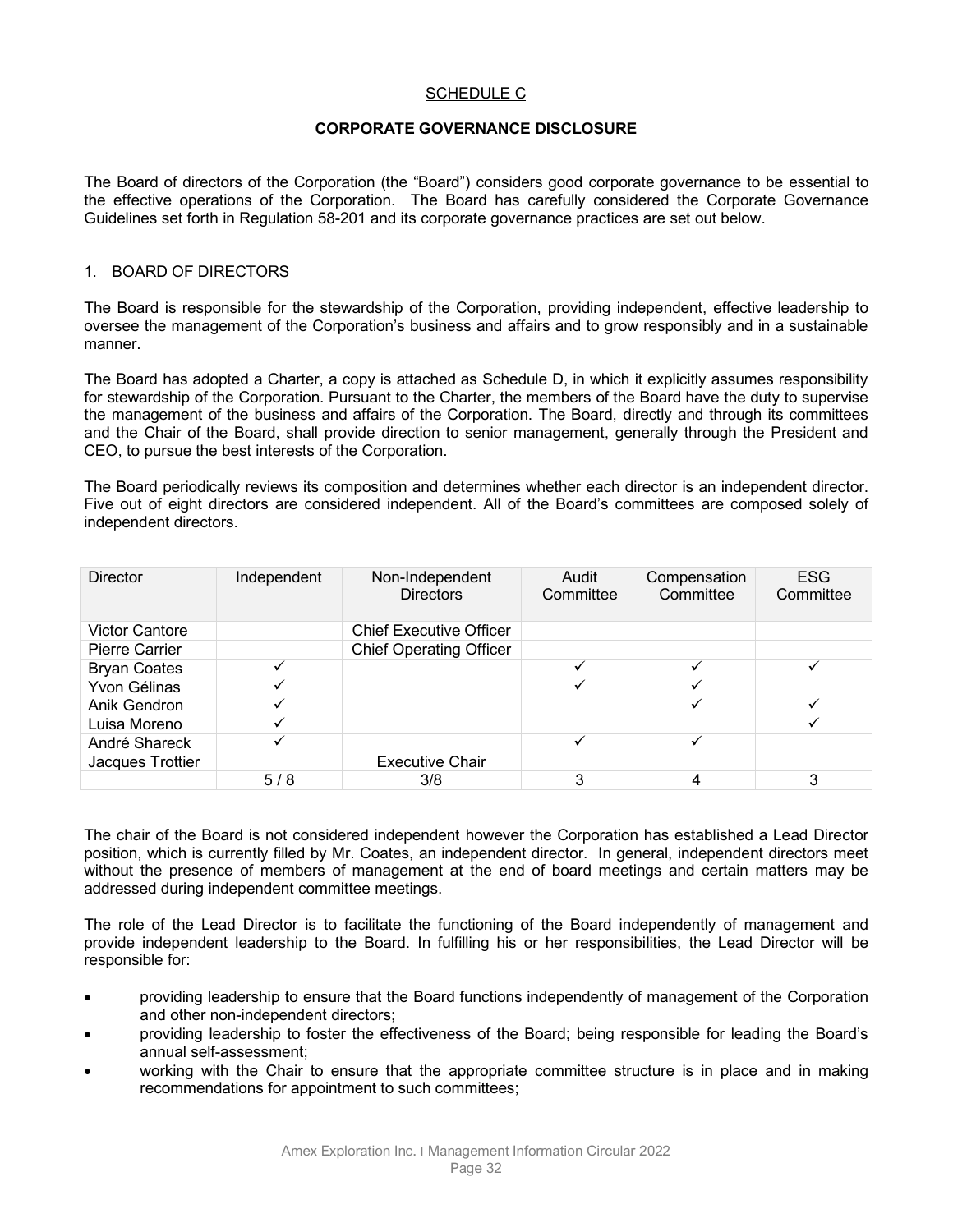- recommending to the Chair items for consideration on the agenda for each meeting of the Board;
- commenting to the Chair on the quality, quantity and timeliness of information provided by management to the independent directors;
- calling, where necessary, the holding of special meetings of the Board, outside directors or independent directors, with appropriate notice, and establishing agenda for such meetings in consultation with the other outside or independent directors, as applicable;
- in the absence of the Chair, chairing Board meetings, including, providing adequate time for discussion of issues, facilitating consensus, encouraging full participation and discussion by individual directors and confirming that clarity regarding decision-making is reached and accurately recorded; in addition, chairing each Board meeting at which only outside directors or independent directors are present;
- consulting and meeting with any or all of the independent directors, at the discretion of either party and with or without the attendance of the Chair, and representing such directors, where necessary, in discussions with management of the Company on corporate governance issues and other matters;
- working with the Chair and the Chief Executive Officer to ensure that the Board is provided with the resources, including external advisers and consultants to the Board as considered appropriate, to permit it to carry out its responsibilities and bringing to the attention of the Chair and the Chief Executive Officer any issues that are preventing the Board from being able to carry out its responsibilities;
- organizing and leading the Board's evaluation of the CEO; and
- If requested by major shareholders, ensuring that he/she is available for consultation and direct communication.

# 2. DIRECTOSHIPS

| Name of Director      | Name of Other Reporting Issuer                                                                                                                             | Position With Other Reporting Issuer                                                                                                   |  |  |  |
|-----------------------|------------------------------------------------------------------------------------------------------------------------------------------------------------|----------------------------------------------------------------------------------------------------------------------------------------|--|--|--|
| <b>Victor Cantore</b> | <b>Nitinat Minerals Corporation</b><br>Vision Lithium Inc.<br><b>Generic Gold Corporation</b><br><b>Vanstar Mining Resources</b><br>Freeman Gold Corp      | Director<br>Director, Chair<br>Director<br>Director<br><b>Director</b>                                                                 |  |  |  |
| <b>Bryan Coates</b>   | <b>Silver Mountain Resources</b>                                                                                                                           | <b>Director</b>                                                                                                                        |  |  |  |
| Anik Gendron          | Bonterra Resources Inc.                                                                                                                                    | Director                                                                                                                               |  |  |  |
| Luisa Moreno          | <b>Tantalex Resources Corporation</b><br>Manganese X Energy Corp.<br>Graphono Energy Ltd.<br>Edison Cobalt Corp.<br>AmmPower Corp.<br>Defense Metals Corp. | <b>Director</b><br>Director<br>Director & Chief Executive Officer<br>Director & Chief Executive Officer<br>Director<br><b>Director</b> |  |  |  |

Certain directors of the Corporation are also directors of other reporting issuers, as follows:

# 3. ORIENTATION AND CONTINUING EDUCATION

Each new director is provided with information and management ensures that they have access to all the information that may be needed. Meetings with the Chair of the Board are also organized, together with the president and chief executive officer. Most meetings of the Board also include presentations on topics of interest to administrators. Directors are also invited to attend seminars and visit the projects of the Corporation.

Directors are also encouraged to attend externally hosted education conferences and seminars and the Corporation will contribute towards the cost: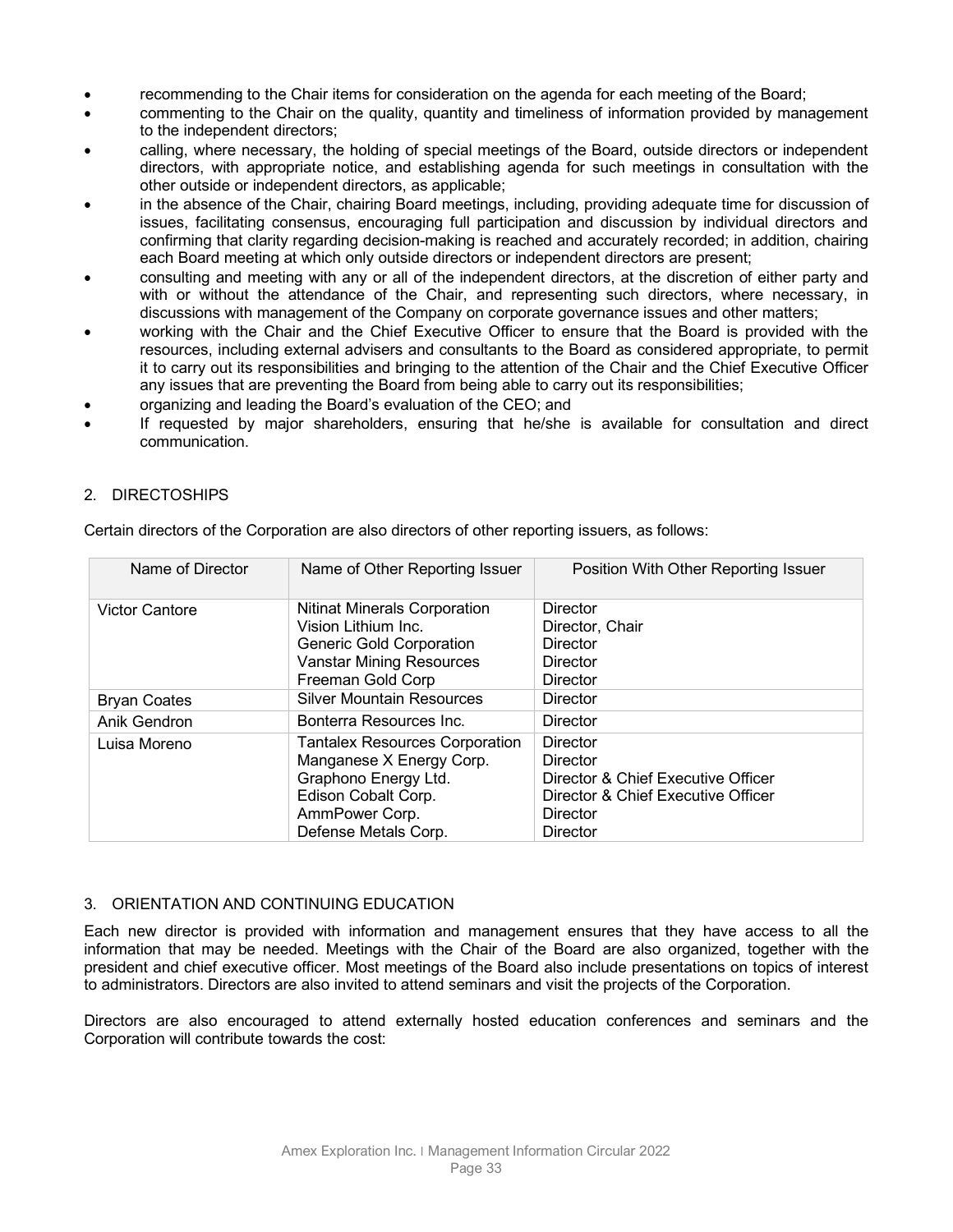- In 2021, a director (Anik Gendron) completed the Certification in Ethics and Compliance (HEC Montreal) and attended a one-day seminar, hosted by the Quebec Bar, on Corporate Governance (Gouvernance 2021:
- Two directors (Pierre Carrier and Anik Gendron) have participated in the coaching program provided by the AEMQ (Association de l'exploration minière du Québec) for companies seeking to obtain the UL ECOLOGO® Certification for Mineral Exploration.
- The Corporation has scheduled a seminar on Governance and Ethics to be provided by the Institut sur la gouvernance d'organisations privées et publiques (IGOPP) for its directors and officers, to take place in April of 2022.

In addition, the Corporation provides external market assessments and documentation on the mineral industry and opportunities.

### 4. ETHICAL BUSINESS CONDUCT

The Board has adopted, March 24, 2022, a formal written Code of Ethics and Business Conduct (the "Ethics Policy") to ensure that all directors, executives, employees and contractors, understand the Corporation's values and their obligations. The Policy applies to all permanent and temporary employees, officers, contractors and members of our Board. Everyone must read, understand and comply with the Ethics Policy, and they will be required to certify their compliance with the Policy on a yearly basis and a training session will be held, once a year, to ensure the Ethics Policy is well understood by all concerned. The Ethics Policy is available on our website (www.amexexploration.com).

### *Complaint Policy*

A Complaint Policy has also been created to ensure than any ethical or accounting concerns can be raised, anonymously and without risk of retaliation. The Chair of the Audit Committee will, upon request, look into any such matters submitted to him [\(ethics@amexexploration.com\)](mailto:ethics@amexexploration.com) in accordance with the procedures set out in the Complaint Policy. The Policy is accessible on the Corporation's website.

#### *Conflicts of Interest*

As mandated by our Ethics Policy, and applicable law, our directors must disclose to us in writing any conflict they have with us, or have the interest entered in the minutes of the Board meeting, including a description of the nature and extent of any conflict of interest. Any such director must refrain from participating in any discussion or voting on the matter. As part of our practice, a director with a material interest recuses themself from the Board meeting when a discussion or vote takes place on such a matter. In addition, as part of the Board's annual process, directors are asked to complete annual questionnaires to assist the Board in identifying and monitoring possible conflicts of interest and related party transactions.

#### *Disclosure and insider trading policy*

Our disclosure and insider trading policy governs the dissemination of information to the public and guides our decisions and actions in providing clear and complete disclosure in a timely manner, in compliance with all securities regulations.

#### 5. NOMINATION OF DIRECTORS

The Board, as a whole, has the responsibility to propose new directors and to ensure that the composition and experience of the board and the appropriate balance between independent and non independent. There is no formal process for identifying candidates at this time. However, in March of this year, the Board established the following list of skills which it believes are overall, desirable for the advancement of the Corporation's development given its current stage. As the Corporation's projects are advancing rapidly, the Board will adapt the skills to ensure the Board as, a whole the necessary expertise.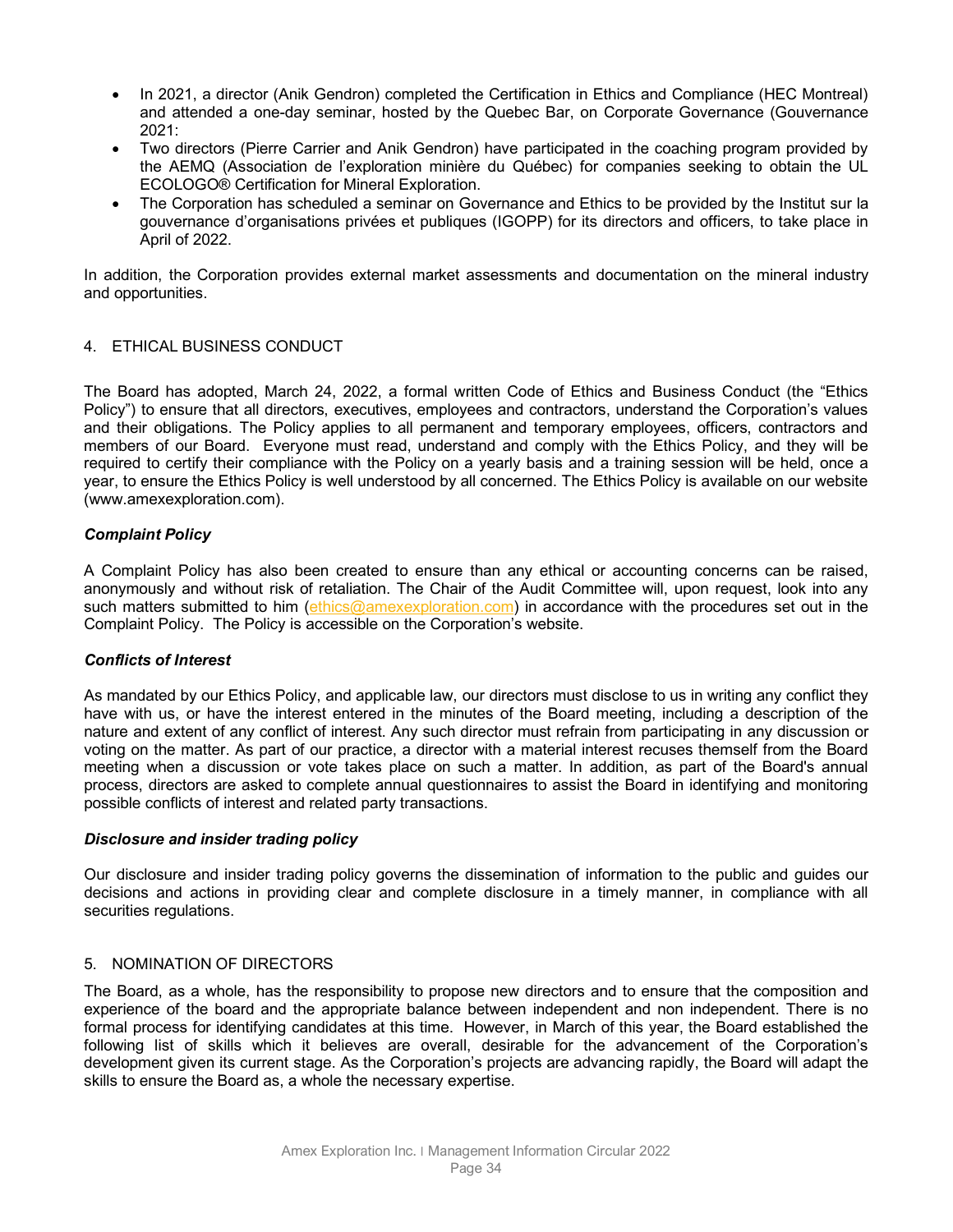|                       | Mineral<br>Exploration /    | Permitting<br>ăx | Capital<br>Markets | M&A<br>(4) | Sustainable<br>Development | Accounting,<br><b>Risk</b> | Governance | HR&<br>Compensatio | Executive<br>Management |
|-----------------------|-----------------------------|------------------|--------------------|------------|----------------------------|----------------------------|------------|--------------------|-------------------------|
| <b>Directors</b>      | Geology/Mine<br>development | Legal            | (3)                |            | Social                     | Management                 | Compliance | n (8)              | (9)                     |
|                       |                             | (2)              |                    |            | (5)                        | and<br>Oversight (6)       |            |                    |                         |
| <b>Victor Cantore</b> |                             |                  |                    |            |                            |                            |            |                    |                         |
| Pierre Carrier        |                             |                  |                    |            |                            |                            |            |                    |                         |
| <b>Bryan Coates</b>   |                             |                  |                    |            |                            |                            |            |                    |                         |
| Yvon Gelinas          |                             |                  |                    |            |                            |                            |            |                    |                         |
| Anik Gendron          |                             |                  |                    |            |                            |                            |            |                    |                         |
| Luisa Moreno          |                             |                  |                    |            |                            |                            |            |                    |                         |
| André Shareck         |                             |                  |                    |            |                            |                            |            |                    |                         |
| Jacques Trottier      |                             |                  |                    |            |                            |                            |            |                    |                         |

- 1) **Mineral Exploration / Geology**: Understanding of: (i) exploration activities; (ii) geology; and (iii) project development.
- 2) **Permitting:** knowledge and experience with permitting process for a mining project in Quebec, Canada.
- 3) **Sustainable Development/Social:** Understanding of: (i) environmental risks in the mining industry; (ii) government regulations with respect to environmental, health & safety; and (iii) understanding of and experience in community relations and stakeholder involvement.
- 4) **Capital Markets**: experience in investment industry or with transactions to raise capital, understanding of relationships between issuers, underwriters and market participants.
- 5) **M&A:** Understanding of: (i) capital markets (ii) friendly and unfriendly M&A transactions, defense mechanisms; and (ii) general legal requirements in mergers and acquisitions.
- 6) **Finance, Accounting, Risk Management & Oversight:** experience as CFO of pubic company or senior executive or partner in accounting, financial management or banking with understanding of financial accounting and reporting, corporate finance, internal controls.
- 7) **Governance & Compliance**: Understanding of: (i) the requirements/process for oversight of Management; (ii) ethical conduct and responsibilities; (iii) various stakeholder requirements; (iv) commitment of directorship; and (v) evolving trends with respect to governance of public companies.
- 8) **HR & Compensation:** Ability to: (i) review management structure for small-to-mid size organizations; (ii) develop/assess/monitor remuneration packages (salary, benefits, long-term and short- term incentives); and (iii) understand how to motivate people.
- 9) **Executive Management**: Experience as CEO or senior executive, ability to plan, operate and control activities and risks of a business, lead growth and motivate talent.

# 6. COMPENSATION

The Board determines the independent director compensation. In November 2020, it adopted a Director Remuneration Policy which outlines the director compensation. The Director Remuneration Policy was determined through Board discussions based on the individual's member general knowledge of industry practices (please see Schedule A - the Statement of Executive Compensation).

The Compensation Committee determines overall compensation for NEO's. The overall goal is to pay the NEO's a base compensation that is competitive all the while preserving cash, given the stage of development of the Corporation, and to use equity incentive plans appropriately to provide incentive to attract and retain personnel, and short-term incentives to encourage performance. The Committee members held discussions based on their general knowledge of the industry and current pay practices.

# 7. OTHER BOARD COMMITTEES

The Corporation created an Environment, Social & Governance Committee (the "ESG Committee") in March of this year, to assist the Board in carrying out its governance and oversight responsibilities in relation to the Corporation's identification and management of ESG matters including: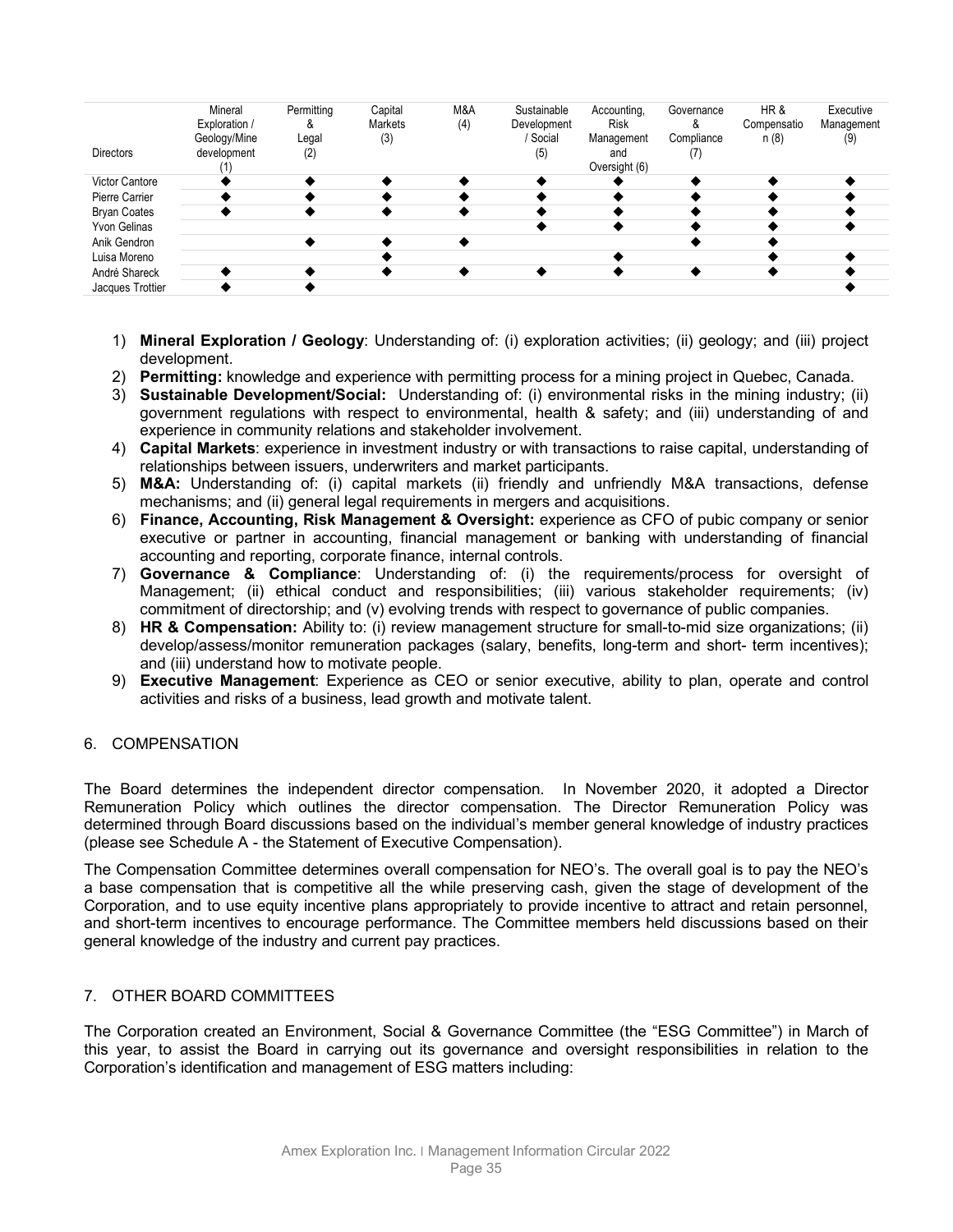- Environment & Sustainability;
- Business Ethics;<br>• Social Capital an
- Social Capital and contribution, including community engagement, social investment, social impact and First Nations engagement; and
- General Corporate Governance matters.

#### 8. ASSESSMENTS

The Board of Directors has not adopted a formal process to evaluate its effectiveness. The Chairman and Lead Director are responsible for evaluating the effectiveness of the Board as a whole and the contribution of individual directors and make recommendations for improvement when it is appropriate.

The newly created ESG Committee will be responsible to oversee the Board assessments and evaluaitons.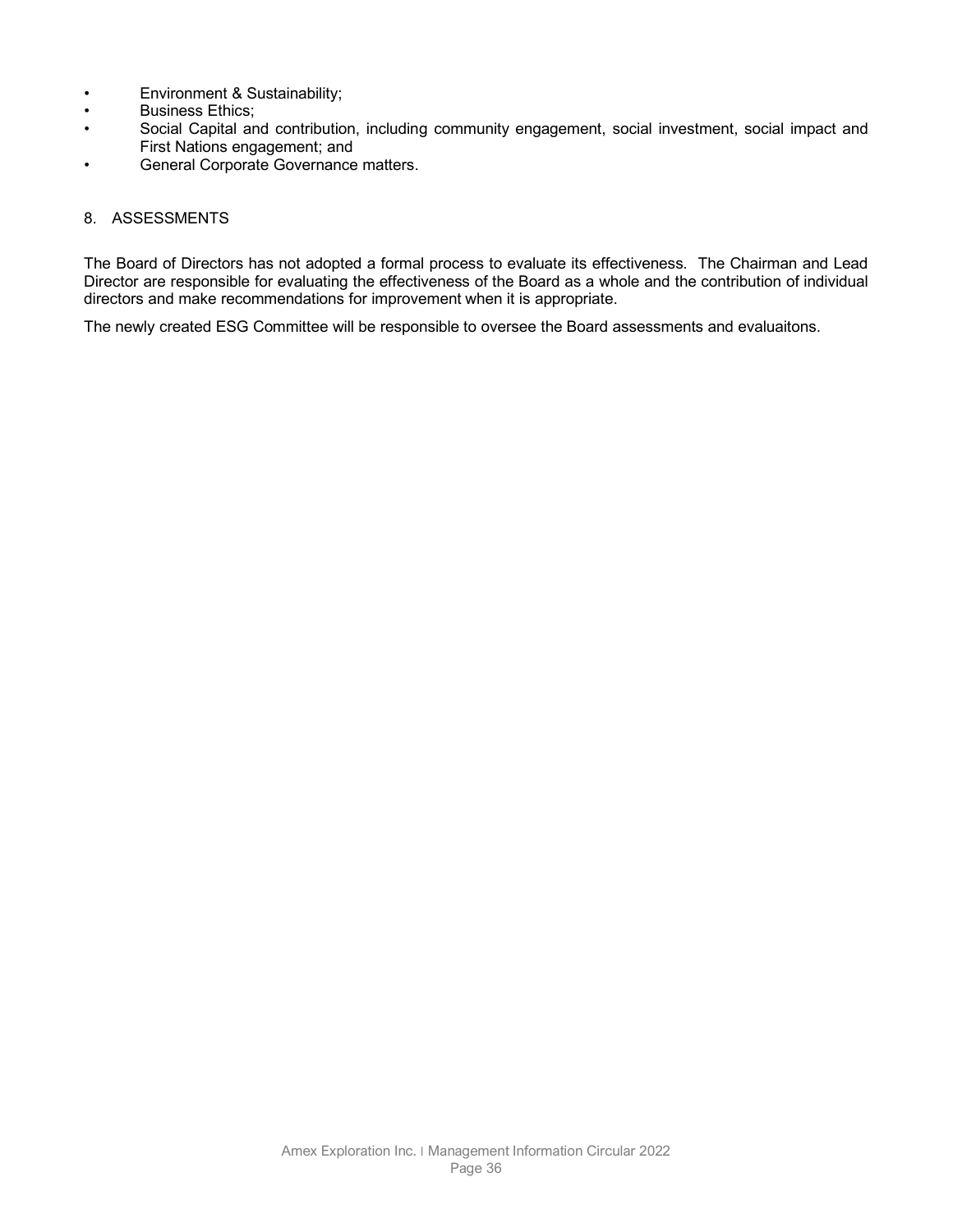# SCHEDULE D



# CHARTER OF THE BOARD OF DIRECTORS

The board of directors of the Corporation (the « Board ») is responsible for the supervision of the management of the business and affairs of the Corporation, with the main objective of protecting and increasing shareholder value on a long-term basis.

Although management conducts the day-to-day operations of the Corporation, the Board has a duty of stewardship and regularly assesses and monitors management's performance. Regardless of the fact that directors may be elected by the shareholders to bring a special expertise or point of view to Board deliberations, they are not chosen to represent a particular constituency. All decisions of each Board member must be made in good faith, acting with prudence, diligence, honesty and loyalty, and be made in the interest of the Corporation. In determining the best interest of the Corporation, proper consideration should be given to the impact of decisions on the Corporations various stakeholders, including its shareholders, employees and the communities where activities are conducted.

Directors are expected to attend all Board meetings and review all meeting materials in advance. They are expected to take an active role in board decisions. Although the Board may delegate certain tasks to its committees, such delegation does not relieve the Board of its overall responsibilities.

### **COMPOSITION**

The Board is composed of a minimum of three members, of which a majority of individuals qualify as independent directors, as determined by the Board.

#### **RESPONSIBILITIES**

The Board has the following responsibilities:

#### **With respect to strategic planning**

- 1. Approving the Corporation's long-term strategy.
- 2. Approving and monitoring the implementation of the Corporation's annual business plan.
- 3. Advising management on strategic issues.
- 4. Approve all significant decisions outside of the ordinary course of the Corporation's business, including financings, acquisitions, and dispositions or material departures from the strategic plan or budgets.

#### **With respect to human resources and performance assessment**

- 1. Choosing the Chief Executive Officer ("CEO") and approving the appointment of other senior management executives.
- 2. Monitoring and assessing the performance of the CEO and of senior management and approving their compensation, taking into consideration Board expectations and fixed goals and the recommendations of the Compensation Committee.
- 3. Monitoring management and Board succession planning process.
- 4. Monitoring the size and composition of the Board and its committees based on competencies, skills and personal qualities sought in Board members.
- 5. Approving the list of Board nominees for election by shareholders.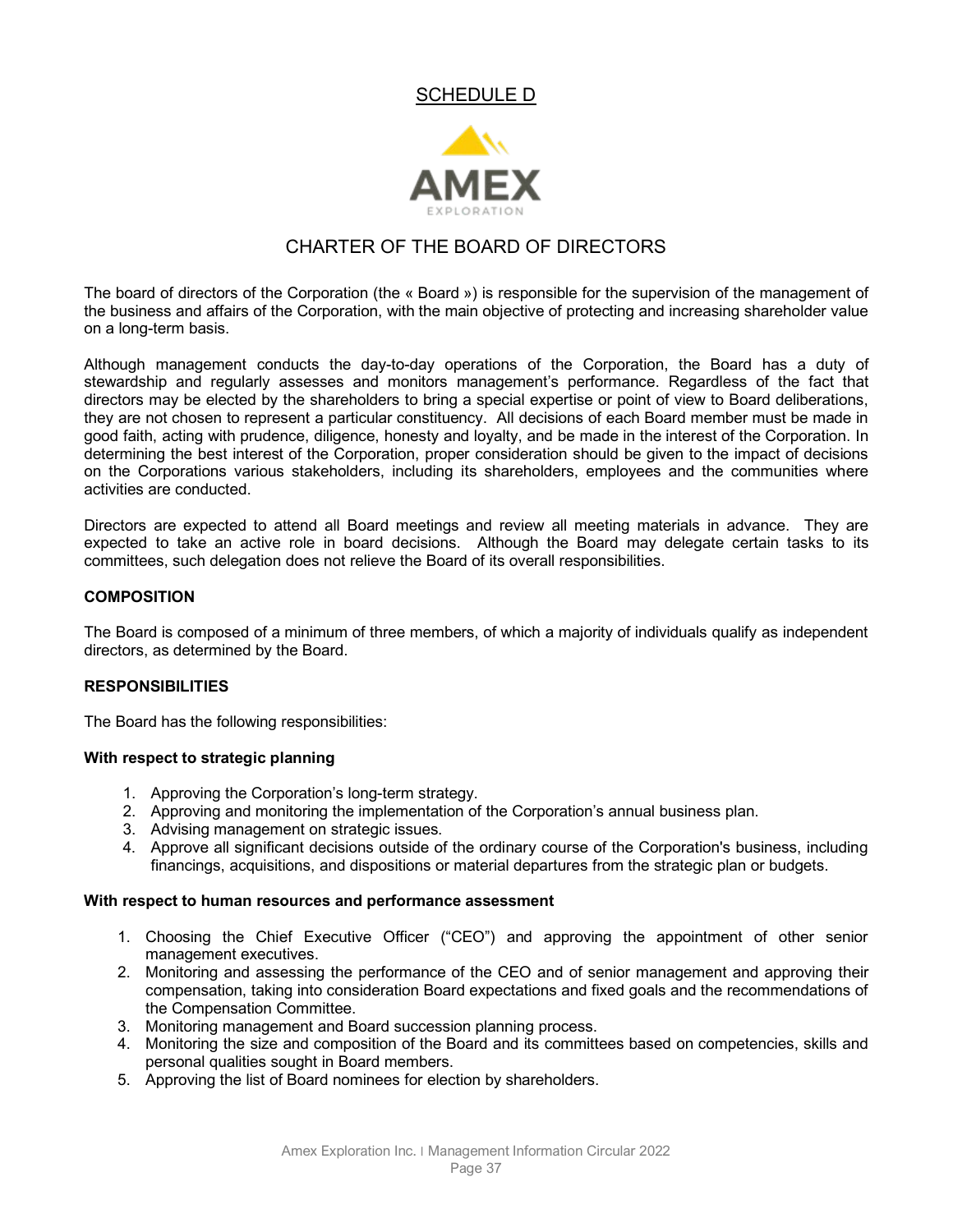#### **With respect to financial matters and internal controls**

- 1. Monitoring the integrity and quality of the Corporation's financial statements and related documents.
- 2. Reviewing the general content of, and the Audit Committee's report on the financial aspects of, the Corporation's Annual Information Form (if any) Annual Report, Management Proxy Circular, Management's discussion and analysis, prospectuses and other documents to be filed by the Corporation.
- 3. Approving operating and capital budgets, the issuance of securities and, subject to the schedule of authority adopted by the Board, any transactions out of the ordinary course of business, including proposals on merger, acquisitions or major transactions such as investments and divestitures.
- 4. Determining dividend policies and procedures.
- 5. Taking all reasonable measures to ensure that appropriate systems are in place to identify business risks and opportunities and overseeing the implementation process to manage these risks and opportunities.
- 6. Monitoring the Corporation's internal control and management information systems.
- 7. Monitoring the Corporation's compliance with applicable legal and regulatory requirements.
- 8. Reviewing annually the Corporation's communication policy and monitoring the Corporation's communications with analysts, investors and the public.

#### **With respect to corporate governance matters**

- 1. Taking all reasonable measures to satisfy itself as to the integrity of management and that management creates a culture of integrity in the throughout the Corporation.
- 2. Reviewing on a regular basis, the corporate governance structures, including committee charters and policies for the Corporation's directors, officers and employees, and monitoring compliance.
- 3. Taking reasonable measures to ensure the annual performance assessment of the Board, its committees and members.

#### **With respect to corporate communications**

- 1. In conjunction with management, meet with the Corporation's shareholders at the annual meeting and be available to respond to questions at that time.
- 2. Monitor investor relations programs and communications with analysts, the media and the public.
- 3. Review, approve and oversee the implementation of the Corporation's Disclosure Policy.

# **METHOD OF OPERATION**

- 1. Meetings of the Board are held, at least, quarterly and as required, in addition, a special meeting of the Board is held, at least annually, to review the Corporation's strategic plan and budget and the corporate governance structures.
- 2. The Board Chair develops the agenda for each meeting of the Board in consultation with the CEO. The agenda and the appropriate material are provided to directors on a timely basis before each meeting.
- 3. Independent directors meet periodically without management and non-independent directors present.
- 4. The Board has established two standing committees, Audit Committee and a Compensation Committee to assist it in discharging its duties.
- 5. To facilitate communication between the Board and each of the Board committees, each committee chairperson shall provide a summary and, to the extent necessary, a report, to the Board on material matters considered by the committee at the first Board meeting following the committee's meeting.
- 6. Special Committees may be established from time to time to assist with specific matters.

This Board Charter is a statement of broad policies and is intended as a component of the flexible governance framework within which the Board, assisted by its committees, directs the affairs of the Corporation. Nothing contained in the charter is intended to expand applicable standards of conduct under statuary or regulatory requirements for the directors of the Corporation.

APPROVED ON AUGUST 11, 2020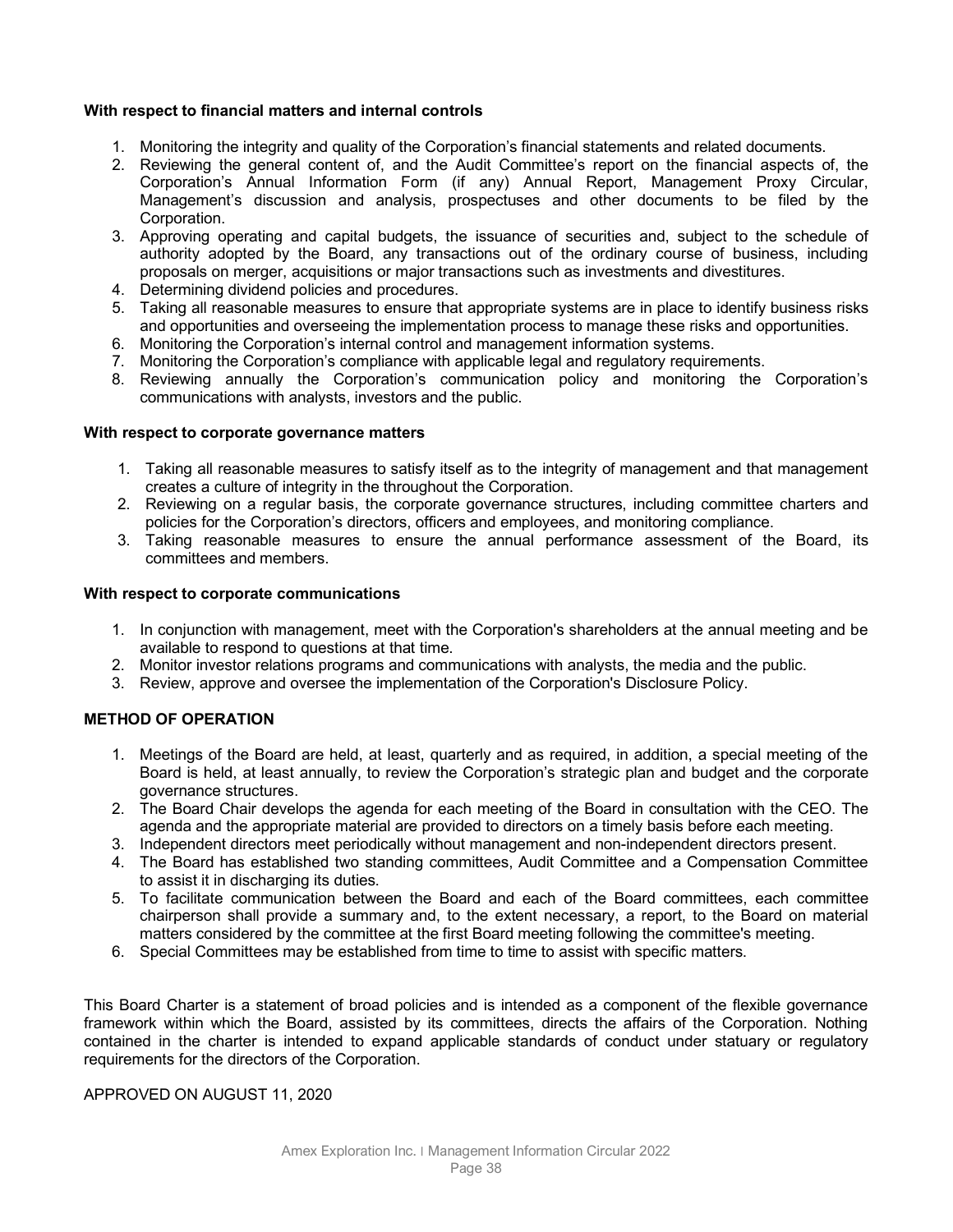# SCHEDULE E

# **AMEX EXPLORATION INC.**

Security Based Compensation (the "Plan")

The purpose of the Plan, considered a "rolling up to 10%" Security Based Compensation Plan pursuant to the policies of the TSX Venture Exchange, is to provide the Corporation with a share-based mechanism to attract, motivate and retain Participants whose skills and performance are necessary to the success of the Corporation and to encourage equity participation.

The Plan permits the grant of Options by the Corporation to Participants as per the terms and conditions herein, subject to applicable Laws and Exchange requirements.

# **1. DEFINED TERMS**

"**Award Agreement**" means a notice describing the terms and conditions of a grant of Options, issued by the Corporation or a written agreement entered between the Corporation and the Participant, setting the terms and conditions of the grant of Options. All Award Agreements shall be deemed to incorporate the provisions of the Plan.

"**Board**" means the Board of Directors of the Corporation.

"**Black-out Period**" means an interval of time during which the Participant may not trade securities of the Corporation, due to applicable Laws or the Corporation's internal trading policies.

"**Business Day**" means any day of the year, other than a Saturday or Sunday or any day recognized as a statutory holiday in the Province of Quebec.

"**Cashless Exercise**" has the meaning given to it in Section [7\(a\)i.](#page-46-0)

"**Committee**" means the compensation committee of the Board, or such other committee as may be designated by the Board to administer the Plan, or in the absence of any such committee, the Board.

"**Change of Control**" means:

- (a) An acquisition by a person or group of persons acting jointly or in concert, as defined by applicable securities laws, of voting securities of the Corporation resulting in such person or group of persons owning directly or indirectly, or controlling 50% or more of the outstanding voting securities of the Corporation at such time (but shall not include a distribution of voting securities by way of private placement of public offering);
- (b) a reorganization, amalgamation or merger (or a plan of arrangement in connection with any of the foregoing), with respect to which all or substantially all of the persons who were the beneficial owners of the voting securities immediately prior to such reorganization, amalgamation, merger or plan of arrangement do not, following such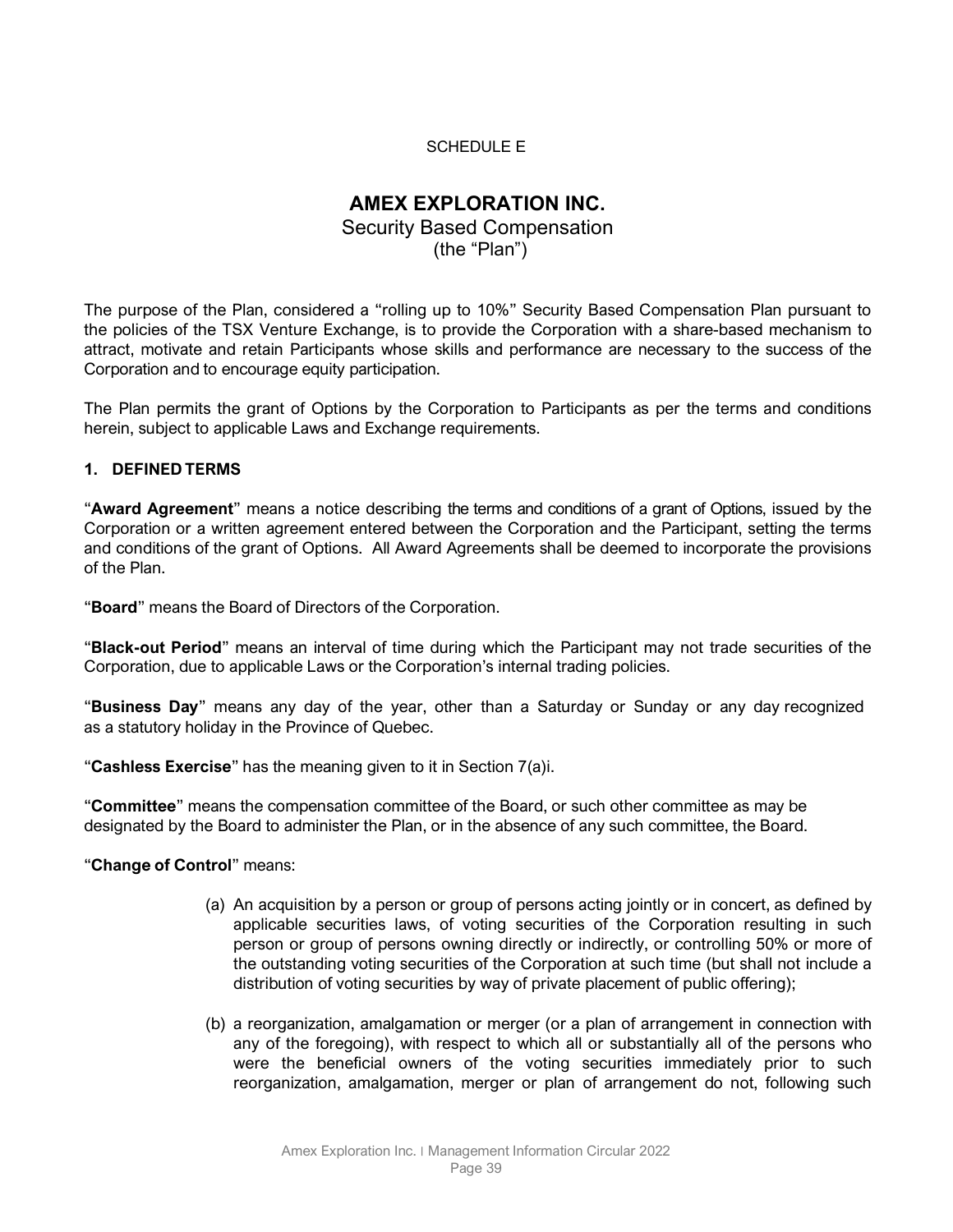transaction, beneficially own, directly or indirectly, more than 50% of the resulting voting shares on a fully diluted basis;

- (c) the replacement by way of election or appointment at any time, of one half or more of the total number of the then incumbent member of the Board, unless such change is approved by more than 50% of the members of the Board, immediately prior to such election or appointment; or
- (d) the sale to a person other than an affiliate of the Corporation of all or substantially all of the Corporation's assets.

"**Consultant**" means, in relation to the Corporation, an individual (other than a Director, Officer or Employee of the Corporation or any of its subsidiaries) or company, that:

- (a) is engaged to provide on an ongoing bona fide basis, consulting, technical, management or other services to the Corporation or any of its subsidiaries, other than services provided in relation to a Distribution (as defined in the policies of the Exchange);
- (b) provides the services under a written contract between the Corporation or its subsidiaries and the individual or the company, as the case may be; and
- (c) in the reasonable opinion of the Corporation, spends or will spend a significant amount of time and attention on the affairs and business of the Corporation or of any subsidiaries.

"**Corporation**" means Amex Exploration Inc. or its subsidiaries (as applicable) or any successor thereto.

"**Date of Grant**" means the date on which a particular Option is granted by the Board.

"**Director**" means a member of the Board.

"**Disinterested Shareholder Approva**l" means approval by a majority of the votes cast at a duly constituted shareholder meeting, excluding such shares as may be required under Policy 4.4.

"**Employee**" means:

- (a) an individual who is considered an employee of the Corporation or of its subsidiary under the *Income Tax Act* (Canada) and for whom income tax, employment insurance and Canada Pension Plan deductions must be made at source);
- (b) an individual who works full-time for the Corporation or its subsidiary providing services normally provided by an employee and who is subject to the same control and direction by the Corporation over the details and methods of work as an employee of the Corporation, but for whom income tax deductions are not made at source; or
- (c) an individual who works for the Corporation or its subsidiary on a continuing and regular basis for a minimum amount of time per week providing services normally provided by an employee and who is subject tothe same control and direction by the Issuer over the details and methods of work as an employee of the Corporation, but for whom income tax deductions are not made at source.

"**Event**" has the meaning ascribed thereto in subsection [8](#page-47-0) hereof.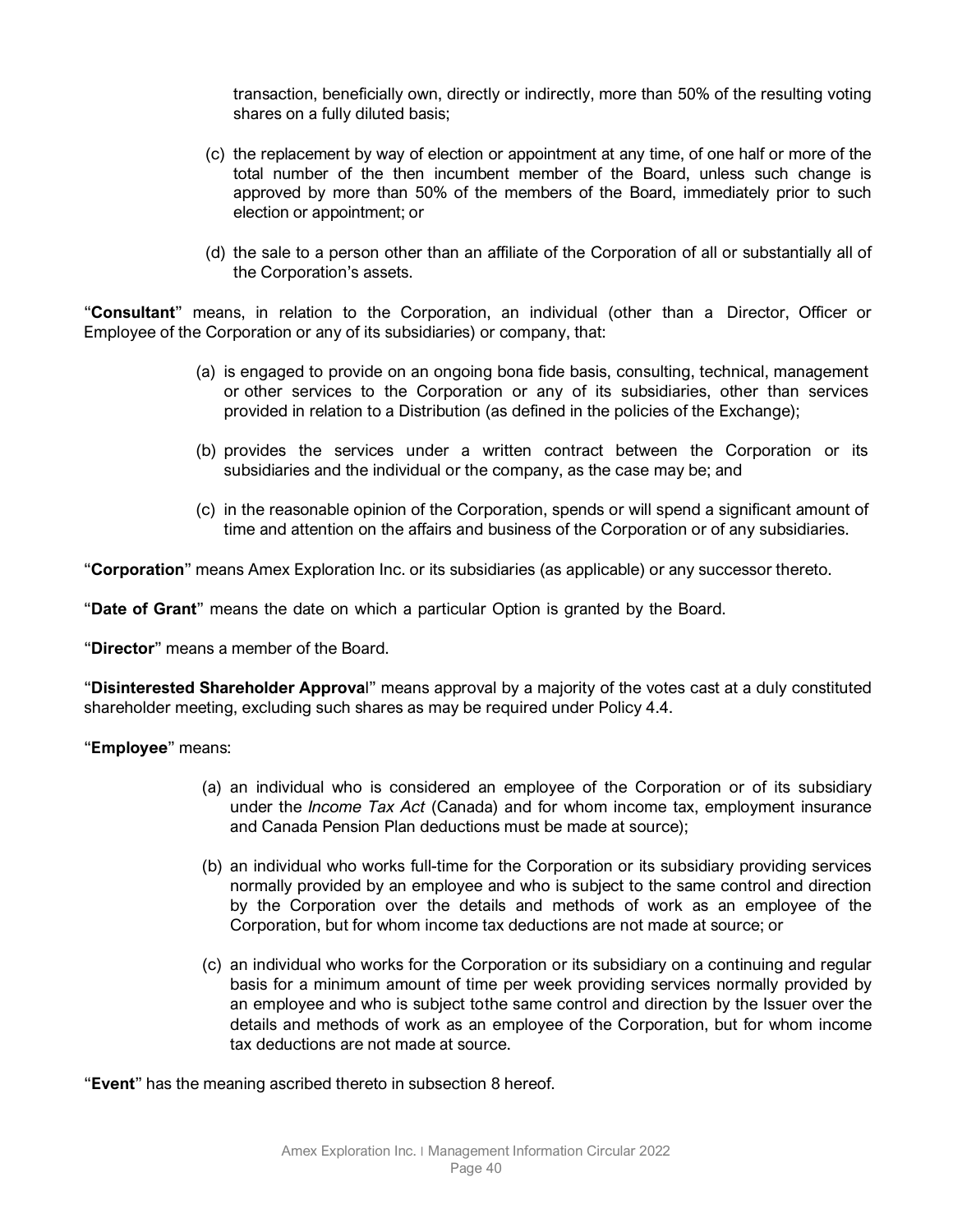"**Exchange**" means the TSX Venture Exchange or such other stock exchange or over-the-counter quotation upon which the Shares are listed.

"**Exercise Price**" has the meaning ascribed thereto in subsection [6\(a\)](#page-44-0) hereof.

"**Expiry Date**" means the date determined by the Committee after which a particular Option can no longer be exercised, subject to extension, acceleration, or amendment in accordance with the terms hereof.

"**Fair Market Value**" means, subject to a price that is determined by the Committee, provided that such price is no less that the greater of: (i) the VWAP for the five days immediately prior to the grant; (ii) closing price of the shares on the on the Exchange on the trading day prior to grant or (iii) the closing price of the Shares on the date of the grant.

"**Insider**" has the meaning ascribed to such term under Policy 1.1 of the *Corporate Finance Manual* of the Exchange.

"**Investor Relations Activities**" has the meaning ascribed in Policy 1.1 of the *Corporate Finance Manual* of the Exchange.

"**Investor Relations Service Provider**" includes any Consultant that performs Investor Relations Activities and any Director, Officer, Employee or Management Company Employee whose role and duties primarily consist of Investor Relations Activities.

"**Issued Shares**" means the number of listed Shares of the Corporation that are then issued and outstanding on a non-diluted basis.

"**Laws**" means the laws, rules and regulations of any government, public agency or authority, regulatory body, stock exchange or other organization that has jurisdiction over the Shares, the Corporation, any Optionholder or any of the Corporation shareholders.

"**Management Company Employee**" means an individual employed by a company providing management services to the Corporation, which services are required for the ongoing successful operation of the business enterprise of the Corporation.

"**Net Exercise**" has the meaning given to in Section [7\(a\)ii.](#page-46-1)

"**Officer**" means an officer (as defined under the Securities Act (Quebec)) or of any of its subsidiaries.

"**Option**" means the conditional right to purchase Shares at the Exercise Price and for a determined period of time, granted to a Participant under this Plan.

"**Optionholder**" means a Participant or former Participant who holds Options which have not been fully exercised and have not expired or, where applicable, the legal representative of such Participant.

"**Participant**" means a Director, Officer, Employee, Management Company Employee or Consultant that has been granted Options.

"**Person**" includes a company and an individual.

"**Plan**" means this Security Based Compensation Plan - Stock Option Plan adopted by the Board on March 24,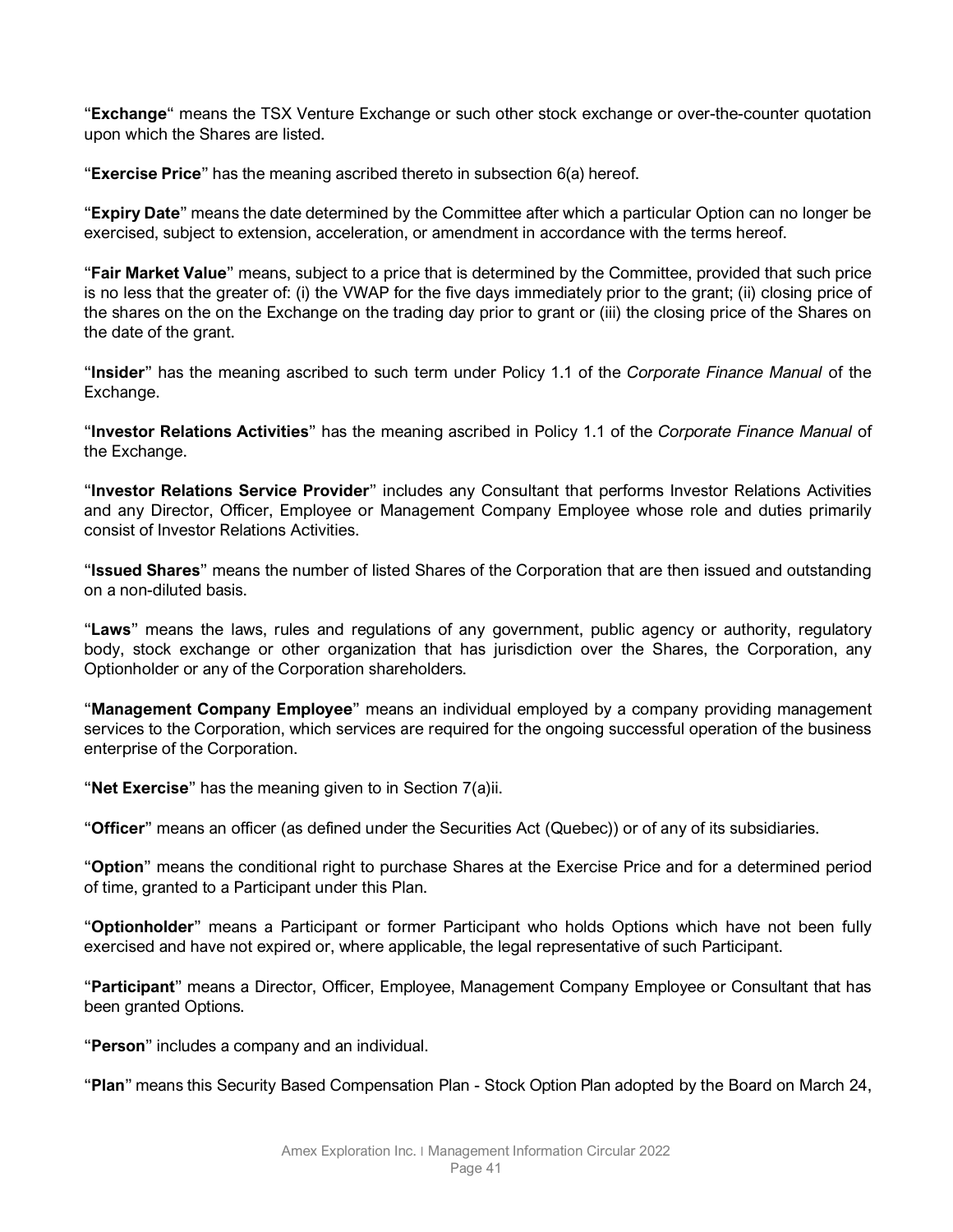2022, as amended from time to time.

"**Policy 4.4**" means policy 4.4 of the Corporate Finance Manual – *Security Based Compensation* of the TSX Venture Exchange.

"**Security Based Compensation**" has the meaning ascribed in Policy 4.4.

"**Security Based Compensation Plan**" has the meaning ascribed in Policy 4.4.

"**Shares**" means the common shares in the capital of the Corporation, or such other securities specified in subsection [8](#page-47-0) hereof in the case of the occurrence of an Event.

"**Termination Date**" has the meaning ascribed thereto in paragraph [6\(c\)](#page-45-0) hereof.

"**Vesting Date**" means the date when Options may be exercised in whole or in part.

**"VWAP"** means the volume weighted average trading price of the Shares on the Exchange calculated by dividing the total value by the total volume of such securities traded for the five trading days immediately preceding the exercise of the subject Option.

# **2. ADMININSTRATION**

- (a) The Committee shall be responsible for administering the Plan. The Committee may employ attorneys, consultants, accountants and other individuals, and the Committee, the Corporation and its Officers and Directors shall be entitled to rely upon the advice, opinions, valuations of any such persons. The Committee may delegate to such Officers or Employees the day-to-day administration of the Plan.
- (b) All interpretations, determinations and actions taken by the Committee shall be final and conclusive and shall be binding upon all Participants, the Corporation, and other interested parties.
- (c) The Committee shall have full and discretionary power to interpret the Plan and any Award Agreement or other ancillary agreement in connection with the Plan, to determine eligibility for the grant of Options, and to adopt such rules, regulations, guidelines for administering the Plan as it deems proper. Such authority shall include, but not be limited to, selecting Participants, establishing the terms and conditions, including grant, Exercise Price and Vesting Dates, and making adjustments under Section [8,](#page-47-0) and subject to Section [10,](#page-48-0) adopting modifications and amendments or other Equity Compensation Plans, including to comply with applicable laws or compensation practices.

# **3. PARTICIPATION**

- (a) Only a Director, Officer, Employee, Management Company Employee or Consultant of the Corporation or any of its subsidiaries is eligible to participate in the Plan. Except in relation to Consultant Companies, grants may be made only to an individual or to a Company that is wholly owned by a Person eligible to receive a grant of Options. If the Participant is a company, other than Consultant Companies, it must provide the Exchange with a completed certification and undertaking, as per Policy 4.4.
- (b) The Corporation and the Participant are responsible for ensuring and confirming that the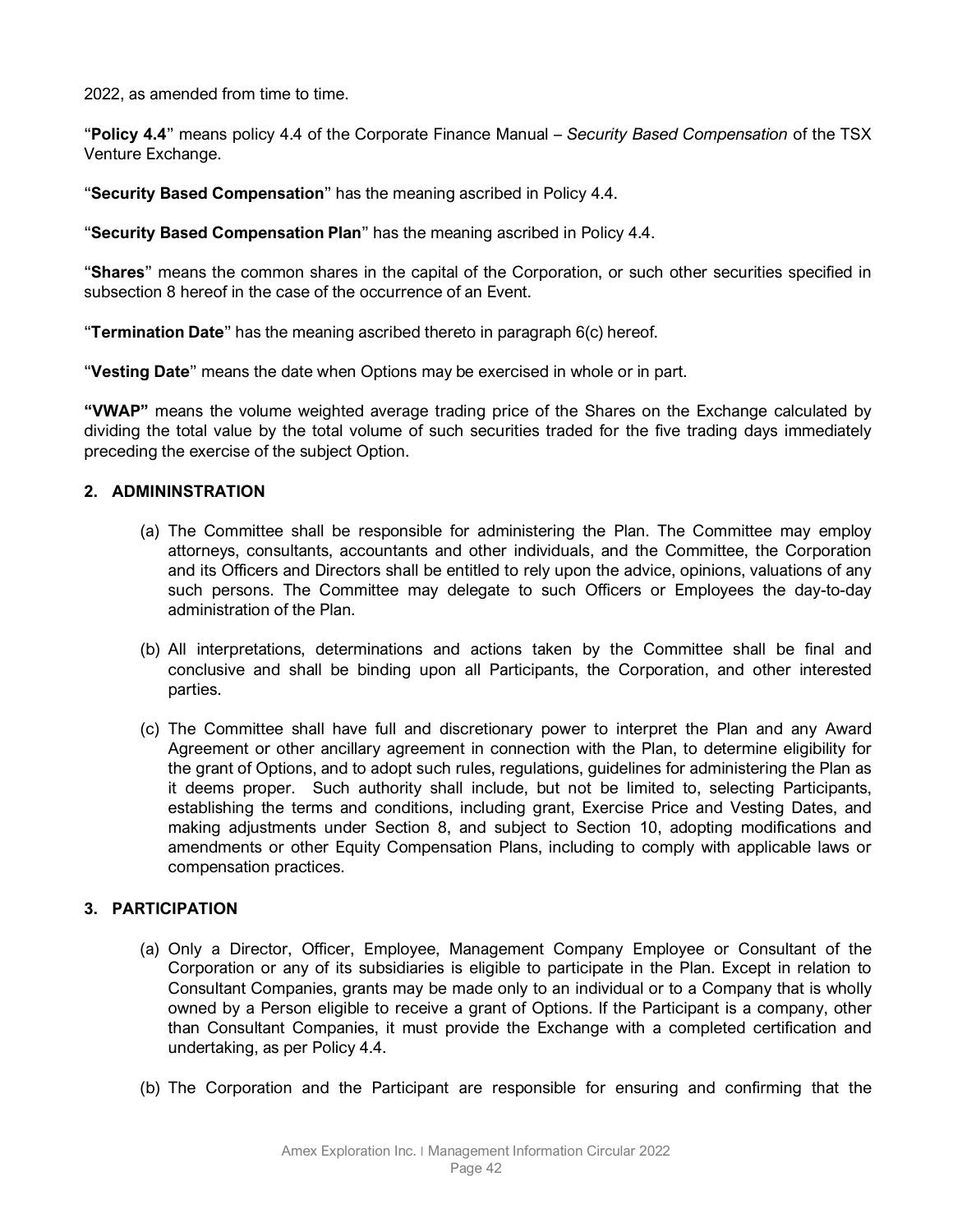Participant is a bona fide Employee, Consultant or Management Company Employee.

(c) Subject to compliance with the laws, the Board, in its sole discretion, determines to which eligible Participants Options will be granted and the number of Shares reserved for issuance pursuant to the Options.

# **4. SHARES RESERVED FOR ISSUANCE**

- (a) Shares Available for issuance. A maximum of 10% of the Issued Shares in the capital of the Corporation being outstanding at the time of the grant, is reserved for the grant of Options pursuant to the Plan, less any Shares reserved for issuance under any other Security Based Compensation Plan adopted by the Corporation. If an Option expires, terminates or is cancelled prior to their exercise, they will be returned to the Plan and will be eligible for re-issuance. Options that have been exercised shall not be deducted from the Plan.
- (b) Limits for Individuals. Unless the Corporation has obtained Disinterested Shareholder Approval, and subject to subsections [\(c\)](#page-43-0) and [\(c\),](#page-43-1) the maximum aggregate number of Shares of the Corporation that are issuable pursuant to all Security Based Compensation granted or issued in any 12 month period to any one Person (and where permitted, any Companies that are wholly owned by that Person) must not exceed 5% of the Issued Shares of the Corporation calculated as at the date any Security Based Compensation is granted or issued to the Person. (Securities that are expressly permitted and accepted for filing under Part 6 of Policy 4.4 are not included in calculating this 5% limit.)
- <span id="page-43-0"></span>(c) Limit for Consultants. The maximum aggregate number of Shares of the Issuer that are issuable pursuant to all Security Based Compensation granted or issued in any 12-month period to any one Consultant must not exceed 2% of the Issued Shares of the Corporation, calculated as at the date any Security Based Compensation is granted or issued to the Consultant. (Securities that are expressly permitted and accepted for filing under Part 6 of Policy 4.4 are not included in calculating this 2% limit.)
- <span id="page-43-1"></span>(d) Limit for Investor Relations Service Provider. The maximum aggregate number of Shares of the Corporation that are issuable pursuant to all Options granted in any 12-month period to all Investor Relations Service Providers in aggregate must not exceed 2% of the Issued Shares of the Corporation, calculated as at the date any Option is granted to any such Investor Relations Service Provider.

Options granted to any Investor Relations Service Provider must vest in stages over a period of not less than 12 months such that: (i) no more than 1/4 of the Options vest no sooner than three months after the Options were granted; (ii) no more than another 1/4 of the Options vest no sooner than six months after the Options were granted; (iii) no more than another 1/4 of the Options vest no sooner than nine months after the Options were granted; and (iv) the remainder of the Options vest no sooner than 12 months after the Options were granted.

The Committee must, through the establishment of appropriate procedures, monitor the trading in the securities of the Issuer by all Investor Relations Service Providers. These procedures may include, for example, the establishment of a designated brokerage account through which the Participant conducts all trades in the securities of the Issuer or a requirement for such Participants to file reports of their trades with the board on a basis that is similar to reports required to be filed by reporting insiders under applicable Laws.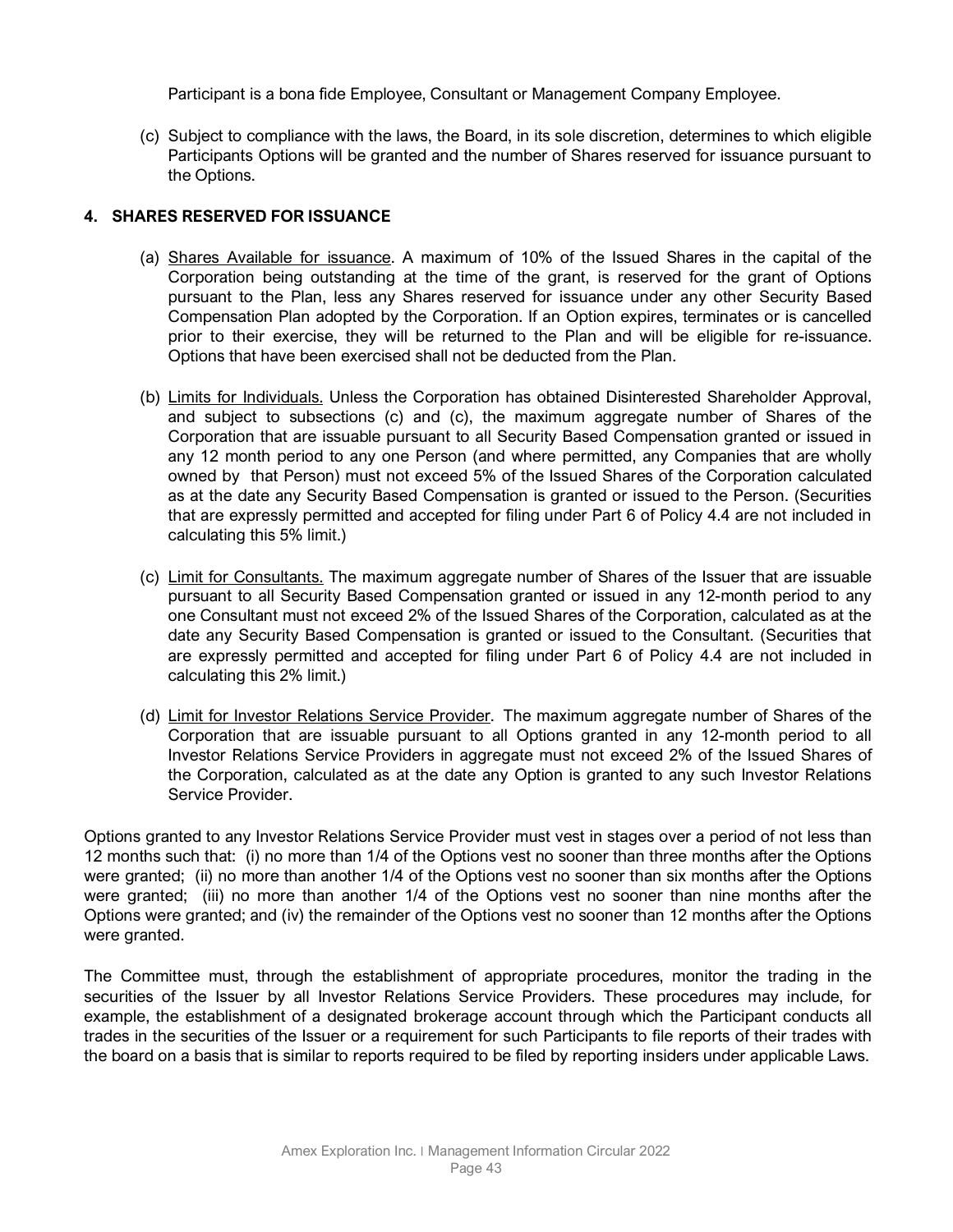- <span id="page-44-4"></span>(e) Other restrictions.
	- i. Subject to obtaining the required Disinterested Shareholder Approval, the maximum aggregate number of Shares that are issuable pursuant to all Security Based Compensation awards, to Insiders (as a group) shall not exceed 10% of the Issued Shares at any point in time.
	- ii. Subject to obtaining the required Disinterested Shareholder Approval, the maximum aggregate number of Shares that are issuable pursuant to all Security Based Compensation awards, in any 12-month period of time to Insiders (as a group) shall not exceed 10% of the issued Shares calculated as at the date any award is made to any Insider.

# <span id="page-44-5"></span>**5. GRANT OF STOCK OPTIONS**

- (a) Subject to the terms of the Plan, the Board shall grant Options to certain Participants, in such number, Exercise Price, duration and Vesting Date(s), as it may determine.
- (b) The Corporation cannot grant Options unless they have been allocated to a particular Participant.
- (c) Following the approval by the Board of the grant of Options to a Participant, the secretary of the Corporation, or any other person designated by the Committee, shall forward to the Participant an Award Agreement that sets out the Date of Grant, the number of Options, the Exercise Price, the Vesting Dates, as the case maybe, the Expiry Date and any additional terms of the grant, a copy of the Plan, and any other relevant documentation.

# <span id="page-44-3"></span><span id="page-44-0"></span>**6. TERMS AND CONDITIONS OF OPTIONS**

(a) Exercise Price

The Board, in its sole discretion, determines the Exercise Price of the Shares underlying the Options, which Exercise Price shall not be lower than the Fair Market Value of the Shares and the Discounted Market Price (as per Policy 4.4.)

# (b) Expiry and Vesting

- i. Subject to paragraphs [ii.](#page-44-1) and [iii.](#page-44-2) hereof, the Expiry Date of an Option shall be no later than the  $10<sup>th</sup>$  anniversary of the Date of Grant. The Committee may establish a shorter period of time as set forth in the Award Agreement.
- <span id="page-44-1"></span>ii. The Expiry Date of any Options that expire during a Blackout Period, as set forth under the Corporation's internal policies, will be extended for a period of ten Business Days following the end of such Blackout Period (for clarity, no extension shall be allowed where the Participant is subject to cease trade order, or similar order, under securities laws).
- <span id="page-44-2"></span>iii. The Vesting Dates of the Options shall correspond to the vesting periods determined by the Board of Directors at the time of grant of such Options, as set out in the Award Agreement, subject to the accelerated vesting provisions set forth in section [9](#page-48-1) hereof as well as the provisions relating to amendments setforth in section [10](#page-48-0) hereof.
- iv. An Optionholder may only exercise Options that are fully vested.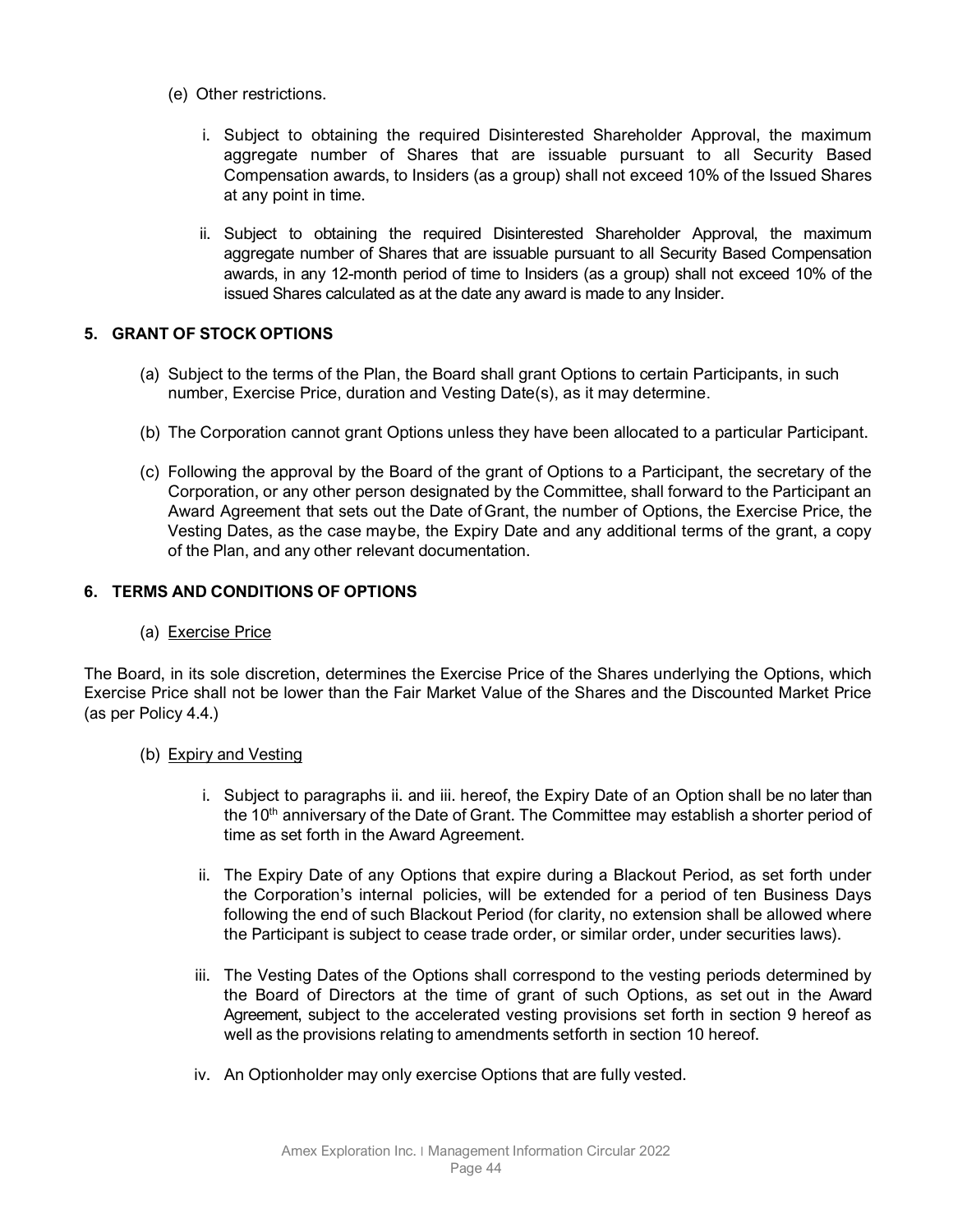# (c) Expiry Date and Termination

<span id="page-45-0"></span>Any Option or part thereof not exercised prior to the Expiry Date shall terminate and become null, void and of no effect. Notwithstanding the foregoing, the Expiry Date of an Option shall be determined as follows:

- i. **Death**  The Expiry Date of an Option held by an Optionholder that became vested prior to his or her death shall be the earlier of:
	- a. the Expiry Date shown in the Award Agreement; or
	- b. one year following the Optionholder's death.
- ii. **Termination of investor relations activities** Should a person employed to perform investor relations activities cease to be a Participant for any reason other than death (such as by reason of disability, resignation, dismissal or termination of contract), then the Expiry Date of its Option vested at the latest on the date such person ceases to be a Participant (the "**Date of Termination of Investor Relations Activities**"), shall be the earlier of:
	- a. the Expiry Date shown in the Award Agreement; or
	- b. 30 days from the Date of Termination of Investor Relations Activities.
- iii. **Termination**  Should a person cease to be a Participant for any reason other than death or the termination of Investor Relations Activities (such as by reason of disability, resignation, dismissal (other than for cause) or termination of contract), then the Expiry Date of its Option vested at the latest on the date such person ceases to be a Participant (the "**Termination Date**"), shall be the earlier of:
	- a. the Expiry Date shown in the Award Agreement; or
	- b. three (3) months from the Termination Date.
- iv. Except as provided in the Participant's employment contract or such date as determined by the Board. Notwithstanding the terms of any employment or the foregoing, in no event shall such right extend beyond the Option period or one year from Termination.
- v. Notwithstanding anything to the contrary in this Section [6,](#page-44-3) if a Participant who is an Employee or Consultant of the Corporation, or any of its subsidiaries, is terminated for cause (serious reason, as referenced in Article 2094 of the Civil Code of Québec), all Options held by such Participant shall immediately terminate and become null, void and of no effect on the date on which the Corporation, or any of its subsidiaries, gives a notice of termination for cause to such Participant.
- vi. **Termination Date or Date of Termination of Investor Relation Activities** For the purpose of the Plan, unless otherwise determined by the Board, a Participant's employment or engagement with the Corporation or a subsidiary thereof shall be considered to have ceased, effective the last day of the Participant's actual and active employment or services with the Corporation or subsidiary, whether such day is selected by agreement with the Participant, unilaterally by the Corporation or subsidiary and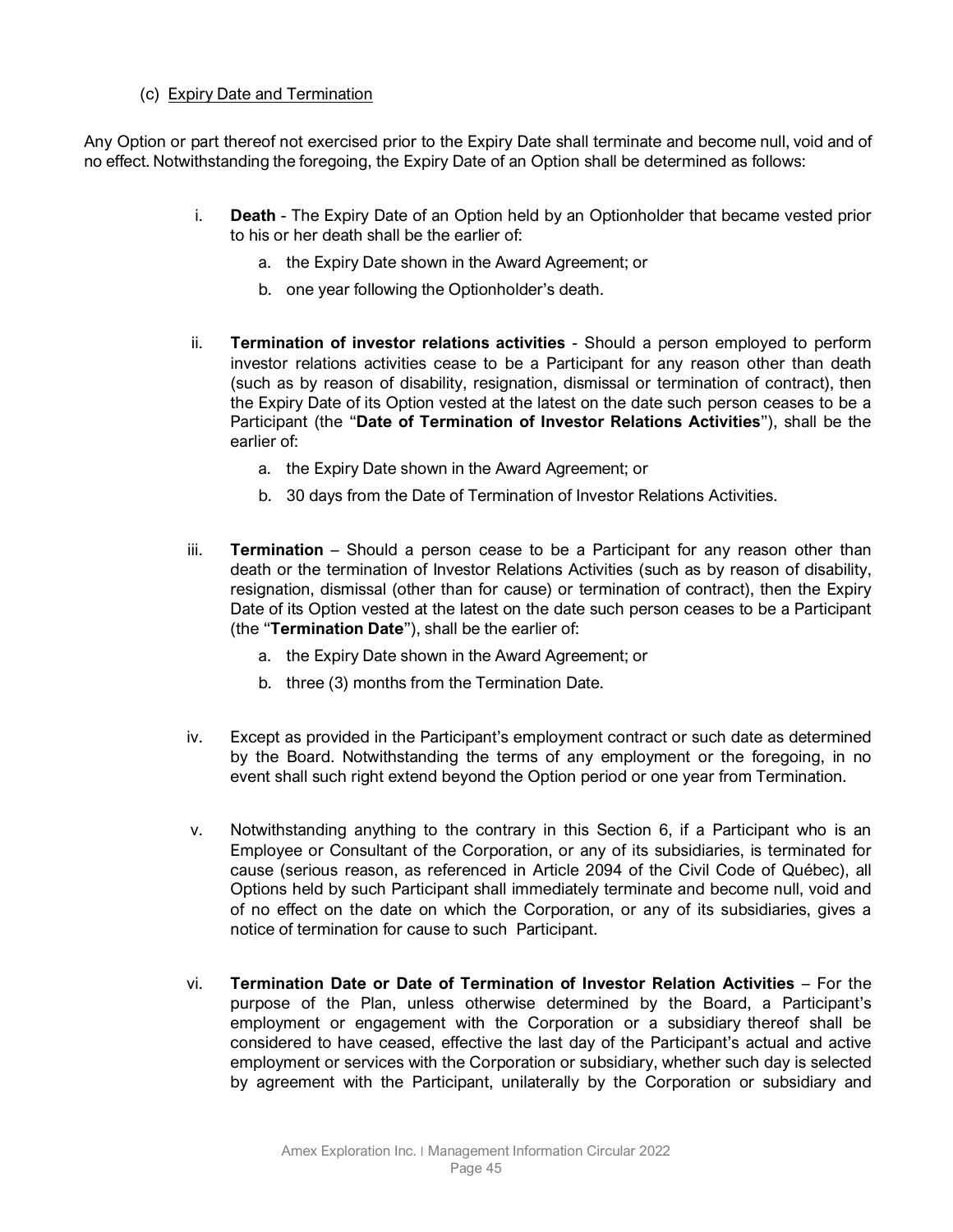whether with or without prior notice to the Participant. No period of notice nor payment in lieu of such notice that ought to have been given under applicable Laws in respect of termination of employment or other engagement will be considered in determining entitlement under the Plan.

- vii. **Expiry of Non - Vested Stock Options.** Subject to the discretionary power of the Board, outstanding Options that are not vested as of the date the Optionholder ceases to be a Participant for any reason shall terminate on such date, cannot be vested and become null, void and of no effect.
- (d) Non-Transferable. Options (and any rights thereunder) are non-assignable and non-transferable unless by legacy or inheritance.
- (e) Not a Shareholder. Neither the Optionholder, nor his legal representatives, nor his legatees will be, or will be deemed tobe, a shareholder of the Corporation with respect to the Shares underlying his Options,unless and until such Shares are issued to him, as the case may be, upon the due exercise of its Options in accordance with the terms of the Plan.

# **7. EXERCISE OF STOCK OPTIONS**

- <span id="page-46-2"></span><span id="page-46-1"></span><span id="page-46-0"></span>(a) Exercise of Stock Options**.** Options granted shall be exercisable at such times and on the occurrence of certain events and, may be subject to such restrictions and conditions as the Committee may approve, which may be different from one Participant to the other. The Committee may in its sole discretion, permit the exercise of an Option through either:
	- i. A cashless exercise ("**Cashless Exercise**") mechanism whereby the Corporation has an arrangement with a brokerage firm pursuant to which the brokerage firm:
		- A. Agrees to loan money to a Participant to purchase the Shares underlying the Options to be exercise by the Participant;
		- B. Then sells a sufficient number of Shares to cover the Exercise Price of the Options in order to repay the loan made to the Participant; and,
		- C. Receives an equivalent number of Shares from exercise of the Options and the Participant receives the balance of the Shares pursuant to such exercise, or cash proceeds from the sale of the balance of the Shares (or in such portions as greed to between the broker and Participant); or
	- ii. A net exercise ("**Net Exercise**") mechanism, whereby Options, except such Options granted to an Investor Relations Service Provider, are exercised without the Participant making any cash payment sot the Corporation does not receive any cash from the exercise of such Options and the Participant receives only the number of Shares that is equal to the quotient obtained by dividing: The product of the number of Options being exercised multiplied between the difference between the VWAP of the underlying Shares and the Exercise Price of the Options; by the VWAP of the underlying Shares.
	- iii. **Payment**. Options may be exercised in whole or in part in respect of a whole number of Shares at any time prior to the Expiry Date by delivering to the Corporation a notice of exercise in a form specified or accepted by the Committee, and a certified cheque or a bank draft payable or any other method accepted by the Committee and subject to Policy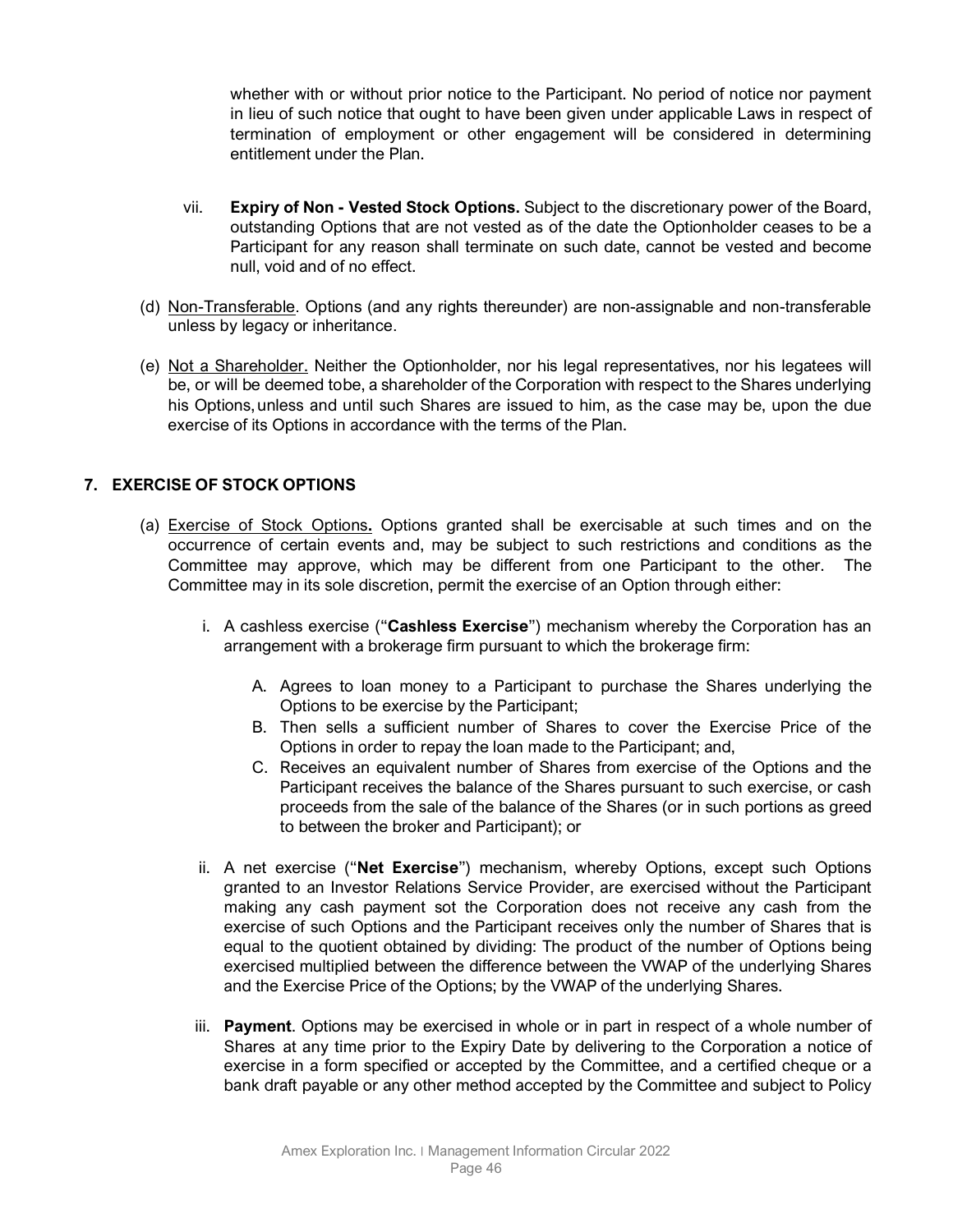4.4, to the Corporation in an amount equal to the aggregate Exercise Price of the Shares to be purchased pursuant to the exercise of the Stock Options and any additional amounts required pursuant to subsection [iv.](#page-47-1)

- <span id="page-47-1"></span>iv. **Tax Withholding and Procedures**. Notwithstanding anything else contained in this Plan, the Corporation may, implement such procedures and conditions as it determines appropriate with respect to withholding and remittance of such taxes imposed under applicable law, or the funding of related amounts for which liability may arise under such applicable law. Without limiting the generality of the foregoing, an Optionee who wishes to exercise an Option must:
	- A. Deliver a certified check, wire transfer or bank draft payable to the Corporation for the amount determined by the Corporation to be the appropriate amount on account of such taxes or related amounts; or
	- B. Otherwise ensure, in a manner acceptable to the Corporation, (if at all) in its sole discretion, that the amount will be securely funded;
	- C. And must in all other respects follow all related procedures and conditions imposed by the Corporation

The Participant understands and acknowledges that ultimate liability for all taxes legally payable by the Participant is and remains the Participant's responsibility and may exceed amounts withheld by the Corporation.

- (b) Issue of Shares. As soon as practicable following the receipt of the notice of exercise and payment in full, as per subsections [\(a\)iii](#page-46-2) and [\(a\)iv,](#page-47-1) the Corporation shall instruct its transfer agent to issue the Shares so purchased.
- (c) Conditions on Issue. The issue of Shares by the Corporation pursuant to the exercise of any Option is subject to compliance with all Laws applicable to the issuance, distribution and listing on the Exchange of such Shares. The Optionholder shall: (i) comply with all Laws, (ii) provide the Corporation with any information, report and/or undertaking required to comply with all Laws and (iii) fully co-operate with the Corporation in complying with all Laws.
- (d) Hold Period and Escrow. All Security Based Compensation is subject to any applicable Resale Restrictions under Securities Laws and the Exchange Hold Period, if applicable. In addition, if the Exchange Hold Period is applicable, all Options and any Shares issued under Options exercised prior to the expiry of the Exchange Hold Period must be legended with the Exchange Hold Period commencing on the date the Options were granted.

# <span id="page-47-0"></span>**8. ADJUSTMENTS**

If prior to the complete exercise of any Option, a stock dividend is paid on the Shares or if the Shares are consolidated, subdivided, converted, exchanged or reclassified or in anyway substituted for by securities or assets of the Corporation or of any other corporation (collectively, the "**Event**"), an Option, to the extent that it has not been completely exercised, shall entitle the Optionholder, upon the exercise of the Option in accordance with the terms thereof, to such number and kind of shares or other securities or property to which such Optionholder would have been entitled as a result of the Event had such Optionholder actually exercised the unexercised portion of the Options immediately prior to the occurrence of the Event and the Exercise Price shall be adjusted accordingly as if the originally optioned Shares of the Corporation were being purchased hereunder. No fractional Shares or other security shall be issued upon the exercise of any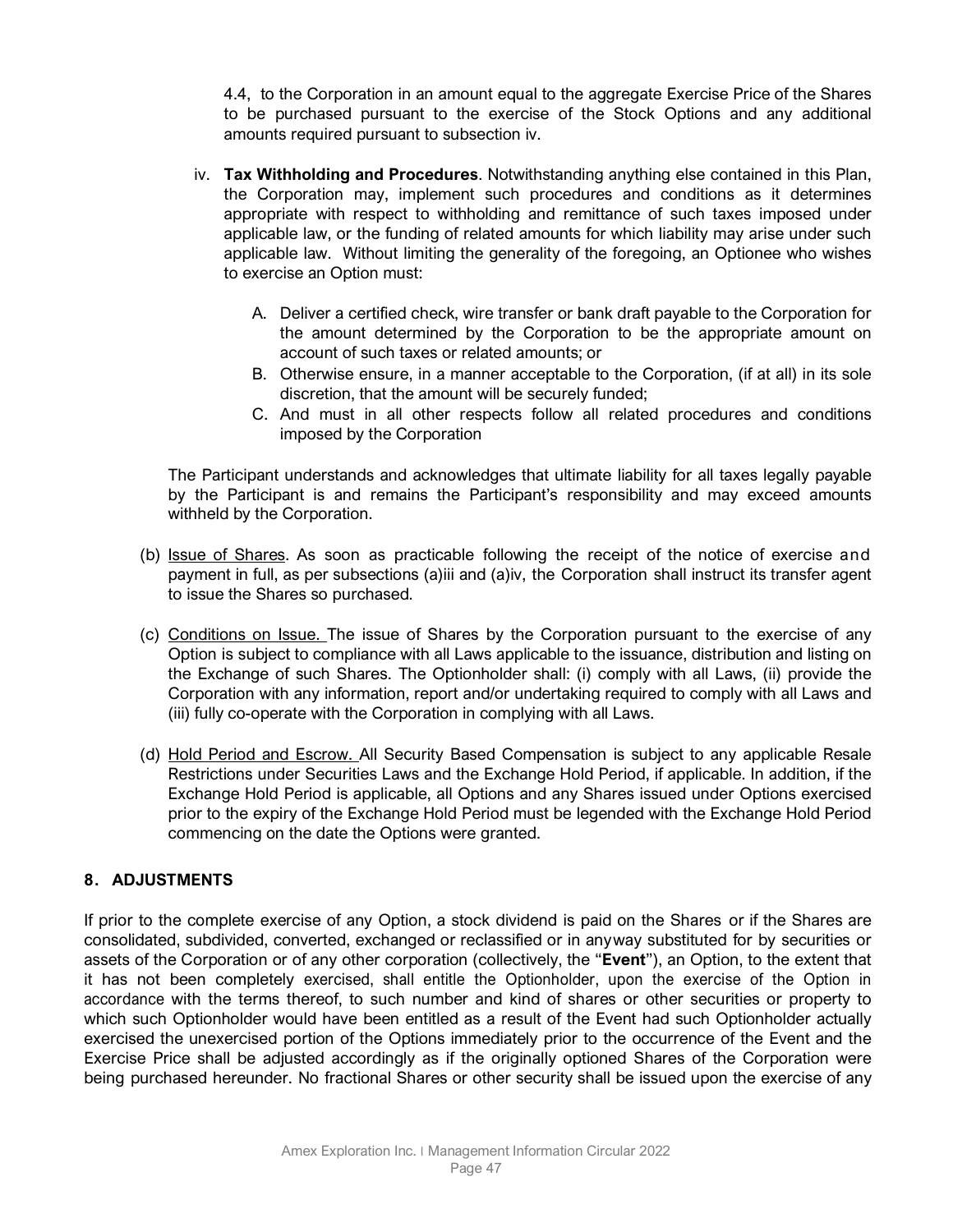Option and accordingly, if as a result of the Event, an Optionholder would become entitled to a fractional Share or other security, such Optionholder shall have the right to purchase only the next lowest whole number of Shares or other security and no payment or other adjustment will be made with respect to the fractional interest so disregarded. Upon the occurrence of the Event, the maximum number of Shares reserved for issuance under the Plan shall be appropriately adjusted.

# <span id="page-48-1"></span>**9. CHANGE OF CONTROL**

- (a) Accelerated of Vesting or Expiration Save and except for Options granted, and subject to paragraph (b) below, upon the announcement of any event considered a Change of Control, the Corporation shall have the discretion, without the need to obtain the consent of the Optionholders, to accelerate the Vesting Dates of all or some of the outstanding Options. The Corporation shall promptly notify each Optionholder of any accelerationof the Vesting Dates.
- (b) Mergers and Consolidations In the event the Corporation is a consenting party to a Change of Control, outstanding Options shall be subject to the agreement affecting such Change of Control and Optionholders shall be bound by such agreement. Such agreement, without the Optionholders' consent, may provide for:
	- i. the continuation of such outstanding Options by the Corporation (if the Corporation is the surviving or acquiring corporation);
	- ii. the assumption of the Plan and such outstanding Options by the surviving or acquiring corporation or its parent; or
	- iii. the substitution or replacement by the acquiring or surviving corporation or its parent of options with substantially the same terms for such outstanding Options.

Provided that the number of securities issuable pursuant to such replacement options and their exercise price is adjusted in accordance with the share exchange ratio applicable to the transaction and the number of securities issuable pursuant to such replacement options, are within the limits of the Plan

# <span id="page-48-0"></span>**10. AMENDMENTS**

- (a) Except as set out in clauses [4\(e\)i,](#page-44-4) [ii,](#page-44-5) and as otherwise provided by applicable laws or Exchange policies, the Committee may from time to time, amend, modify, suspend or terminate the Plan or any grant, in whole or in part without notice to, or approval from shareholders, namely to:
	- i. Amend the general vesting conditions.
	- ii. Amend the general terms of any grant provided that no Options held by an Insider may be extended beyond its original Expiry Date.
	- iii. Make such amendments not inconsistent with the Plan as may be necessary, in the opinion of the Committee, or desirable as a result of the changes in Laws or as a 'housekeeping matter' or for the purpose of correcting any ambiguity or clerical error.

provided always that, any such amendment shall not alter the terms or conditions of, or impair any right of any Optionholder pursuant to any Optiongranted prior to such amendment without the consent of the affected Optionholder(s).

(b) Any amendment that reduces the Exercise Price of Options or extends the Expiry Date of Options, granted to an Insider (at the time of the proposed amendment) or otherwise results in a benefit to an Insider, will require Disinterested Shareholder Approval.